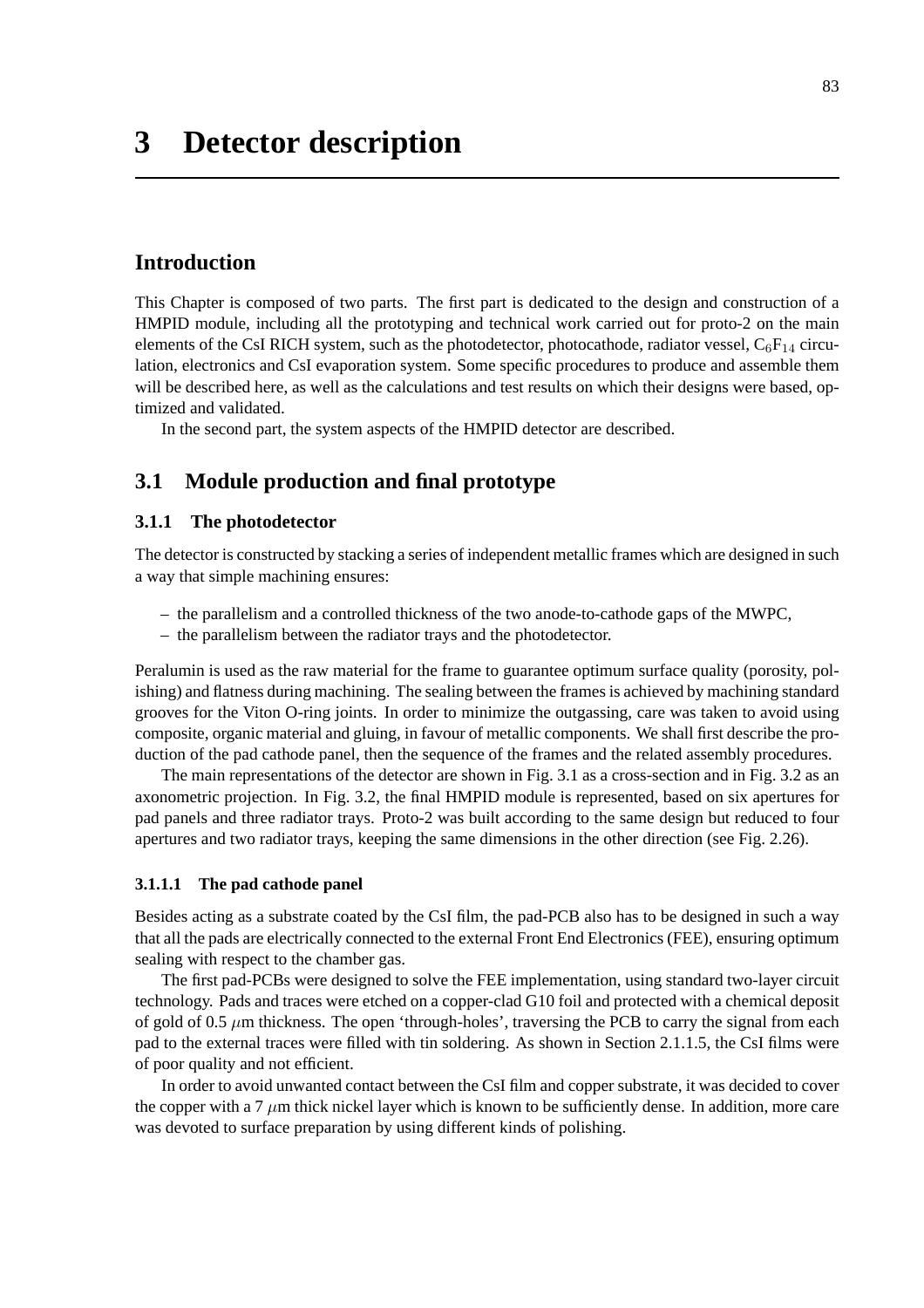

**Figure 3.1:** Cross-section of a HMPID module in a plane parallel to the anode wires.



Figure 3.2: Axonometric view of a HMPID module. (1), (2), (3) are the elements described as Frame-1, Frame-2, Frame-3, respectively.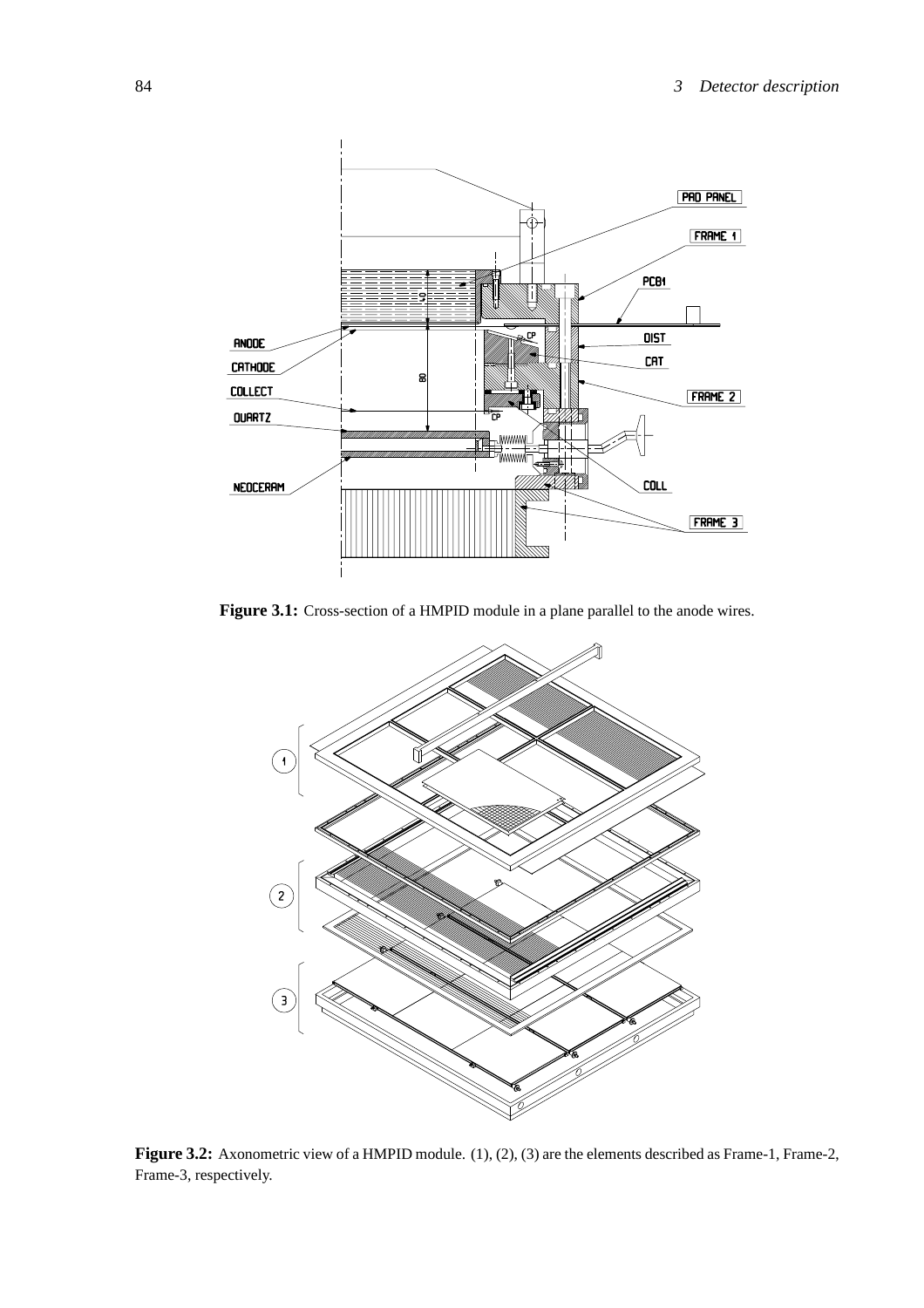Two main lines of procedure are still under consideration, using two- or three-layer circuits, as shown in Fig. 3.3. Since they may also have several options, we refer to Ref. [1] where details are given and describe here only the main characteristics.

The solution based on three layers avoids having 'through-holes' and provides a perfectly gas-tight circuit, but uses more expensive technology (see Fig. 3.3a). First, on a two-sided copper-clad G10 foil, 0.5 mm thick, the pads are etched on one side and connected to traces on the other side by metallized holes. Then, a second circuit one-sided copper-clad G10 foil, 0.2 mm thick, where traces needed for electronic connections have been etched, is glued to the first one in such a way that by blind hole drilling and further metallization, the electrical connections are created between the two circuits. Mechanical and chemical polishing on the pad side are then performed on the circuit. Finally, the nickel and gold layers are deposited either by chemical or electrolytical processes. According to the technology in use, the structure and chemical composition of these layers are quite different and are expected to influence the germination and growth of the CsI film evaporated on them. Microstructural studies are used to characterize these layers. The solution based on two-layer circuits (see Fig. 3.3b) has electrical connections made by open 'through-holes' which are filled by glue insertion and protected by a new metallic layer necessary to mask each hole and achieve a smooth surface on the side where the pads are. The rest of the process follows the same steps as mentioned above. Comparable QE performance is at present obtained with both solutions. Given the large number of operations involved in this procedure, the final choice will be made on the basis of the one ensuring the best reliability in the mass PCB production. Further developments will be pursued with a VUV scanning set-up, as described in Section 3.1.5.2.



**Figure 3.3:** Schematic cross-sections of the pad PCB: a) version without through holes; b) version with through holes.

In order to minimize the length of connections between the pads and FE channels and their dispersion, groups of 48 pad channels are made corresponding to a pattern of  $8 \times 6$  pads in the *X* and *Y* coordinates, respectively. This modularity in fact fits to three FE chips and available SMD connectors. The connection is established by soldering flexible Kapton foils on the back of the pad-PCB (see Fig. 3.4a,b). At the other end of the pad-PCB there is an SMD flat connector (ERNI-004863) with 50 contacts, which will be plugged into the FE board to ensure easy dismounting of the FE electronics (see Fig. 3.4b,c).

The last operation is a test that all pads are electrically connected to the SMD connectors.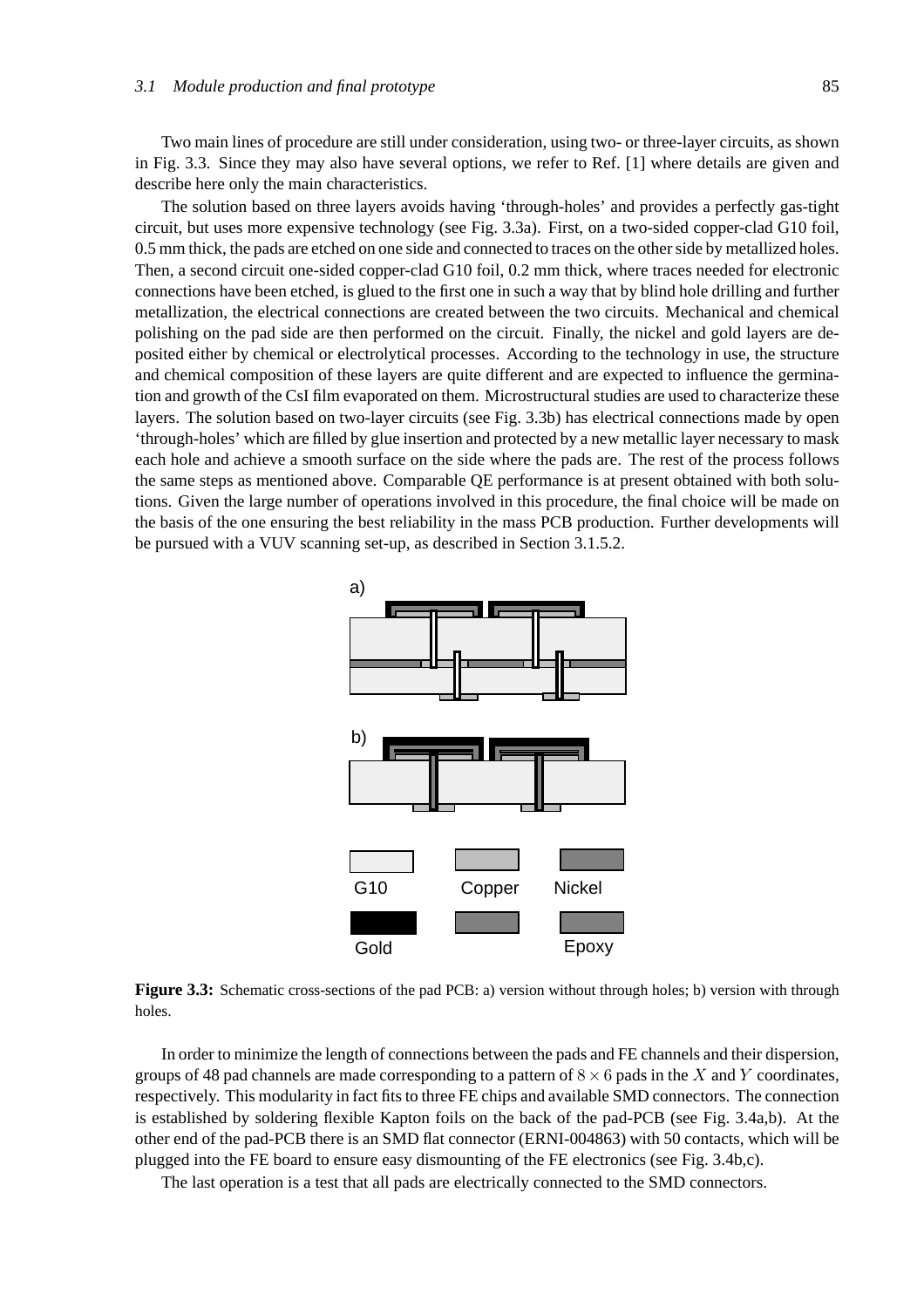

**Figure 3.4:** a) Pad panel viewed from the side of the pad PCB. The size is of  $60 \times 56$  pads of  $8 \times 8$  mm<sup>2</sup> each. One sees the aluminium frame used to tighten the pad panel on the detector.

b) Close-up view of the back of the pad PCB, where Kapton circuits (carrying by groups of 48 the pad signals to the FEE) are soldered.

c) Pad panel viewed from the side of the FE electronics showing the Kapton circuits sticking out of the sandwich panel. Some of the circuits hold the flat connector (48 channels) to be plugged into the GASSIPLEX boards.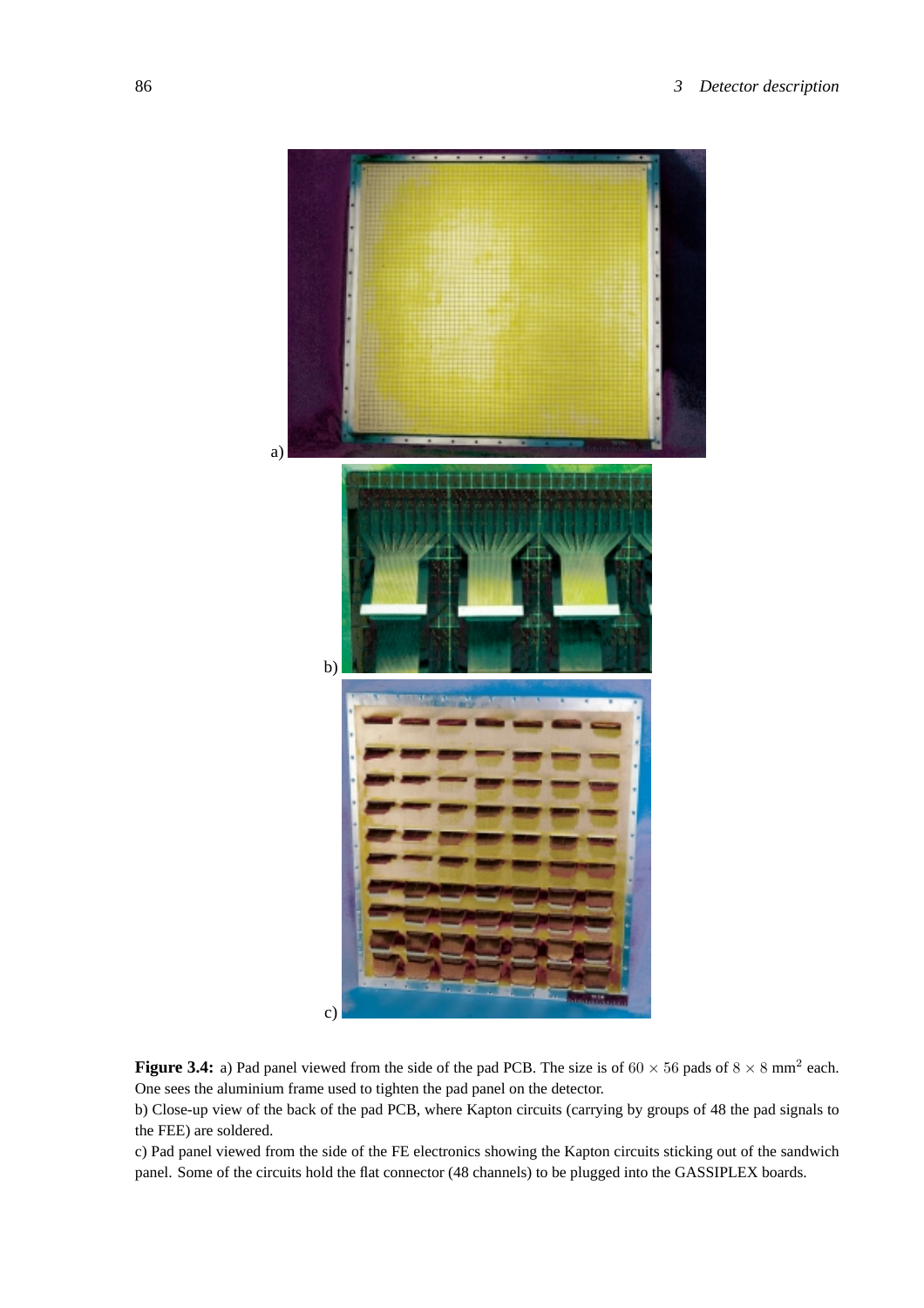### **Assembly of the pad panel**

Since no drastic requirements are imposed with respect to the detector dead zone, the pad panel is assembled as a sandwich composite structure inserted in a metallic frame (see Fig. 3.4a). This technology was selected in order to provide a stiff structure with a minimum of material and efficient gas sealing of the pad panels. The panel structure is schematically shown in Fig. 3.5.





The composite structure is made of the pad-PCB and Kapton circuits spaced by a 40 mm thick foam plate from another circuit referred to as the ground-PCB. The Kapton foils are soldered on the pad-PCB in rows, leaving a free space of about 30 mm between them for placing foam strips of that width (see Fig. 3.4b). The grooves thus formed allow the Kapton foils to come out through apertures created in the ground-PCB. The pad-PCB is first glued to the frame on a granite table and the necessary ground connections made with conductive glue. Then, the elements are stacked and glued together under proper load, keeping the pad-PCB in contact with the granite table.

A flatness of  $\pm 50 \,\mu$ m is achieved over an area of  $64\times 40 \,\text{cm}^2$ . The ground-PCB makes good grounded electromagnetic shielding. The pins necessary for plugging the FEE boards are implemented last.

#### **3.1.1.2 Frames**

#### **Frame-1**

As shown in Fig. 3.1 and Fig. 3.2, Frame-1 holds the elements forming half of the wire chamber, i.e. the pad cathode and the anode wire plane. A design is described which allows the gap value and the parallelism of the two planes to be controlled within  $\pm 50 \mu m$ , allowing the pad cathode to be removed with a simple procedure. For this purpose, Frame-1 consists of a plate with six openings in which six pad cathode panels are mounted from the outside, tightened with screws and sealed with O-rings.

# *The anode wire plane: installation and HV supply*

On the opposite side to the pad panel, the anode wires are stretched between two PCBs glued on opposite edges of the frame (PCB1 in Fig. 3.1). The wires are 20  $\mu$ m diameter, tungsten rhenium gold plated, 861/60, grade L, quality 4.

As the two PCBs are glued in grooves, further machining is necessary to adjust them to the same level as the frame and ensure a flat surface for the O-ring to run over. As the cathode pads are held at ground potential, the high voltage must be applied to the anode wires. The PCBs are designed such that they act as a high-voltage feedthrough for every wire by using a three-layer configuration.

As shown in Fig. 3.6, 20  $\mu$ m wires are soldered to pads etched at one edge of the circuits. Then, in order to pass over the frame region, the trace is enclosed between two G10 foils of 1 mm thickness ensuring HV insulation. Another advantage is that the O-ring is in contact with a perfectly smooth surface of the PCB whilst running over all the wires put under HV. Outside the chamber and at each end of the anodic wires, traces are pulled in groups of eight to a well-insulated flat connector. On one side of the chamber, a PCB is used to make the HV distribution. Each wire is fed through a 1 MΩ resistance implemented on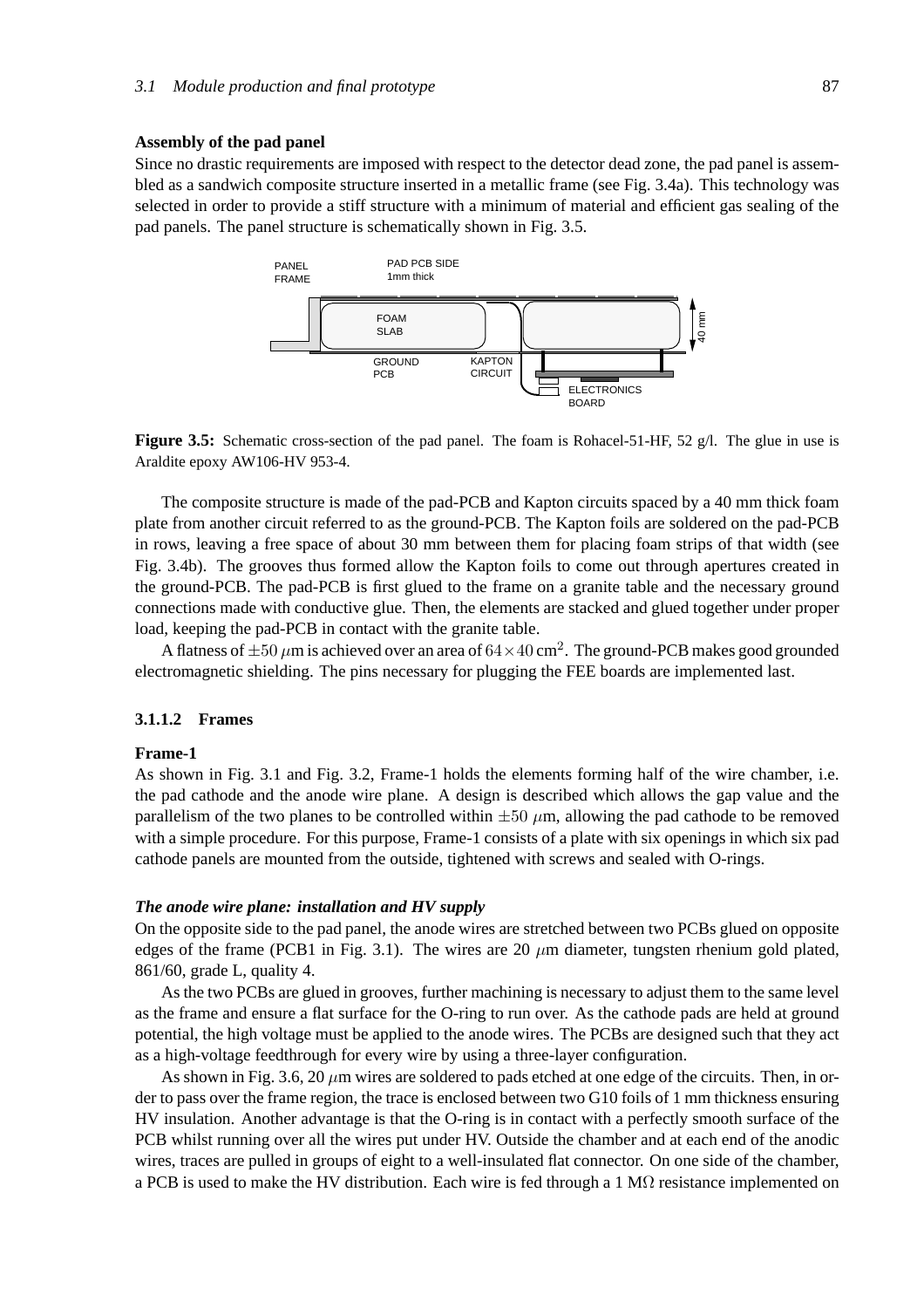small cards grouping eight resistors. All these cards can, in turn, be fed by a single trace linked to the HV supply. All these external components, which are put under HV, are enclosed in a housing that can be flushed with a dry gas (nitrogen) in order to eliminate any external surface-leakage current caused by moisture.



**Figure 3.6:** Schematic cross-section of the anode wire circuit.

It has been checked that in the case of possible sustained discharges, one or several wires could be disconnected from the HV source without affecting the operation of the remainder of the wire plane. It is therefore foreseen to study a scheme where each group of eight wires is fed by an independent HV line that can be interrupted by a remote-controlled HV switch in case of severe defects. This would allow the chamber to still be operated, losing only a 32 mm wide slice.

The connectors available on the opposite PCB may be used for implementing electronics for reading out fast wire signals, after convenient decoupling by HV capacitances. This facility was used locally during the test period and makes it possible to check that every wire is actually under voltage and to supply a current for controlling the wire stretching (see below).

#### *Support line for anode wires*

Given the length of the anode wires of 120 cm, a support line structure is needed to ensure the stability of the wires against the electrostatic force. For assembly reasons, this element can only be implemented between the pad cathode and the wire plane as the second cathode also consists of wires. As shown in Fig. 3.7, the support line is attached along the rod traversing Frame-1 through the middle, perpendicular to the anode wires, permitting the pad panels and the second wired cathode to be removed. This region is, in any case, a nonactive area of the pad cathode, making the inefficiency created by the support line of no importance. The sagitta and the stability of the wire under the electrical field have been studied with a full-length mock-up [2]. The safest solution is to make the gap anode-to-pad slightly smaller than the opposite one in order to have a constant resultant force directed towards the pad cathode, such that the anode wires are pressed against the support line.



**Figure 3.7:** Cross-section of Frame-1 showing the implementation of the anode wire support structure. To achieve the necessary electrical insulation, the material in use is a machinable ceramic, Macor.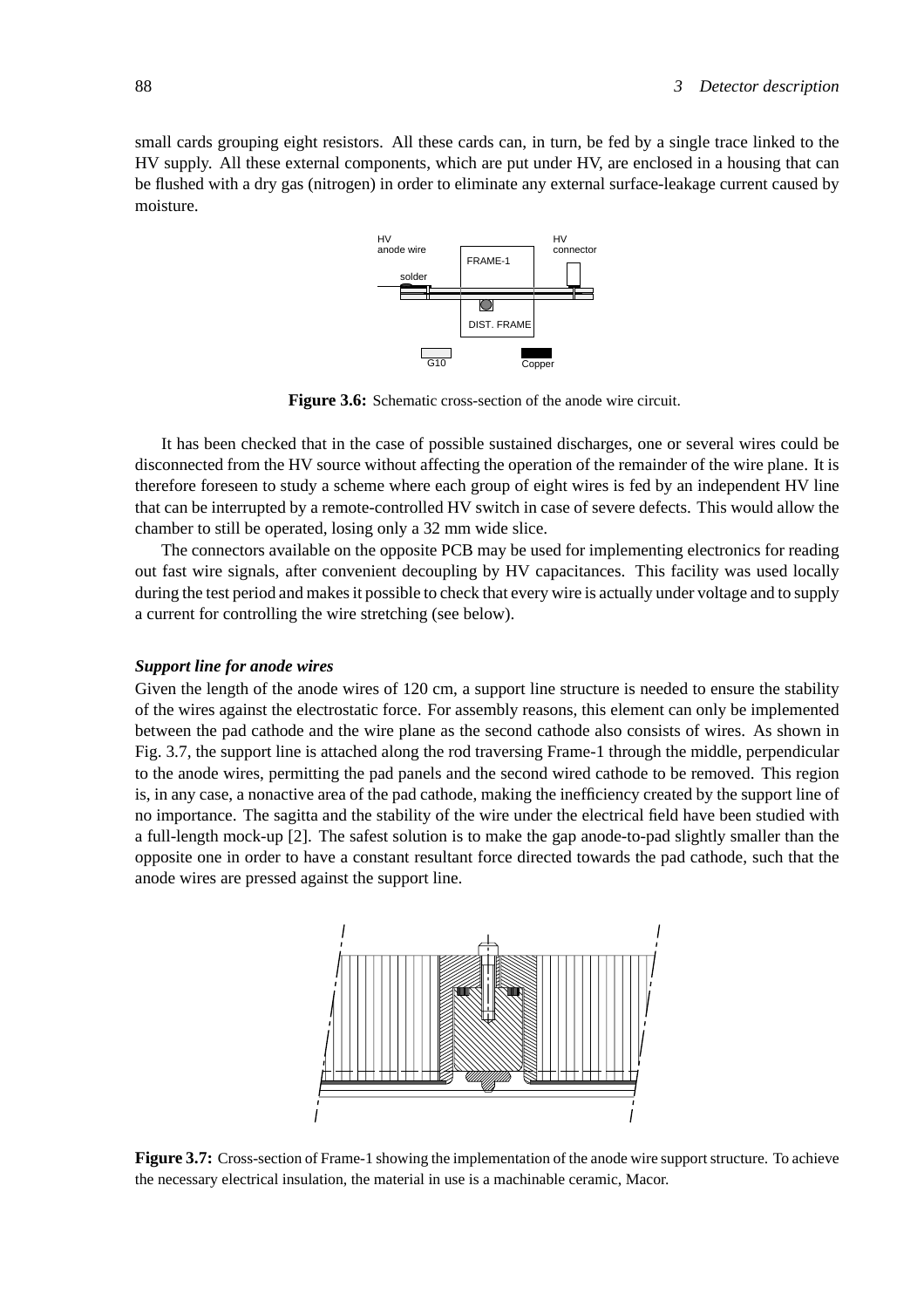#### *Soldering of the anode wires*

The anodic plane is in fact divided into three parts by the dead zones created by the 30 mm wide aluminium transverse rods of Frame-1. Each part has 96 wires and is terminated at both edges by two field degrading wires of 50 and 100  $\mu$ m, in such a way that the 20  $\mu$ m wires overlap the full pad sensitive area. To give the correct spacing the wires are positioned using a comb, stretched by a weight of 40 g and held to the PCB by tin soldering. A flux is used to help the solder to run easily and at the end of the wiring, alcohol is used to remove the flux.

The wires are located in thin triangle-shaped grooves, 0.2 mm deep, machined at the surface of the Macor support line. For optimum safety (against vibrations, etc.), a very small amount of glue (AV144- 2/HV 997) was added thus fixing the wires in these grooves.

The wire tensions are measured using CAEN instrument SY502. The tension is obtained by measuring the frequency of each wire fed with a known DC under a known magnetic field.

#### *Adjustment of the anode/pad gap thickness*

Once the anode plane has been soldered, the distance between this plane and the upper side of Frame-1 is measured at several points all around the frame. The thickness of each pad panel is also measured at several points between the pad surface and the inner side of its frame. After averaging and adjustments, the difference between these two measurements must be made equal to the nominal distance anode-topads, i.e. 2 mm. This is possible by machining, if necessary, the inner side of the pad-frame in the final adjustment.

#### **Frame-2**

Frame-2 holds two wire planes and its thickness contributes to the depth of the proximity gap of the RICH (see Figs. 3.1 and 3.2).

One of the wired planes is the second cathode of the photodetector MWPC that is kept at ground potential. It is made of 100 *µ*m diameter gold plated Cu/Be wire, spaced by 2 mm. The wire specification is CuBe2, hard, flash Ni, gold  $1 \mu m$ . This spacing ensures 95% transparency to the incident Cherenkov photons and acts as an electric screen between the proximity and MWPC gaps. In order to avoid having a new PCB for holding these wires, crimping pins were used to support the stretching tension, fixed at 200 g/wire. Two independent machined bars are used to position and plug in the metallic crimping pins, allowing thus simpler drilling than would be the case of the large frame itself. The reason these bars have an oblique side (see Fig. 3.1) is to create a shape surrounding the edge of the PCB where the 20  $\mu$ m wires at HV are soldered, such that the distances are much larger than the 2 mm gap. In this zone, the electrical field is kept at a low level, thus avoiding any breakdown from the anodes to surrounding grounds. The PCB is also long enough to avoid any leakage current along the circuit surface.

Once the cathode is wired, the distance between the wire plane and the upper side of Frame-2 is measured all around the frame. Then, the gap between the wired cathode and the anode planes can be adjusted to its nominal value by machining the distance frame, interleaved between Frame-1 and Frame-2, to the necessary thickness.

The second wire plane is the collection electrode which creates a small electric field in the proximity gap in order to drain primary ionization, deposited by the relativistic particles, instead of drifting into the MWPC gap. This electrode is fixed to Frame-2 by means of an independent frame. It is made of the same 100 *µ*m diameter gold plated Cu/Be wire spaced by 5 mm also using crimping pins. It is raised to about 300 V. The gap between the collection electrode and the radiator tray should be kept to a minimum since primary ions created in that interval are repelled against the insulated radiator window and might create deposit.

### **Frame-3**

A light composite panel is fixed on Frame-3 to close the detector (see Figs. 3.1 and 3.2). The three radiator trays are held by locating parts attached to the panel. Details are given in the next section which is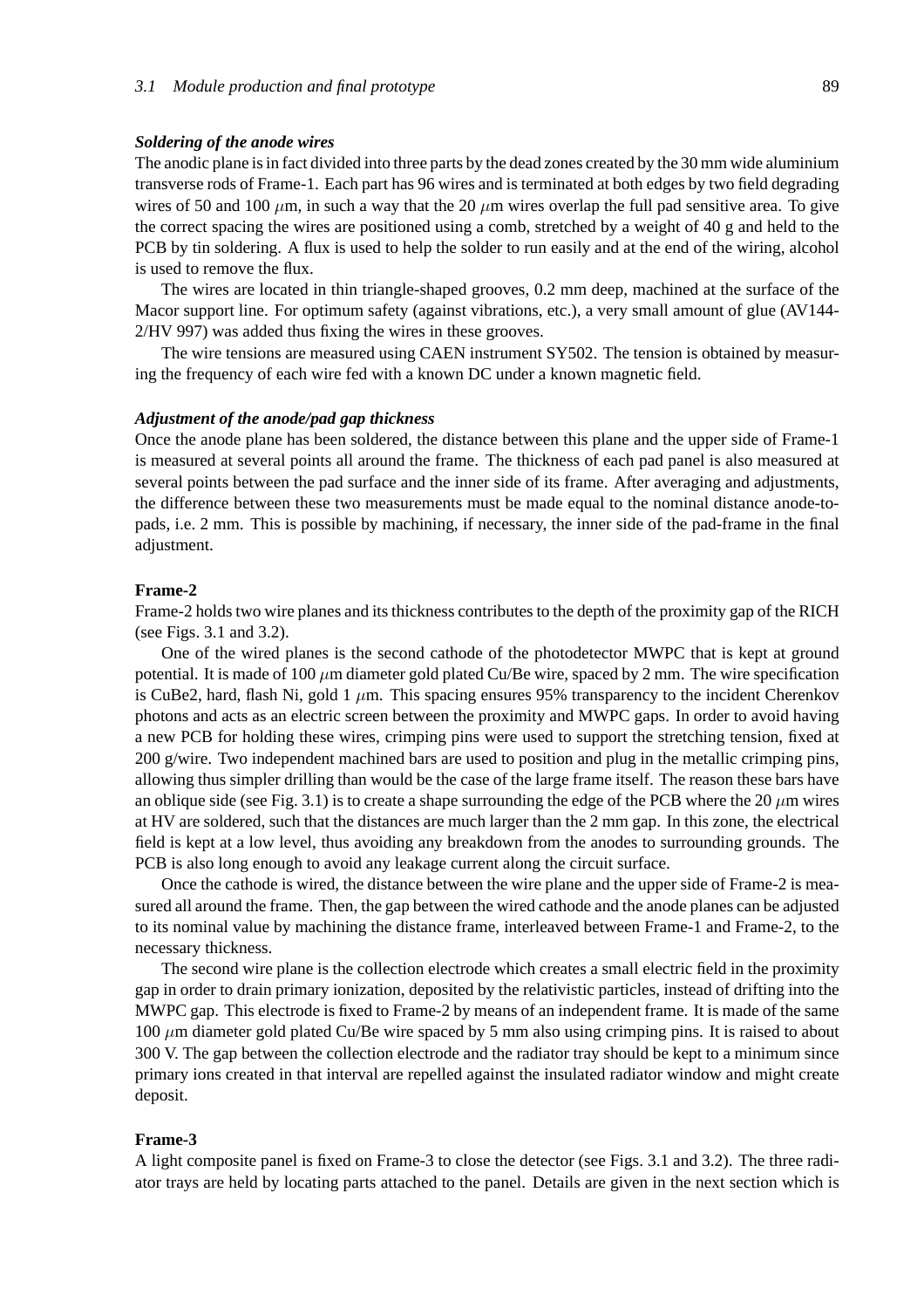devoted to the radiator array. It should be mentioned that the depth of the proximity gap can be increased by inserting a distance frame between Frame-2 and Frame-3.

A photograph of proto-2, installed at the SPS test beam, is shown in colour Fig. 3.i.

# **3.1.2 The radiator array**

This section is dedicated to prototype studies of the large radiator tray to be used in a HMPID module. Smaller devices used at the test beam were described in Section 2.3.1.1.

### **3.1.2.1 Introduction**

The rather high  $C_6F_{14}$  and  $SiO_2$  densities, 1.68 g/cm<sup>3</sup> and 2.1 g/cm<sup>3</sup>, respectively, and the need to minimize the total amount of material traversed by the incoming particles, required a careful investigation and optimization of the radiator vessel mechanical structure. In addition, since the HMPID performance depends strongly on transparency in the UV spectral range 160–220 nm and long-term stability of the perfluorohexane radiator, the emphasis was put on the choice of material. Indeed, in the definition of the structural mechanical design of the radiator vessel, we benefited from the long-term operational experience of DELPHI and SLD who employed  $C_6F_{14}$  in their RICH system [3].

# **3.1.2.2 Radiator description**

The liquid radiator container consists of a tray made of a glass-ceramic material called Neoceram, closed by a UV-grade fused silica plate, as shown in Figs. 3.8 and 3.9.



**Figure 3.8:** Schematic views of a radiator tray. The upper window is assembled by gluing three quartz plates together.

Neoceram, with its thermal coefficient of  $0.5 \times 10^{-6}$  °C<sup>-1</sup>, ensures that no mechanical stress is induced on the vessel by temperature gradients. The limited size of commercially available fused silica plates and the need to keep the hydrostatic load within reasonable levels determined the thickness and size of the radiator vessel elements: in the current geometry, the quartz window is 5 mm thick, whilst the Neoceram base plate is 4 mm thick. The vessel elements are glued together with Araldite AW106. The liquid radiator inlet and outlet are obtained by gluing two stainless-steel pipes on the opposite sides of the Neoceram tray, the outlet always being at the highest location.

To withstand the hydrostatic pressure, 24 cylindrical spacers are glued to the bottom plate on one side and the quartz window on the other side. Spacers consist of fused silica rods with a diameter of 10 mm placed in two rows of 12 equidistant elements.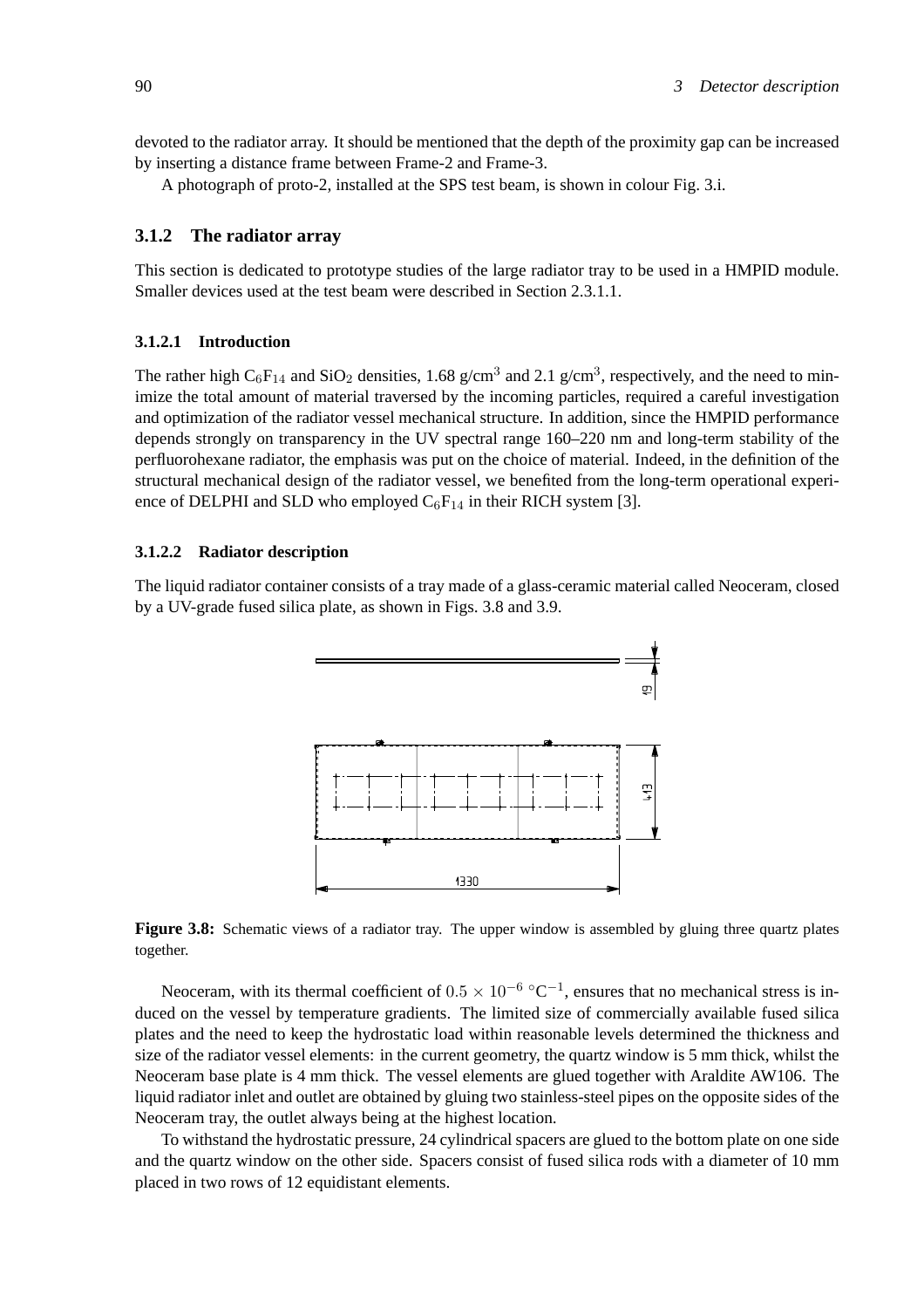

**Figure 3.9:** Axonometric view of the elements composing a radiator tray. Four carbon fibre feet are used to locate the tray in the detector back plane (Frame-3).

Each HMPID module has three independent radiator trays  $1330 \times 413$  mm<sup>2</sup>, supported by a stiff composite panel made by sandwiching 50 mm of an aramide-fibre epoxy honeycomb material between two 0.5 mm thin layers of aluminium (Fig. 3.10). The radiator vessel and the fluid dominate the bulk of the detector material, estimated to be  $17\%$   $X_0$  (Table 3.1).



**Figure 3.10:** Perspective view of the HMPID back panel with the three radiator trays and feedthroughs for the liquid circulation.

|                      | Material thickness [mm] | $X/X_0$ |
|----------------------|-------------------------|---------|
| Honeycomb back panel | 50                      | 0.02    |
| Neoceram plate       |                         | 0.03    |
| Quartz window        | 5                       | 0.05    |
| $C_6F_{14}$          | 10                      | 0.05    |
| $PC$ panel + FEE     |                         | ን በ2    |

**Table 3.1:** Material budget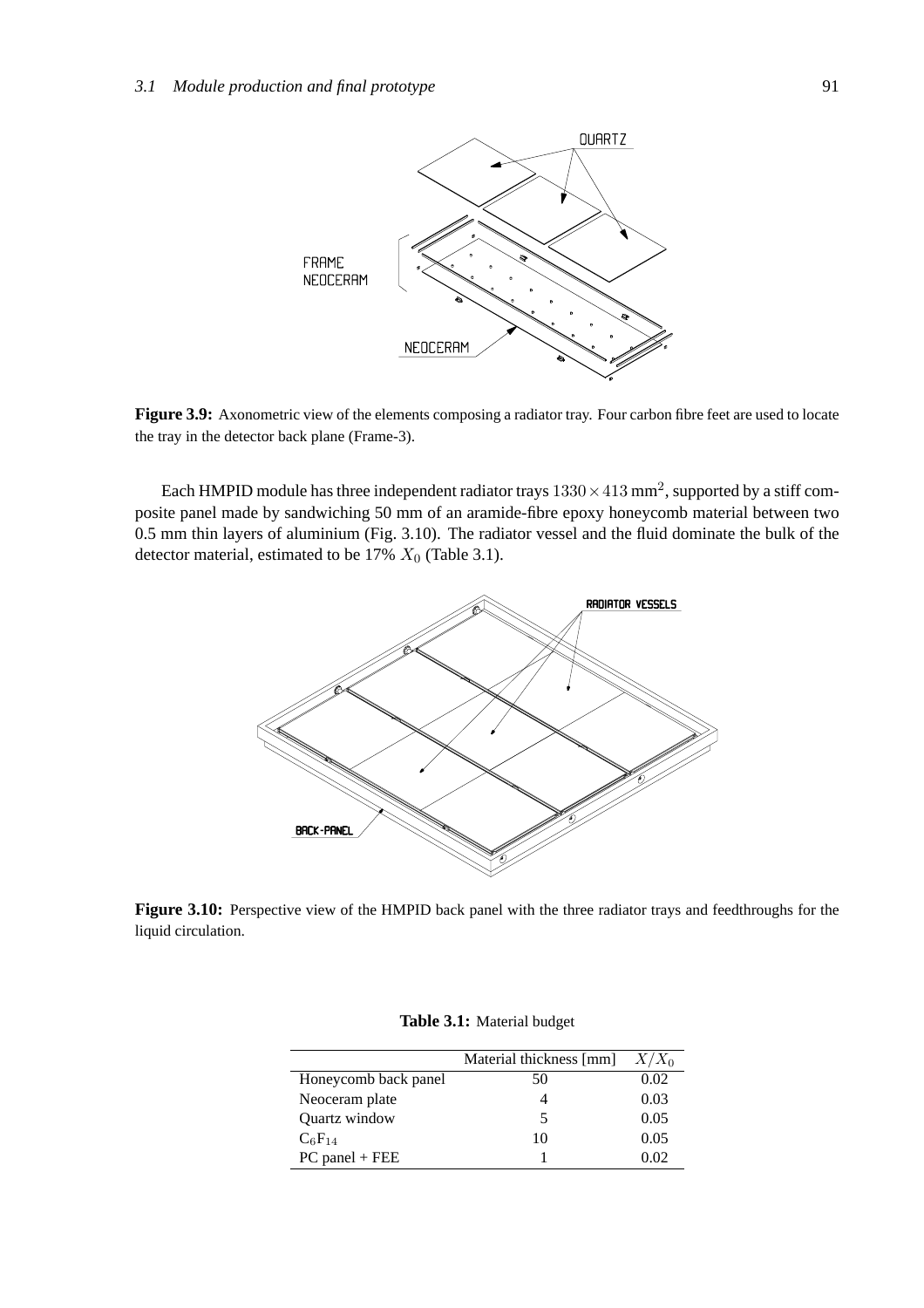# **3.1.2.3 Assembly of a radiator tray**

The long-term tightness of the radiator vessels depends critically on the quality of the assembly procedure. After delivery, the Neoceram elements and quartz windows are first visually inspected by looking for unwanted scratches on the surfaces or broken edges. A control of the dimensions and face parallelism is then performed to check that each part has been machined according to the specifications. Quartz windows are also inspected by measuring their UV transmission curve. Damaged or inaccurately machined pieces are rejected. Whilst the quartz plates used in the prototyping phase were always delivered within the specifications, the Neoceram parts needed a specific treatment, since suppliers only deliver large plates.

The procedure adopted for the Neoceram part is as follows:

- a diamond saw cut to almost the final size, within a tolerance of 0.5 mm;
- an accurate finish on a lathe provided a dimensional accuracy better than 0.05 mm.

Before gluing, all elements must be carefully cleaned to remove any trace of pollutants on the surfaces. The following steps are therefore performed:

- liquid soap (ph 5.5) and bi-distilled water washing;
- cerium oxide powder (the smallest size grain for a weak abrasive power) gently moved on the entire surface in order to remove more resistant chemical pollutants that might still be present;
- bi-distilled water washing to remove the cerium oxide powder;
- pure ethyl alcohol washing and drying with nitrogen gas flow.

The radiator is assembled by gluing the Neoceram pieces to the quartz windows in a dust-free room kept at 35◦C constant temperature with a relative humidity of less than 50%. An optical table is used for assembly to ensure the right flatness over the whole surface of the radiator.

The lower Neoceram plate is at first glued to the thin Neoceram side walls by using a home-made tool that distributes the Araldite AW-106 at a constant rate to ensure that the glue thickness is 0.15 mm everywhere. On the assembly table there are fiducial marks that allow the surveyors to position the Neoceram pieces before gluing them.

In parallel, the final quartz window is obtained by gluing the three constituent plates using a specially built tool to guarantee a final flatness of the resulting plate (better than 0.05 mm).

Once the Neoceram box is ready, the same assembly table is employed to glue the quartz window on the Neoceram side walls. Finally, each radiator vessel is finished by installing the liquid Freon connections.

The following tests must be performed at the end of the radiator vessel assembly phase in order to ensure that each part works properly.

#### **He leak test**

The radiator vessel is mounted in a supporting structure and is flushed for several hours with pure He (flow rate = 10 l/h, 6 mbar overpressure due to an oil bubbler in the outlet line). The tightness test is performed by using a He sniffer with a sensitivity level of  $(10 \times 10^{-7} \text{ atm} \times \text{cm}^3/\text{s})$ . The entire set of glue joints as well as the inlet and outlet Freon fittings must be completely scanned. A satisfactory result is obtained when no appreciable leak is detected above  $3 \times 10^{-7}$  atm  $\times$  cm<sup>3</sup>/s.

# **He diffusion rate through the vessel quartz plates**

This measurement is performed by keeping the radiator vessel in a sealed box flushed with pure nitrogen (at 50  $1/h$ ). The radiator vessel is flushed with He at a rate of 10  $1/h$ . Helium diffuses through the quartz windows. Its content in nitrogen is measured with a He sniffer at the outlet of the nitrogen circulation circuit. If the radiator is He tight, the He content must be below  $\sim 0.36$  ppm.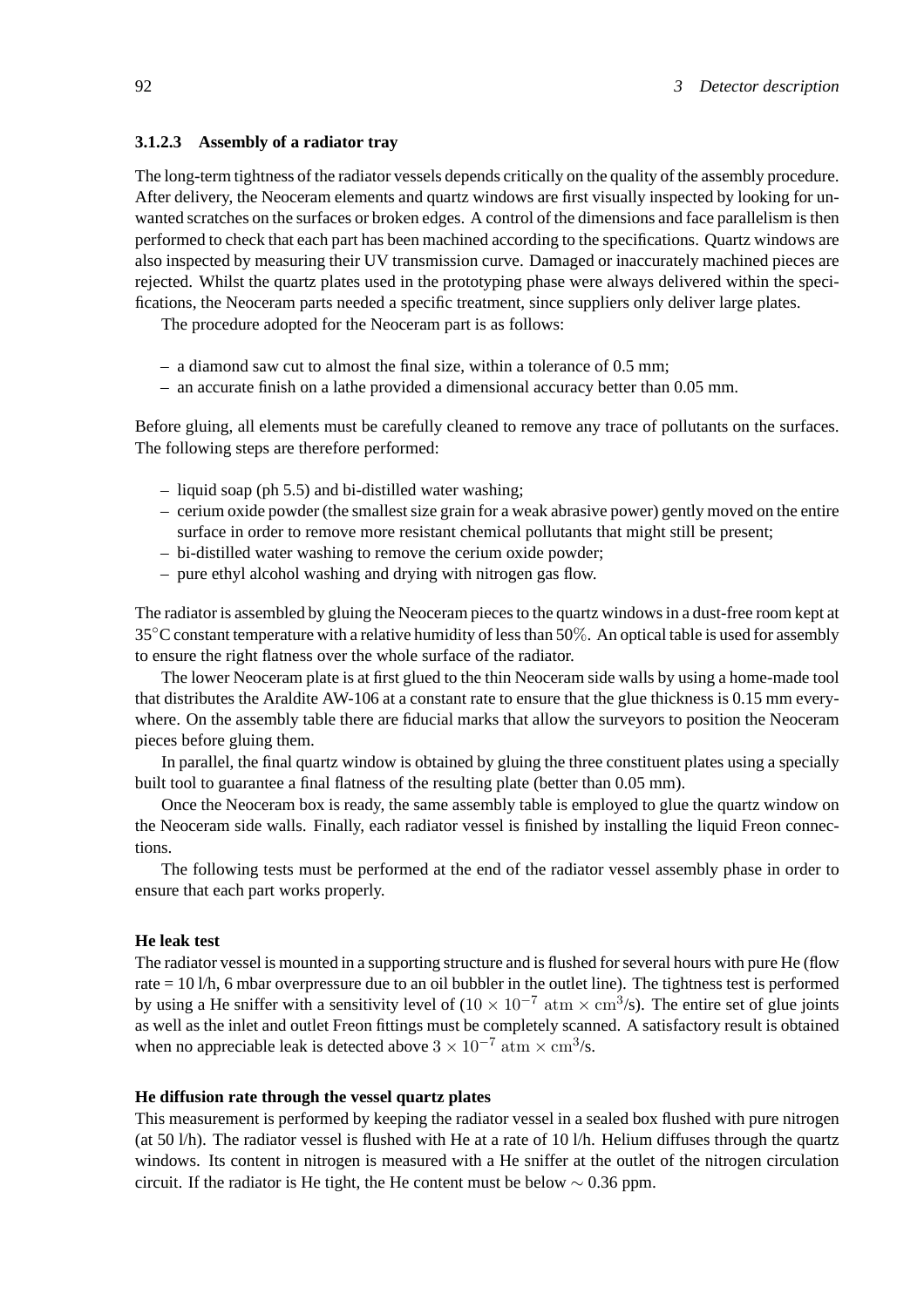### **C**6**F**<sup>14</sup> **circulation test**

The vessel is tested during  $C_6F_{14}$  filling and evacuation operations. A visual inspection ensures that the inlet and outlet fittings are free.

### **Pressurization test**

The quartz vessel is filled with  $C_6F_{14}$  and left for three days under a hydrostatic load of 103 mbar corresponding to an additional  $C_6F_{14}$  liquid column of 20 cm.

#### **3.1.2.4 Full-scale prototype mechanical test**

A full-scale prototype of the liquid radiator vessel was made completely in Neoceram, with 16 equidistant spacers, and tested in several hydrostatic loading conditions. Strain, stress and deflection states of the two base plates measured in the test were compared with the Finite Element Analysis (FEA) by means of the IDEAS package, installed on a HP C180 workstation. In Table 3.2, we report the relevant material characteristics employed in the FEA. The adhesive joints were considered to have a minimum thickness of 0.150 mm.

| Material       | Young Modulus | Poisson coeff. | Density    |
|----------------|---------------|----------------|------------|
|                | $(N/mm^2)$    |                | $(g/cm^3)$ |
| Neoceram       | 80 000        | 0.24           | 2.51       |
| Ouartz         | 70 000        | 0.17           | 2.20       |
| Araldite AW106 | 3700          | 0.39           | 1.75       |
| $C_6F_{14}$    |               |                | 1.68       |

**Table 3.2:** Material parameters of the radiator vessel components

An analysis with quadratic SOLID elements was necessary to achieve an accurate evaluation of the effective radiator stress and deformation states, particularly with respect to the plate joints to spacers and ribs.

The study was first performed on the radiator placed vertically in order to limit the computational cost and time by taking advantage of geometric and load symmetries.

The refined mesh adopted for the whole radiator finite element model consists of 22 016 quadratic SOLID elements for a total number of 108 050 nodes. Each plate and the edges, coupled to the shorter side of the radiator, were modelled with two layers of elements. A finer mesh refinement of the glued regions, by means of submodelling, was necessary to improve the analysis of the adhesive behaviour. However, this further mesh refinement has to be related to the effective adhesive film which would otherwise resulte in an overestimated stress state evaluation of the adhesive joints. The study was then extended to the radiator vessel prototype tilted in the most critical load condition in the ALICE HMPID structure (Chapter 1) in order to analyse stresses and deformations and to obtain the necessary information for the design of the radiator vessel in its final configuration.

# **3.1.2.5 The ALICE HMPID radiator vessel prototype loading**

The analysis of the prototype, accomplished with the Finite-Element Method (FEM), was verified using a hydrostatic loading test executed on the radiator placed both vertically and in the most critical load condition.

The test data acquisition was performed by using the BEAM software installed on a personal computer and the UPM100 data logger unit. Two types of strain gauges were used to measure the stress and deformation states: rectangular rosettes were attached to the upper plate at the location of the supports and also close to the edges. The orthogonal strain gages were positioned between the spacers parallel to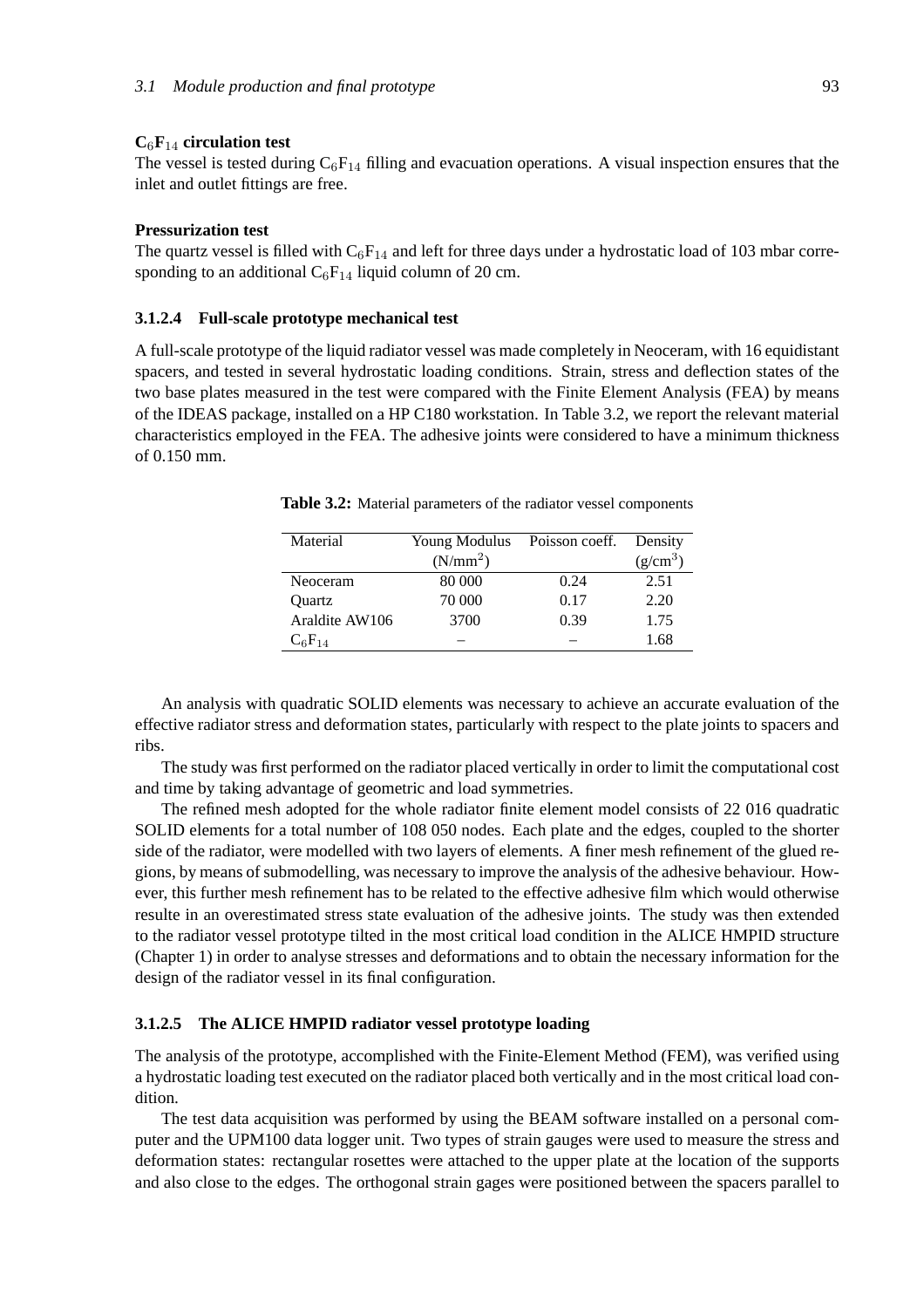the radiator sides. Two comparators on both sides of the geometrical centre of the upper and lower plates were used for the deformation measurements.

Tests were executed by overloading the ALICE HMPID radiator vessel prototype, filled with  $C_6F_{14}$ , with an extra 200 mm of liquid column corresponding to a maximum pressure of 103 mbar for the vertical position and 131 mbar for the most critical orientation. In addition, stress and deformation data were recorded by overloading the radiator vessel with 100 mm of liquid column. Other measurements were collected during filling and draining operations to check whether the equipment operates properly.

The stress value calculated in the region where the strain gauges localized the largest stress and the plate deflection measured by the comparators are reported in Table 3.3. Their respective FEA predictions are also reported for a comparison.

**Table 3.3:** Comparison between the test measurements and the FEA evaluation

|                         | Measurement              | Finite-element method |
|-------------------------|--------------------------|-----------------------|
| Maximum stress $\sigma$ | $12.5$ N/mm <sup>2</sup> | $12.7 \text{ N/mm}^2$ |
| Plate deflection        | $0.081$ mm               | $0.079$ mm            |

Since the strain gauge measurements confirmed the overall accuracy of the FEA, the FEM has been applied to evaluate the optimal number of spacers in the final radiator tray structure.

Results achieved on each radiator constituent with a tray containing 24(18) spacers are shown in Table 3.4.

**Table 3.4:** Maximum principal stress  $(N/mm^2)$  versus  $C_6F_{14}$  hydrostatic pressure in the radiator tray with 24(18) spacers ( $h = 0$  corresponds to the full radiator, while  $h = 100$  corresponds to an additional liquid column 100 mm high, that takes into account the anticipated overpressures due to the liquid circulation system)

| Radiator tray element | $h=0$       | $h=50$       | $h = 100$    |
|-----------------------|-------------|--------------|--------------|
| Quartz plate          | 8.31(11.16) | 9.00(12.26)  | 9.68(13.36)  |
| Neoceram plate        | 11.6(16.93) | 12.72(18.63) | 13.84(20.33) |
| Quartz spacers        | 7.36(10.91) | 8.12(12.06)  | 8.88(13.20)  |
| Neoceram frame        | 4.10(4.33)  | 4.47(4.73)   | 4.84(5.13)   |

The safety coefficients for a brittle material have to be evaluated in the frame of the maximum stress criteria. In our case, the bending strength concerns the quartz and Neoceram plates (67 N/mm<sup>2</sup> and 100 N/mm2, respectively), while the quartz tensile strength must be used for the spacers. The ratio between such quantities and the relevant maximum stress represents the ultimate safety coefficient allowed for brittle material in absence of significant flaws and defects.

By considering that flaws and defects could affect the plate and the spacers, and more significantly differences in spacer and rib dimensional tolerances could cause an initial curvature and an unwanted prestress state of the plates, it is prudent to adopt a minimum safety coefficient as large as 7 for both Neoceram and quartz.

As a consequence of the constraints imposed on the plate thickness, a spacer configuration with at least 24 elements is required. A photograph of two radiator trays mounted in a back plane is shown in colour Fig. 3.ii.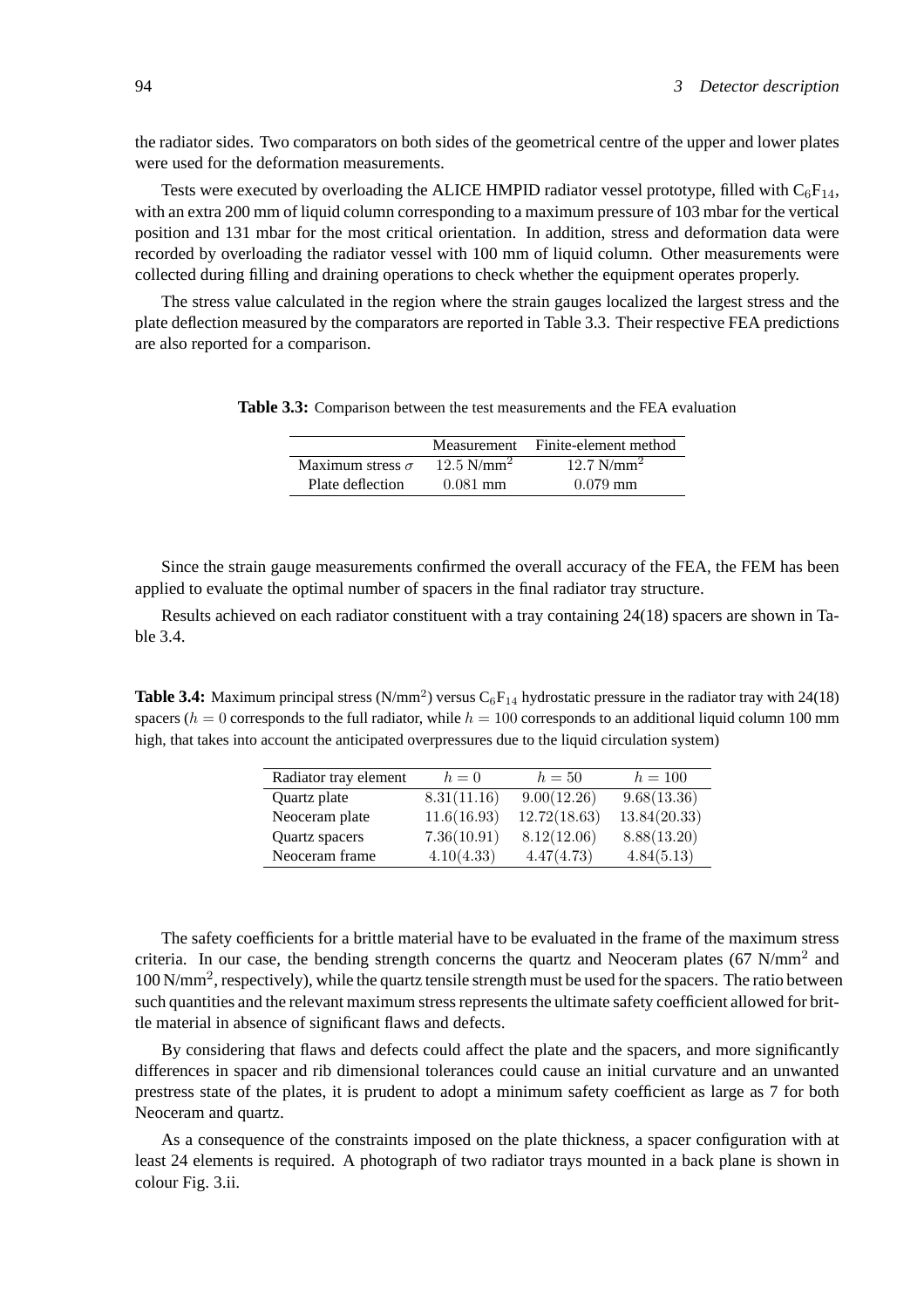# **3.1.3 The C**6**F**<sup>14</sup> **circulation system**

### **3.1.3.1 Introduction**

A liquid recirculation system was designed and built at CERN for the tests of the prototype at the SPS test beam during 1997 and 1998. The system was required to purify, fill, recirculate and empty two liquid  $C_6F_{14}$  radiators independently, remotely and safely.

Movements of the prototype of up to  $\pm 0.6$  m horizontally and  $\pm 0.4$  m vertically had to be accommodated without interference to the circulation of liquid.

The reference pressure for the circuit was maintained constant and slightly positive with respect to atmosphere. Key pressures in the circuit were monitored electronically. Deviations from nominal conditions automatically interlocked the system into a safe stand-by state.

The liquid distribution to and from the radiators was based on a gravity flow principle — similar to that implemented by the CRID group at SLD [4]. The principle was considered a potential solution for the final ALICE system by virtue of its simple, passive and safe nature. These are important features in view of the inaccessibility of the detector and sub-systems, and the fragility of the liquid radiators.

The prototype system incorporated most of the essential features of a final system, including large volumes, to gain experience with the behaviour of the system and the technology of cleaning relatively large quantities of liquid<sup>1</sup>.

#### **3.1.3.2 Liquid and construction materials**

Large  $C_6F_{14}$  liquid radiator systems have been built and successfully operated for many years by the RICH group at DELPHI [5, 6] and the CRID group at SLD [4]. These groups have great experience in cleaning techniques, compatibility of materials and long-term operation with this liquid. We fully used that knowledge to avoid the pitfalls associated with this chemical.

 $C_6F_{14}$  is not available in a high-purity research grade form with a guaranteed UV transparency. It comes in the form of proprietary branded products, which contain a large fraction of  $C_6F_{14}$ . The liquid is presently available from several manufacturers (3M, BNFL) but only the 3M product has been used to date.

Two forms are available from 3M: Performance Fluid PF-5060DL and Fluorinert FC-72. Both are manufactured by the same process but the FC-72 is purer as it is refiltered at the final stage until it satisfies more stringent specifications than PF-5060DL (Table 3.5). Note that the  $C_6F_{14}$  content could be as low as 90%. FC-72 is promoted as the liquid to use for more demanding applications, whereas PF-5060DL is recommended for use in heat exchangers and as a solvent. For UV applications, it is always necessary to clean the raw liquid (FC-72 or PF-5060DL) since the liquid is filled into drums and stored in contact with air. The liquid chosen for the HMPID system was PF-5060DL — since it is cheaper, and the DELPHI and SLD experience has shown that PF-5060DL can be successfully cleaned with conventional filters. Since the liquid impurities can and do vary from batch to batch, it is has been customary to order a sizeable quantity from the same production batch to ensure uniformity and predictability in its response to cleaning procedures.

#### **Physical properties**

The characteristics of PF-5060DL are shown in Table 3.6. Note the high density, volatility and the high solubility of air and water. These characteristics influence the circuit design. The high density causes considerable hydrostatic loading on fragile optical windows, the volatility implies high evaporation losses, which must be recovered; the high solubility of air and water vapour results in over 100 000 vpm oxygen and about 10 000 vpm water vapour in the raw material. Since both of these gases are strongly absorbent in the UV they must be reduced to trace levels to ensure high optical transparency in our application.

<sup>&</sup>lt;sup>1</sup>The circuit was designed together with the CERN DELPHI Gas Group, who later constructed the racks. The HMPID group greatly benefited from the help, advice and facilities of the CERN DELPHI RICH fluid team and the CERN EST/SM group.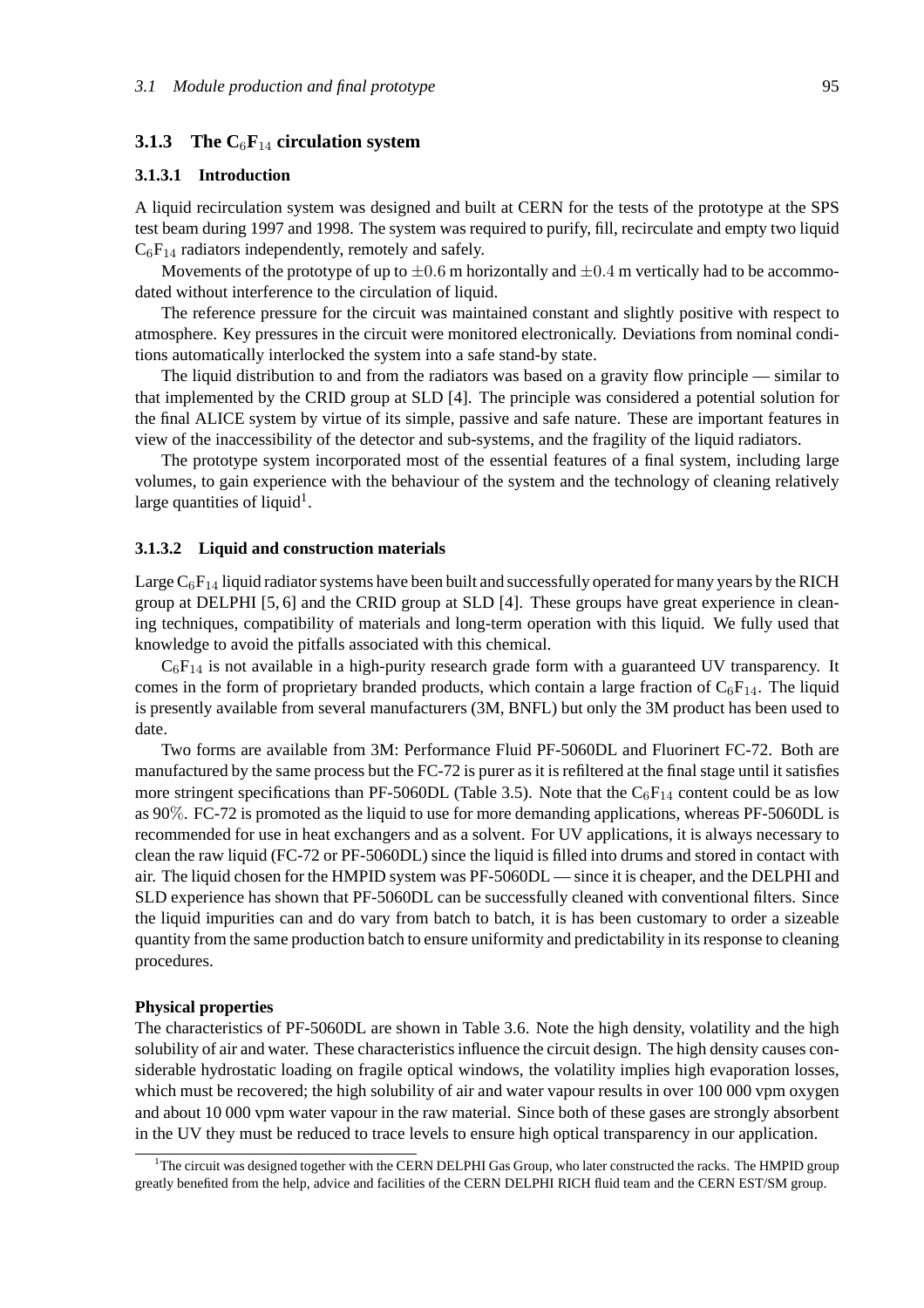| Test                               | $FC-72$            | <b>PF-5060DL</b>           | PF-5060DL 1997 | PF-5060DL 1998 |
|------------------------------------|--------------------|----------------------------|----------------|----------------|
|                                    |                    |                            | Lot 30097      | Lot 30184      |
|                                    |                    |                            |                |                |
|                                    |                    |                            | Drums:         | Drums:         |
|                                    |                    |                            | 85 87 91 92 95 | 13 16 18       |
| Distillation range                 | 90% min.           | 90% min.                   | 98%            | 96%            |
| $(50 - 60^{\circ}C)$               |                    |                            |                |                |
| Viscosity $\mathcal{Q}$ 25°C (cSt) | $0.42 \pm 0.05$    | $0.42 \pm 0.05$            | 0.40           | 0.40           |
| Density $\&$ 25 $\degree$ C (g/ml) | $1.68 \pm 0.02$    | $1.68 \pm 0.02$            | 1.691          | 1.684          |
| Dielectric strength                | $35$ kV min.       |                            |                |                |
| Pour point                         | $<-60^{\circ}$ C   |                            |                |                |
| Residue $(\mu g/ml)$               | $10 \text{ max}$ . |                            |                |                |
| Cost (CHF/kg)                      | 132 (for 90 kg)    | 57 (for $100 \text{ kg}$ ) |                |                |

**Table 3.5:** Specifications for 3M fluids

**Table 3.6:** Physical properties of PF-5060DL

| ODP (ozone depletion potential)                                                                | $\mathbf{U}$ |
|------------------------------------------------------------------------------------------------|--------------|
| Average molecular weight                                                                       | 338          |
| Boiling point $\mathrm{C}^{\circ}$                                                             | 56           |
| Liquid density (g/ml $@ 25°C$ )                                                                | 1.68         |
| Liquid viscosity (cSt $@25°C$ )                                                                | 0.40         |
| Vapour pressure (mbar $@ 25°C$ )                                                               | 309          |
| Solubility of H <sub>2</sub> O (ppm by weight $@ 25°C$ )                                       | 10           |
| Solubility of air [ml gas/100 ml liquid (FC-72)]                                               | 48           |
| Solubility of oxygen [ml gas/100 ml liquid (FC-72)]                                            | 65           |
| Thermal expansion coefficient @ 25 $^{\circ}$ C (ml/ml $^{\circ}$ C $\times$ 10 <sup>3</sup> ) | 1.6          |
| Refractive index (ND) @ 25°C (FC72)                                                            | 1.251        |

### **Construction materials**

The choice of materials to be used in the circuit (including the liquid radiators themselves) is an important issue. Long-term degradation of certain materials in contact with  $C_6F_{14}$  has been observed by the DEL-PHI group [3]. The circuit was constructed using wherever possible metal (stainless steel, aluminium, copper) and glass. All-metal instruments are expensive and often difficult to find. Joints in contact with liquid were metal-metal except where an elastomer joint was unavoidable, in this case Viton was used. Chemical sealants were not used in order to avoid the liquid leaching away components from the compound.

During the construction phase, all welded stainless-steel components were subjected to a standard CERN surface-treatment. The stainless-steel pipe-work installed in the zone had already been chemically cleaned in situ. It was found necessary to pump down these lines via a  $LN_2$  cold trap to remove all vestiges of water vapour. The remaining pipe-work was cleaned with ethyl alcohol and purged dry with nitrogen.

#### **3.1.3.3 Circulation system**

The circulation system was divided into a circulation rack, a control rack (outside the test zone) and a distribution rack (in the test zone and fixed to the detector). A schematic diagram is shown in Fig. 3.11.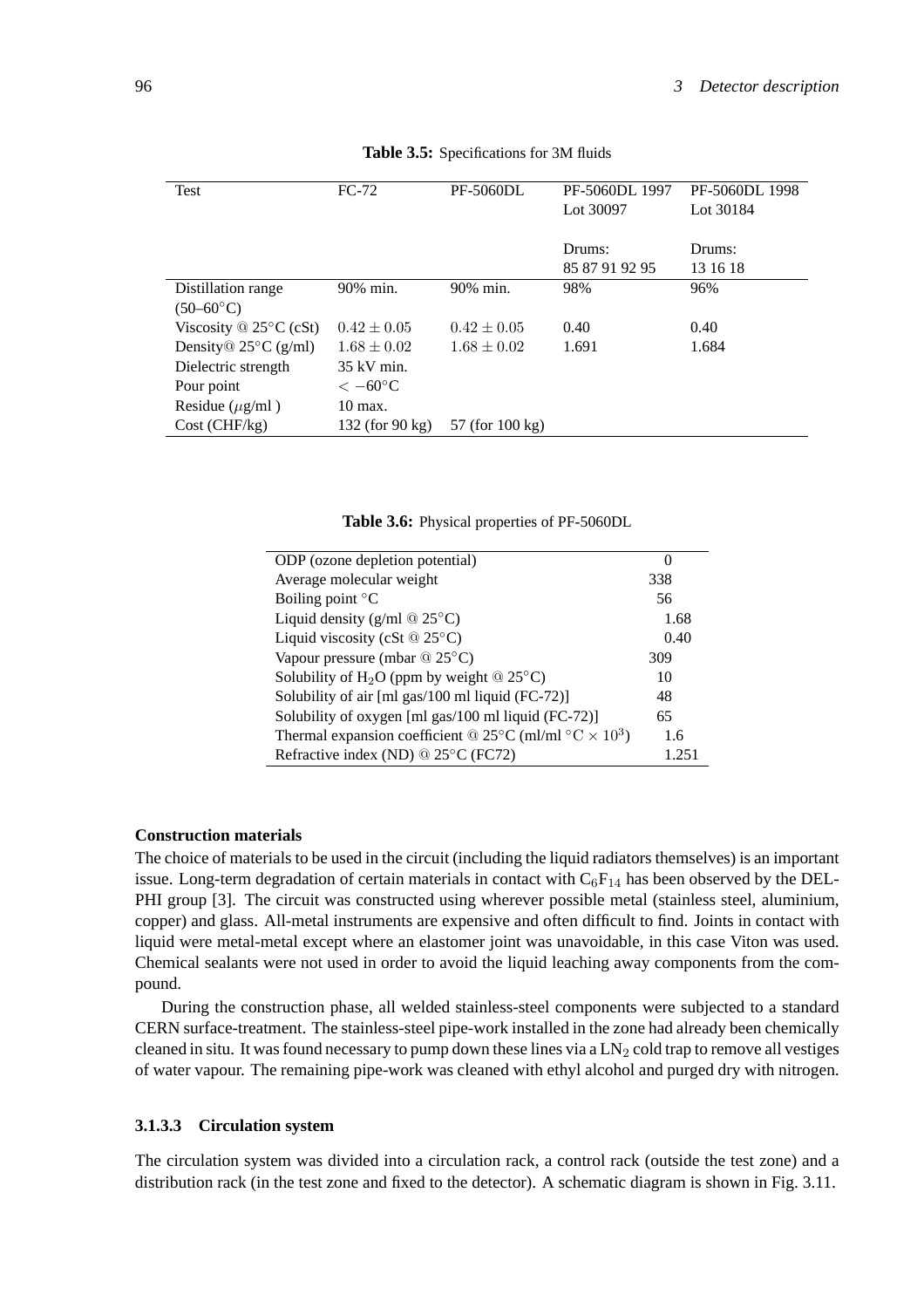

Figure 3.11: Schematic of the circulation system.

## **Gas reference system**

The circuit contains a reservoir partially filled with liquid, the gas volume above the liquid forms the reference pressure for the system. A constant positive pressure is maintained by an oil bubbler purged by a flow of nitrogen gas. The nitrogen is introduced at the most distant part of the circuit at the distribution rack. The distribution rack is connected to the circulation rack by a large-diameter aerial line (without siphons) which acts as the purge gas return. The gas purge maintains all gas pipe-work at the same reference pressure and evacuates impurities out-gassed from the liquid and the materials in the system.

### **Liquid recirculation, gravity flow**

The liquid from the reservoir is pumped via cleaning filters towards each radiator. The liquid first enters a header tube located above the radiator. The top of the tube is connected to the gas reference system; the bottom is connected via a valve to the low point of the radiator. The tube acts as a hydrostatic gravity feed for the radiator. It contains a large-diameter overflow pipe to limit the hydrostatic head (height difference between the overflow and the outlet at the top of the radiator). This head is set to produce the required flow through the filled radiator, taking into account the impedance of the filling line and the radiator. The header tube also traps gas bubbles in the input stream before they pass through the radiator.

Liquid from the radiator outlet falls unimpeded into a large-diameter outlet tube, connected upward towards the gas reference network and downwards toward a large-volume liquid outlet tank. The outlet tube was constructed to eliminate any siphons.

The circulation cycle starts with the progressive filling of the header tube, which in turn generates flow to the radiator. The level in the tube reaches overflow and then remains constant. The radiator filling continues until the radiator overflows into the outlet line and down to the outlet tank. At this point the gravity feed and the flow through the radiator become constant.

From the bottom of the outlet tank the liquid falls into a large diameter return line and back to the system reservoir. The outlet tank must always be above the level of the system reservoir to ensure return flow by gravity. The top of the outlet tank is connected to the gas reference network by lines without siphons.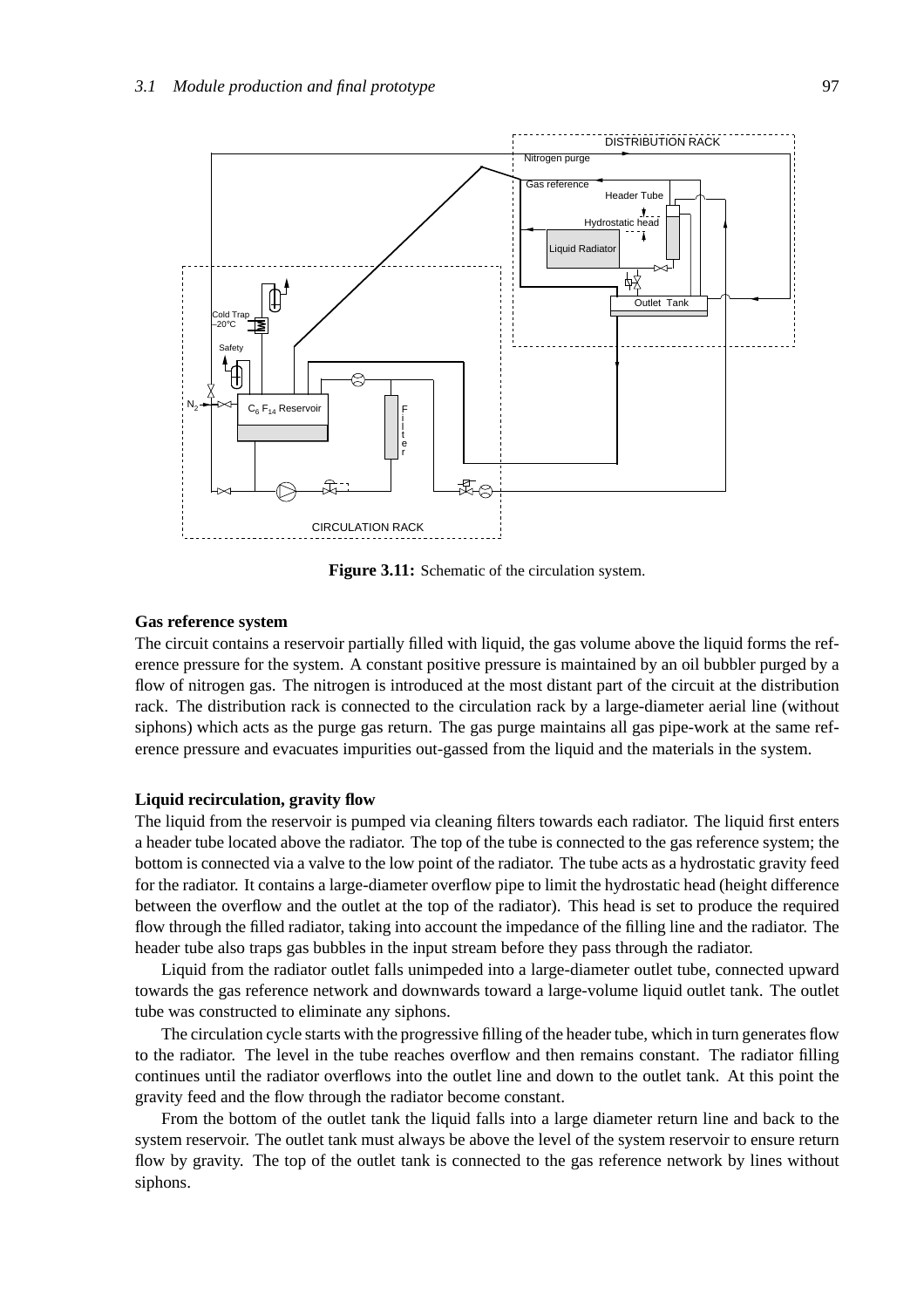When the flow to the radiators is stopped, the hydrostatic head drains via the radiator. The radiator then remains full until circulation is restarted.

# **Safety**

The gravity flow system contains passive security to prevent an over-pressurization of the liquid radiator windows. The radiator is decoupled from the high-pressure part of the circuit by a header tube at the input and by a reference gas-filled collector pipe at the outlet. (It is, of course, essential that the reference pressure remains close to the atmospheric one and that the overflow can never be blocked or overloaded.)

In normal operation, the maximum pressure in the radiator is the sum of the reference plus hydrostatic pressure of the liquid column in the radiator itself. In the extreme case that the radiator output becomes blocked, the hydrostatic head is also added. Of course, the aim is to minimize this hydrostatic head.

### **3.1.3.4 Circulation rack**

The circulation rack (Fig. 3.12) was based on the DELPHI RICH circulation system [6]. The system gas reference pressure (P1) was defined by the operational bubbler at +3 mbar. The reservoir volume of 100 litres was typically filled with 35 litres of liquid, which fed a pump (IWAKI MDGM2S220). The liquid height in the reservoir was measured by the hydrostatic pressure at P2 and was used as an interlock to prevent the pump from running dry.



**Figure 3.12:** Circuit diagram of the recirculation system.

The pump pressure of about 2 bar was regulated down to 1.2 bar before entering the cleaning system (P4). The system was designed to hold two types of filter cartridges: molecular sieve (13X- standard DELPHI) and activated copper (small EST/SM). The cartridges could be used individually, or in series.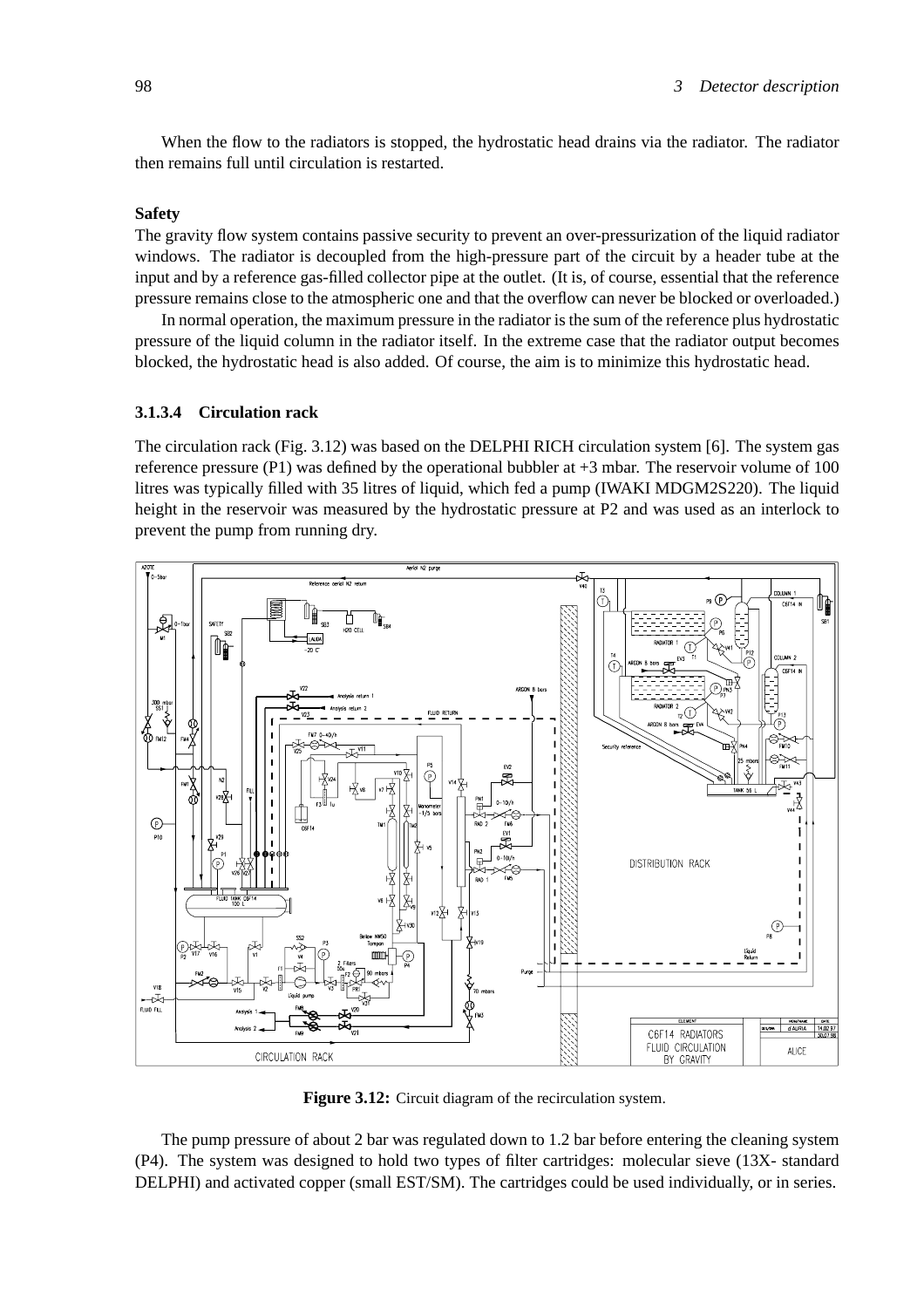All liquid from the filters passed through a mechanical filter (ULTRAFILTER-1 micron). Mechanical filtering was essential to eliminate punch-through dust particles from the filter cartridge.

The filtered liquid at a pressure of 0.6 bar (P5) was divided into a closed-circuit flow back to the reservoir (30 l/h) and an external flow to the two radiators (12 l/h). In this way, the liquid volume was filtered at least once per hour and also the flow to the radiators could be interrupted without significantly altering the operation of the pump. The liquid quality was monitored via analysis lines (before or after the filters). The method used to date was to fill, purge, then seal a valved sample cell which was then disconnected and taken to be measured in a dedicated laboratory UV transparency measurement system.

A flow of 6 l/h to each liquid radiator was set by a manual flow-meter instrumented with an electrical low-flow alarm pick-up. A pneumatic valve (NC) enabled/disabled the flow. Pneumatic valves were used instead of electromagnetic valves in the liquid input and emptying lines to prevent local heating (bubble formation) by the valve body.

After passing through the radiator, the return liquid flow to the circulation rack fell unimpeded into the reservoir via a liquid manifold. The purge gas flow of 20 l/h was exhausted from the circuit via the same manifold. The C<sub>6</sub>F<sub>14</sub> vapour-laden gas passed via a cold trap provisionally cooled to  $-20$  °C by a thermostatically controlled bath. The condensate dropped into the liquid manifold and the purge gas and impurities exited the system via the operational bubbler.

Great care was taken, at start-up and after introducing large quantities of raw liquid, to ensure that the water vapour level was well below the dew point at the temperature of the cold trap. As a safety precaution, the coolant temperature was always raised in these circumstances. The water vapour level was monitored provisionally by inserting a hygrometer downstream of the operational bubbler.

As a final security, a safety bubbler (+5 mbar) was located upstream of the cold trap in case of blockage. The liquid loss in the 1997 run was typically 1.0 liquid litres/week. Figure 3.13 shows the variation of the liquid level in the reservoir versus time for the run Table 3.7. The losses were consistent with the losses expected from uncondensed vapour escaping from the system. A recovery system operating at  $-40\degree$ C is at present under study and should reduce the loss by a factor of 4.



**Figure 3.13:** Variation of the liquid level in the reservoir versus time.

#### **3.1.3.5 Distribution rack, mini-rack**

The distribution rack (Fig. 3.12) was fixed to the detector to ensure that the correct hydrostatic heights were maintained during the detector movements in the test beam. The rack contained the header tubes with the overflow pipe at 12 cm above the radiator outlet corresponding to some 20 mbar hydrostatic head. This was estimated as a realistic minimum value for the final ALICE system.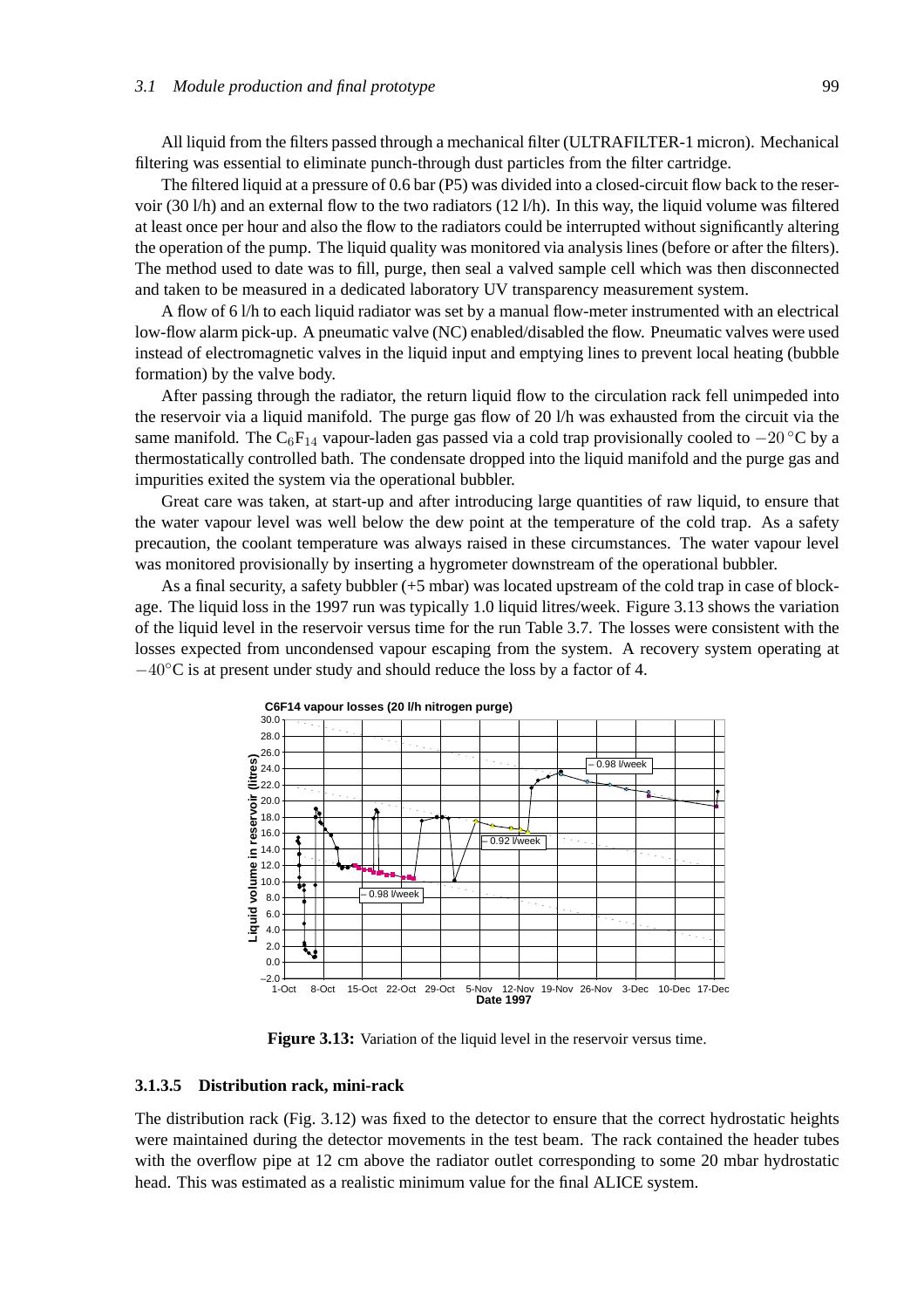The height of the liquid column in the tube was monitored by pressure gauges (P12, P13). The input flow to each tube was 6 l/h, the valves  $(V41, V42)$  were calibrated before the run to provide 3.5 l/h to a full radiator when the header tube was in overflow. The flow to the tubes could drop by 40% before the radiator flow changed, resulting in very stable running conditions. Note that a flow measurement in the input line is very difficult due to the inevitable pressure drop within the instrument. The pressure at the input to each radiator was monitored (P6, P7). The pressures observed corresponded to the sum of the reference pressure and of the hydrostatic height of liquid in the radiator plus several millibar of dynamical pressure generated by the flow at the input and outlet of the radiator.

The radiator outlet and header overflow pipes were inclined continuously downwards toward the outlet tank and were successfully tested at five times the nominal flow rate. The tank was chosen large (56 litres) for safety reasons — as planned for the final system. The tank had the capacity to contain all liquid in the system without the risk of backing-up into the liquid radiator outlet lines should the return line become blocked. In normal operation the tank contained a shallow layer of liquid. The tank was purged by nitrogen. The gas could rise via several large-diameter lines directly to a gas reference manifold on top of the rack, sweeping away any gaseous impurities liberated from the liquid. The manifold was protected by a safety bubbler (+5 mbar). The pressure at the manifold was measured at P9.

If circulation was stopped for an appreciable time, the shallow layer of liquid in the outlet tank evaporated away. On restarting circulation, liquid entering the 'dry' tank generated a large transitory gas flow by displacing part of the nitrogen atmosphere with  $C_6F_{14}$  vapour (Section 3.1.3.7).

The radiators were emptied by closing the input valves (PN1, PN2) and opening the valves (PN3, PN4) which linked the radiator filling lines to the outlet tank.

Scanning the detector by remote control necessitated that all lines connecting the rack to the circulation rack were flexible over the first five metres. A pressure probe (P8) was installed in the liquid return line to monitor the return liquid level and give advanced warning in case of anomalies.

## **3.1.3.6 Control rack and monitoring**

The control rack displayed the pressure readings, status of flow-meter flow alarm relays and contained buttons to control the operation of the circuit. The safety interlocks for the system were generated by hard-wired logic due to the simplicity of the system.

Ten pressure probe signals (4–20 mA) were fed into individual digital display multimeters (A puissance 3 -VUP391) possessing two alarm-level relay outputs (hi =AL1 and lo =AL2) and an independent analogue output (4–20 mA).

The multimeters provided the visual display and the alarm relays used in the interlock logic. The analogue output was used to feed a monitoring PC card and a slave display panel fixed on the distribution rack. The signals passed via a LABPC+ card into a PC running LABview system which displayed and stored data. Programmable software alarm levels on the monitored pressures generated alarms and Mobile phone messages to the operator.

#### **3.1.3.7 Operational experience**

Tests were carried out in September 1997 using a prototype liquid radiator made from Neoceram. The full system was then transported to the SPS ALICE test beam and installed for the end of September.

The system was first filled and circulated with 10 litres of raw liquid and then emptied to remove particles and impurities leached from the wetted surfaces. Table 3.7 contains an abridged summary of the October 1997 run.

Raw liquid was added at the start-up of each run to allow the maximum cleaning time before data taking started. No further liquid was then added. At the end of data taking the radiators were emptied and the circuit closed down to prevent needless evaporation losses. Isolation valves (V26, V29, V40, V44) were added to facilitate this operation. After close down, the reservoir was pressurized to 100 mbar with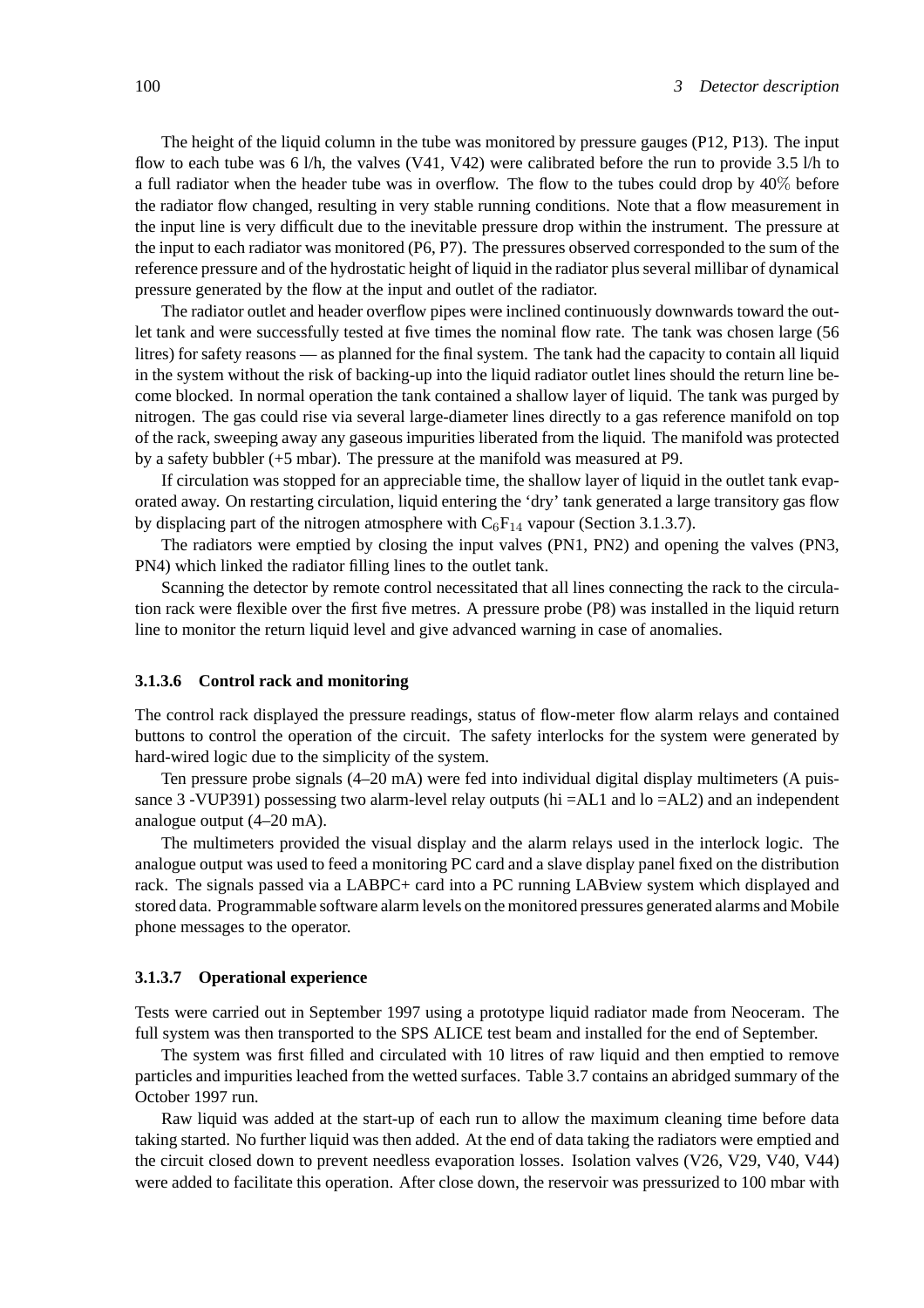nitrogen. The safety bubbler on the distribution rack was then used as the operational bubbler for the continuing purge of this rack.

|          | Radiator 2 only                                                              |
|----------|------------------------------------------------------------------------------|
| 01/10/97 | System purged, molecular sieve #1 (MS#1) installed                           |
|          | Add 18 litres drum 85                                                        |
|          | Start closed circuit circulation                                             |
|          | Nitrogen purge flow 20 l/h                                                   |
| 03/10/97 | Fill return line                                                             |
| 04/10/97 | Fill and circulate the radiator                                              |
| 05/10/97 | Measure T% drum 91                                                           |
|          | ECD test – no measurable trace $C_6F_{14}$ in HMPID                          |
| 06/10/97 | Add 18 litres drum 91                                                        |
| 07/10/97 | Measure T%                                                                   |
|          | Add MS#2                                                                     |
| 09/10/97 | Measure T%                                                                   |
| 10/10/97 | Measure T%                                                                   |
|          | Start recovery system $-5^{\circ}$ C                                         |
|          | Add $MS#3$                                                                   |
| 11/10/97 | Recovery at $-20^{\circ}$ C                                                  |
|          | <b>Start data taking</b>                                                     |
| 17/10/97 | Empty radiator                                                               |
|          | Fill radiator                                                                |
| 18/10/97 | Measure T%                                                                   |
| 19/10/97 | Measure T%                                                                   |
| 22/10/97 | Measure T%                                                                   |
| 25/10/97 | Empty radiator                                                               |
|          | <b>End data taking</b>                                                       |
|          | Measure T%                                                                   |
| 30/10/97 | ECD test – empty radiator – no measurable trace of $C_6F_{14}$ in HMPID      |
| 30/10/97 | ECD test – full radiator – no measurable trace of $C_6F_{14}$ in HMPID       |
|          | Empty radiator, continue closed-circuit circulation                          |
| 13/11/97 | Disconnect liquid filling lines and liquid return line from mini-rack        |
|          | Disconnect aerial reference line. Purge mini-rack 15 l/h<br>(safety bubbler) |
|          | Purge liquid in return line back to reservoir $N_2$ 20 l/h                   |
| 27/11/97 | Measure T%                                                                   |
|          | Drain 0.45 l sample from system                                              |
| 16/12/97 | Measure T%                                                                   |
|          | Close down and seal off system                                               |

Table 3.7: October 1997 run summary

The system ran stably and safely during the three data taking runs. However, there were some aspects of the operation which were not wholly satisfactory and need attention in the final design. For instance:

• The reference pressure was found to vary when the large external doors to the experimental hall were opened. In cold weather, the sharp drop in ambient temperature caused a drop in the pressure due to condensation of  $C_6F_{14}$  vapour. The purge nitrogen flow was maintained at a relatively high value of 20 l/h for the first two runs in order to prevent air from sucking back through the operational bubbler. Insulation or regulation of the temperature of the liquid system in non-regulated environments may be necessary.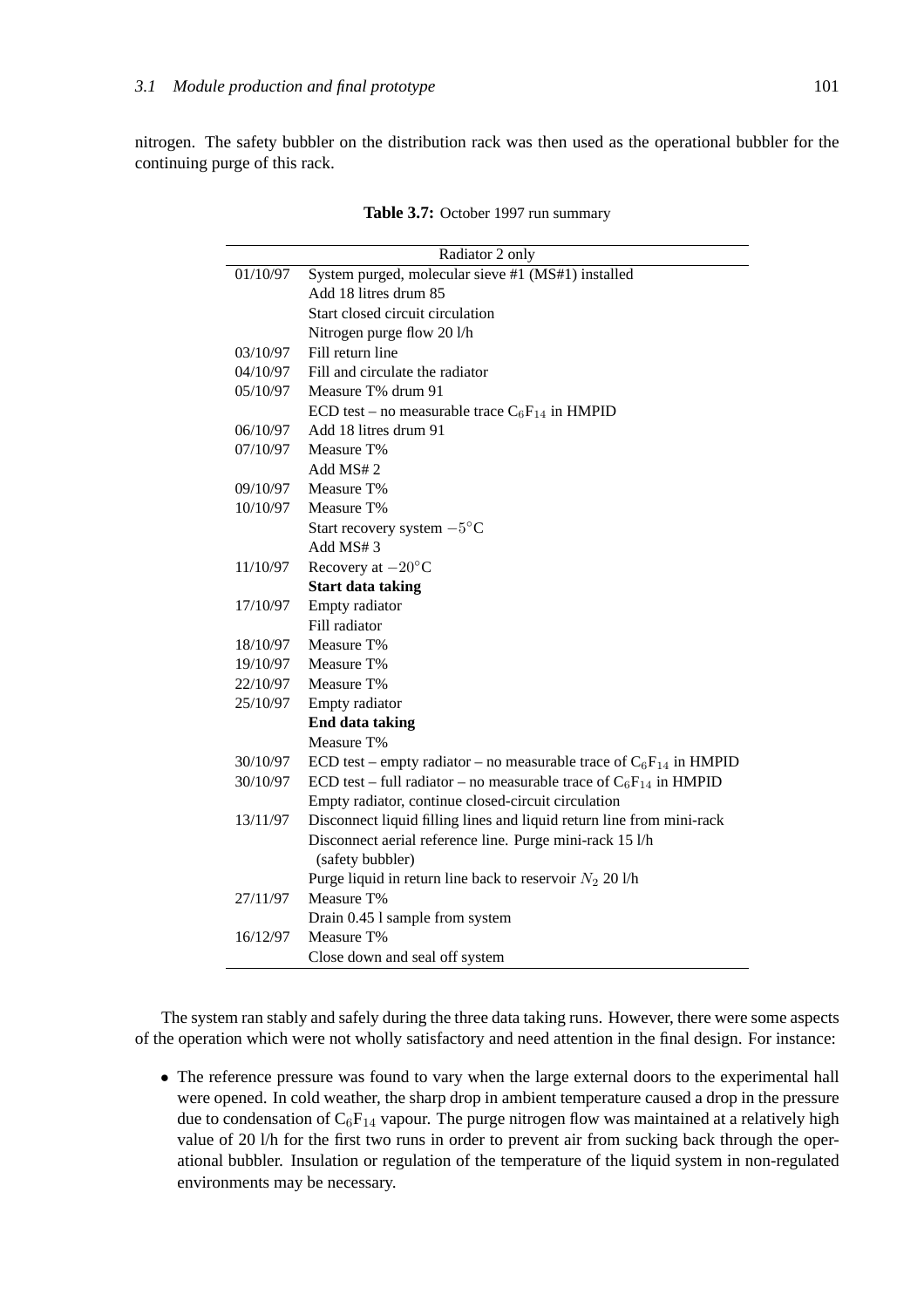- A transient surge in gas flow through the operational bubbler was observed each time liquid fell into the radiator outlet tank when empty ('dry'). Since the pressure of the operational bubbler was slightly flow-dependent, the reference pressure rose several millibars until equilibrium was reached. It would be advisable to trap a larger volume of liquid at the bottom of each large tank to avoid this effect. Links between all large volumes and the operational bubbler should be in large diameter to prevent pressure build-up due to line impedance in such an event.
- The exchange of filter cartridges was a significant perturbation on the system. A freshly regenerated cartridge of molecular sieve is normally pressurized with 1 bar argon. This excess pressure must be purged before opening the cartridge towards the system. The entry of liquid into the molecular sieve generates heat and gas, which must also be purged beforehand. Valve V24 (Fig. 3.12) was used to bleed off the excess gas. Nevertheless, circulation to the radiators had to be stopped (V11) during this operation.
- Each change of cartridge resulted in a loss of about 1 litre of liquid. The cartridge was positioned above the reservoir to allow draining the liquid back into the reservoir before changing it. However, vapour was lost when filling the cartridge and the liquid absorbed in the molecular sieve pellets was also not recovered. A method to recuperate this loss would be useful.
- The final system will require a pre-cleaning unit to inject clean liquid into the purified bulk liquid, instead of filling new raw liquid directly into the reservoir, as was the case so far.

# **3.1.3.8 Cleaning and liquid transparency**

The liquid used in the HMPID prototype tests originated from the same batch of PF-5060DL (30097). Prior to introducing raw liquid into the system, the sample cell was filled and the transparency measured. The transmission of several raw samples is shown in Fig. 3.14a.

The samples from the batch 30097 are similar, as expected. There is a strong absorption band around 185 nm which later proved difficult to remove. This band is not apparent in the sample from batch 30184. A simulation of the transmission over 1 cm of a gas volume containing 120 mbar oxygen and 10 mbar water vapour is shown for comparison.

The molecular sieve (13X-1001 UETIKON) preferentially removes water vapour but has also a capacity to trap many different impurity molecules. It is the only filter now in use in the fluid systems of the DELPHI RICH. After use in the system, the 13X pellets are discarded and new pellets added to prevent possible reactions when a 'wet' filter is regenerated. The new pellets are regenerated at 200 ◦C for 24 hours under constant argon purge.

Dissolved oxygen in the raw liquid is most efficiently removed with an active filter such as Oxisorb (MESSER GRIESHEIM) or cartridges of activated copper (highly dispersed copper, know also as catalyst copper – EST/SM CERN). The latter produced a dramatic improvement in the transparency of small samples from batch 30097, removing oxygen and the source of the band around 185 nm (Fig. 3.14b). However, problems have been encountered with these filters in the past. DELPHI had problems with batches of PF-5060DL containing non fully fluorinated impurities [7]. These impurities underwent chemical reaction in the filters that degraded the UV transparency of the bulk liquid.

Another method to remove dissolved oxygen is by intensive bubbling of nitrogen through the liquid thereby replacing the dissolved oxygen with nitrogen [4]. However, an efficient recovery system  $(-40 °C)$  is required to avoid heavy liquid vapour losses. The provisional system operated at  $-20 °C$  so that this technique was not tested. The 20 l/h nitrogen purge of the system produced a slow purging of the out-gassed oxygen.

The cleaning strategy for the first runs was conservative: use only molecular sieve cartridges and nitrogen purging to remove the impurities present in the raw material.

The evolution of the liquid transparency (after filters) for the initial run with one radiator in October 1997 (Table 3.7) is shown in Fig. 3.14c. The cleaning system had to remove impurities in the raw liquid plus those from the newly operational system. The liquid was exposed to only two new cartridges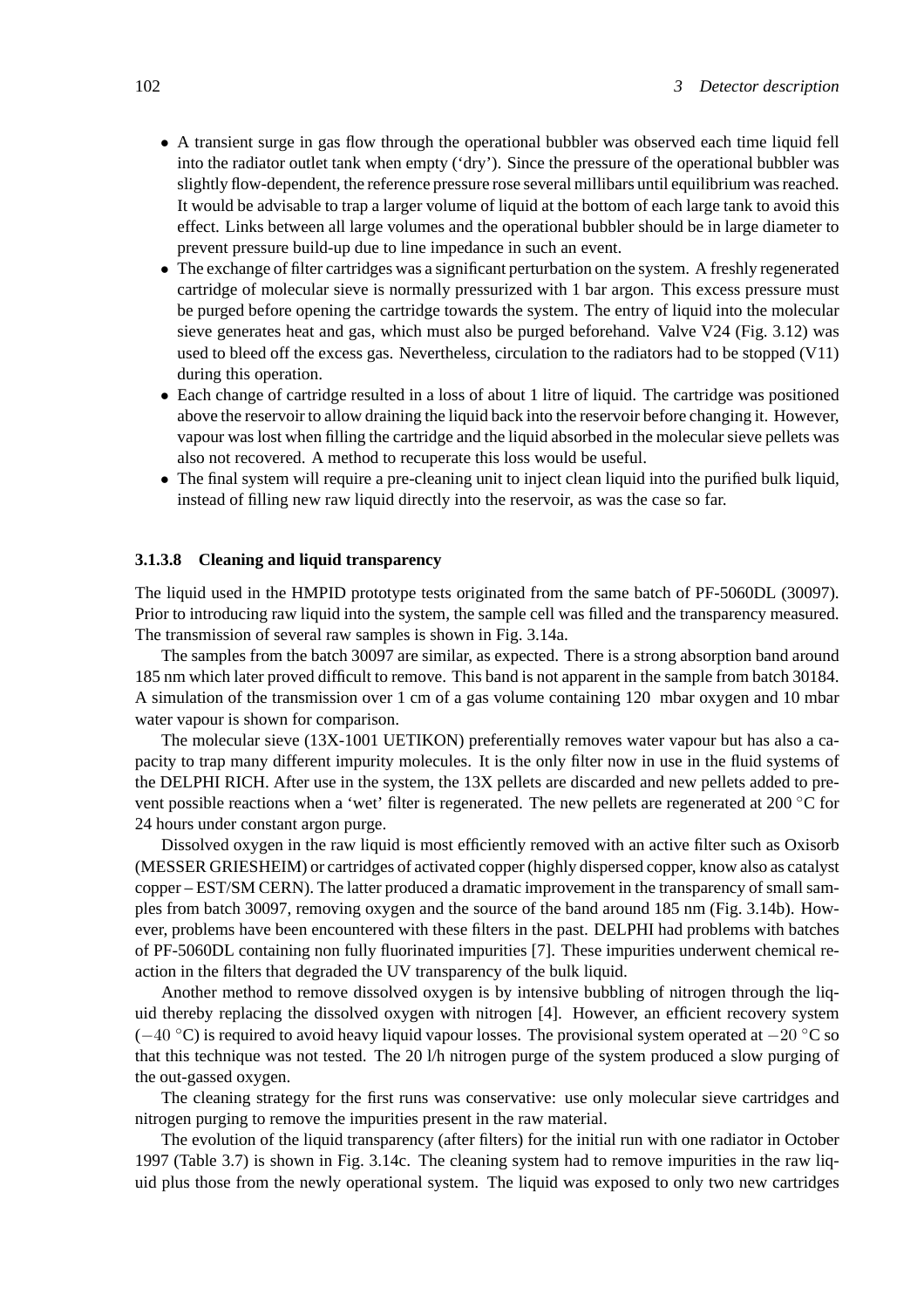but reached an acceptable level of transparency by the start of data taking. The absorption band around 185 nm was reduced but still significant. The system was then left to run on for a further two months. A significant improvement was observed despite no further change of cartridges.

In preparation for the April 1998 run, the bulk liquid was exposed to three new cartridges since 12 litres of raw liquid were added. The evolution of the liquid transparency (after filters) is shown in Fig. 3.14d. The liquid quality was found to be good throughout the run and better than in October 1997.

After modifications and the introduction of the second radiator into the HMPID before the July 1998 run, a short-term degradation in the liquid quality might have been expected. In addition, 16 litres of raw liquid were added to the system. Again the liquid was exposed to three new cartridges before data taking. The evolution of the liquid transparency (after filters) is shown in Fig. 3.14e. The transparency measured was an improvement on the earlier runs and approached the excellent results obtained with small samples using an activated copper filter.



**Figure 3.14:** Transparency curves for different samples. For details see text.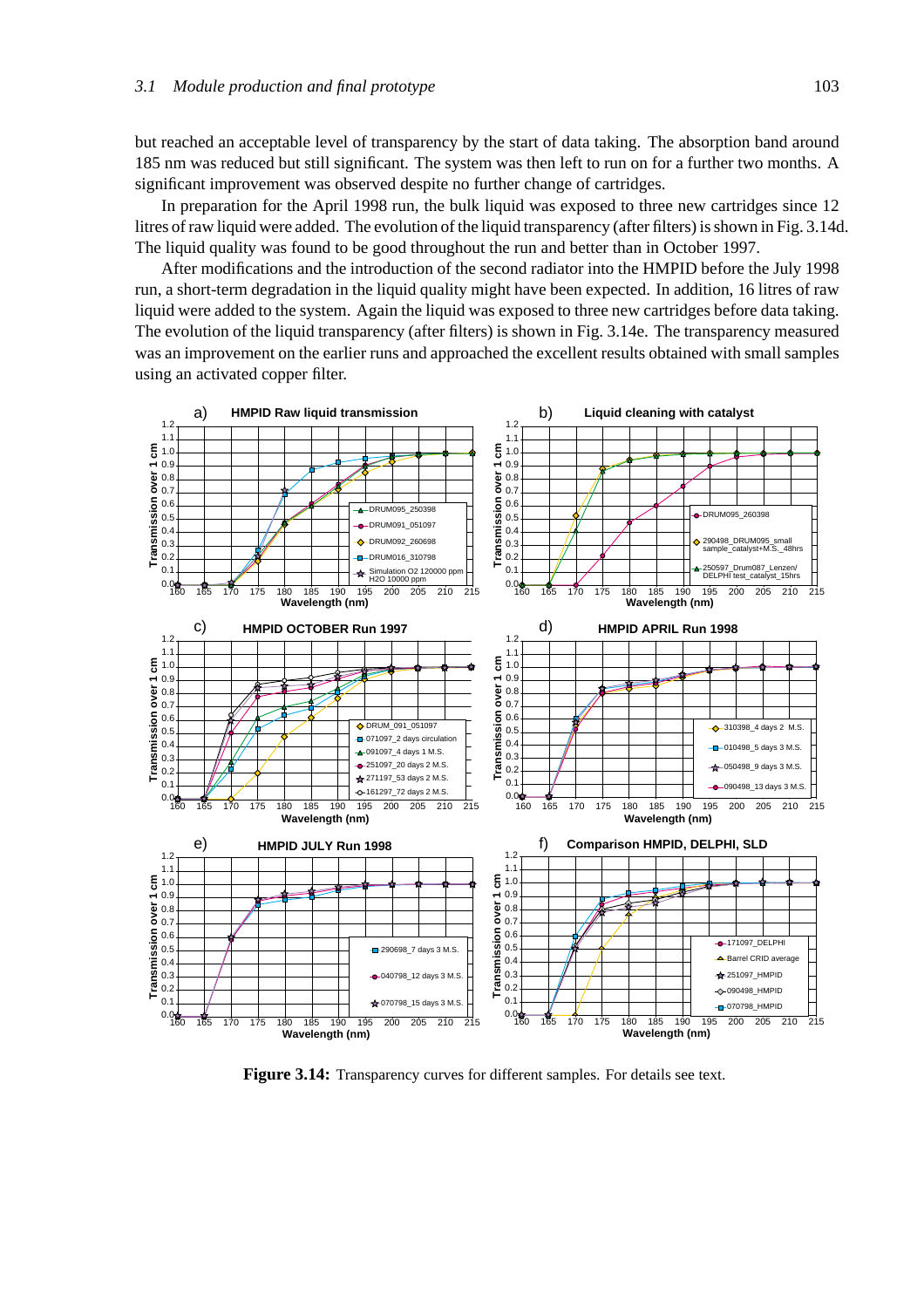In summary, the results obtained in the first runs of the prototype liquid system were encouraging. Good-quality transparencies were obtained using safe, passive cleaning methods. The gravity flow distribution system proved safe and stable.

The quantities of liquid involved (35 l) were, however, still small compared with the order of 250 litres required in a large system. In addition, liquid from a single batch had been used while in a large system, mixing of different batches is inevitable.

A comparison of the transparency at the end of each data-taking period is shown together with data from the DELPHI and SLD systems [8] (see Fig. 3.14f). It can be surmised that it will be difficult but not impossible to routinely maintain the quality achieved in the HMPID prototype when the size and complexity of the system increases. Some contingency on the performance side (e.g. number of emitted photons) should, however, be included to allow for a decrease in the average liquid quality in the final system.

# **3.1.3.9 Future developments**

A systematic study of the chemical composition through analysis (GC, IR, etc.) in parallel with cleaning and UV transparency measurements seems essential to improve understanding and predictability in the cleaning process. A multi-cell, automated, on-line UV transparency measurement system is being adapted for use with the prototype and is now near completion.

The future development of diagnostics such as on-line liquid phase measurements of water vapour and oxygen traces would improve the ability to monitor the evolution of the liquid during cleaning. An on-line UV liquid refractometer would complement these instruments.

It is planned to investigate as additional filter materials: silica gel, activated copper catalyst and OX-ISORB. Passive methods such as using zeolite membranes and liquid out-gassing methods [9] seem promising techniques and merit further study.

# **3.1.4 The electronics chain**

As discussed in Chapter 2, the low interaction rate at ALICE allows an electronics scheme with the following specific features:

- a charge-sensitive preamplifier with a long integrating time *>* 800 ns,
- analog charge measurement,
- multiplexed operation (MPX),

to achieve optimal single-electron detection efficiency and sub-millimetric localization from the readout of MWPC cathode pad signals.

The HMPID readout electronics is designed to satisfy the system requirements specific to ALICE operational modes:

- maximum trigger interaction rates of  $1 \div 10$  kHz and 100 kHz in ion and proton collider modes, respectively,
- a system size of 160 k channels with an occupancy of hit channels expected to be less than 15% per event,
- an implementation on the detectors with a surface density of 16 kchannel/ $m^2$ .

The adopted multiplexed analog schematic is composed of two parts:

- an analog part based on the CMOS VLSI front-end chip GASSIPLEX [10], providing 16 analog multiplexed channels,
- a digital part performing the digitization and synchronized zero suppression.

Longer analog sequences can be treated by connecting several GASSIPLEX chips in a 'daisy chain' mode.

The development of this system was firstly devoted to the analog part, the chip GASSIPLEX. Most of the R&D work on the detectors was carried out using the first version of GASSIPLEX, referred to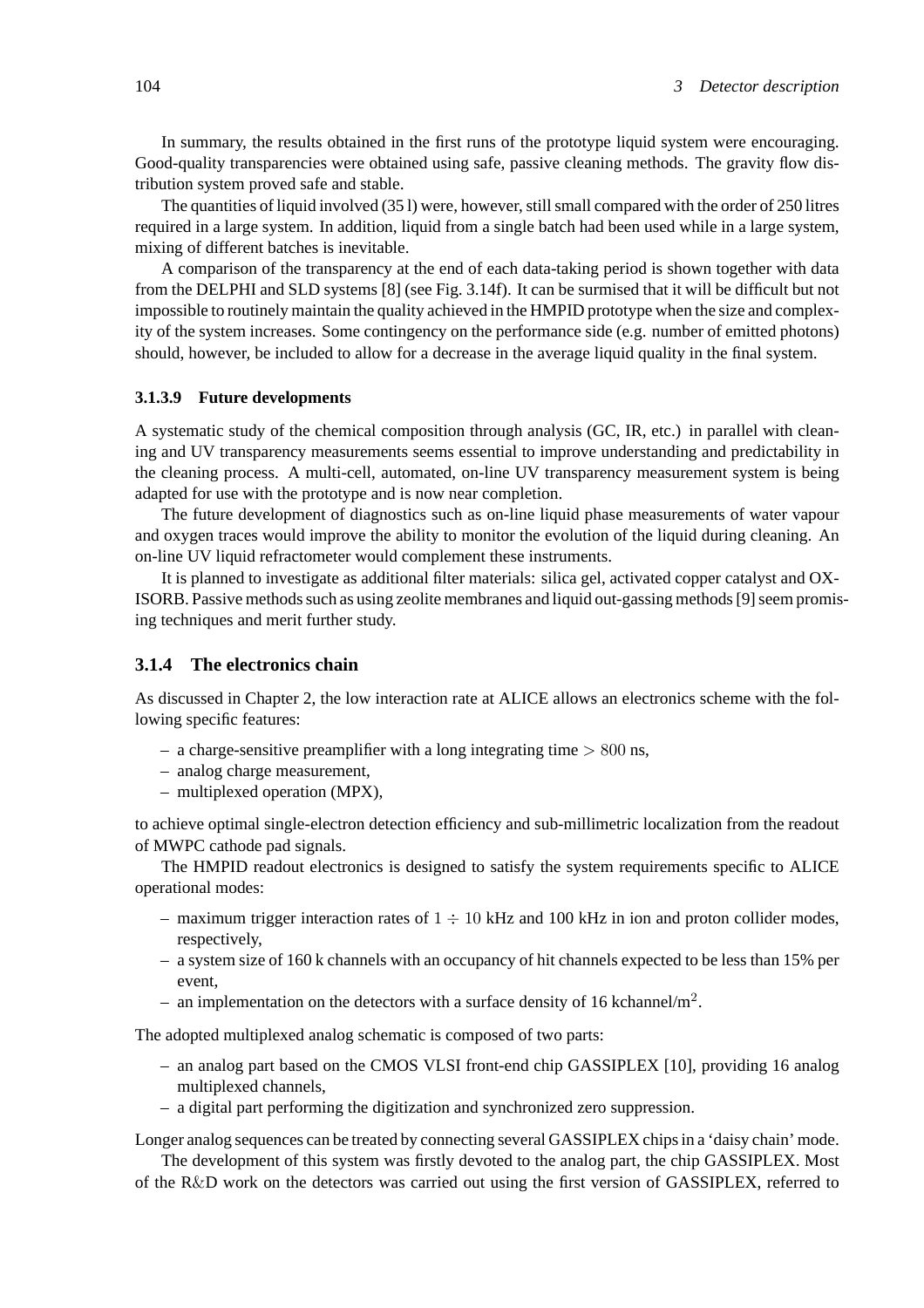as GASSI-1.5, designed in 1.5 *µ*m MIETEC technology. A second version, GASSI-0.7-1, the first chip developed in 1995 at the prototype level using the new 0.7 *µ*m technology from MIETEC, demonstrates a very good noise performance and improved layout features such as a reduced sensitivity to latch-up. The third and final version, GASSI-0.7-2, is presently under completion, the last specifications requested by ALICE, not only from the HMPID but also from the Muon Arm spectrometer being inserted. The basic architecture of this chip is identical and its characteristics and performance will be described later.

During the detector test period, the system aspect of this FEE was investigated using standard readout elements such as the VME modules C-RAMS. In fact, for test-beam purposes, it was possible to operate the system using up to 960 MPX steps — a number much larger than the one foreseen for ALICE operation (48–64) — chosen to minimize the size of the test readout system.

In parallel, the components of the final digital part were designed as ASIC chips to constitute a modular Multi-Chip Module (MCM) based on 48-64 MPX steps needed to keep the MPX dead time compatible with the ALICE trigger rate. The main digital component is a chip referred to as DILOGIC which performs the zero suppression after the digitization effected by a commercial ADC chip.

#### **3.1.4.1 Front-end chip: GASSIPLEX and its operation**

The 16-channel GASSIPLEX chip is composed of several functional blocks per channel (Fig. 3.15): a charge-sensitive amplifier (CSA), a switchable filter (SF), a shaping amplifier (SH) and a Track/Hold stage  $(T/H).$ 



**Figure 3.15:** Schematics of the functional blocks composing GASSIPLEX-1.5.

As shown by the time diagram in Fig. 3.16, a sequence of control signals performs the multiplexed readout operations:

- a Track/Hold signal (T/H) to store charges in capacitors by opening the switches T/H,
- a train of clock (CLK) pulses, triggered by an external STARTREAD signal, to operate the multiplexed readout of the stored charges on a single output line (SWAN-OUT),
- a Clear (CL) pulse to restore the initial state of the switches.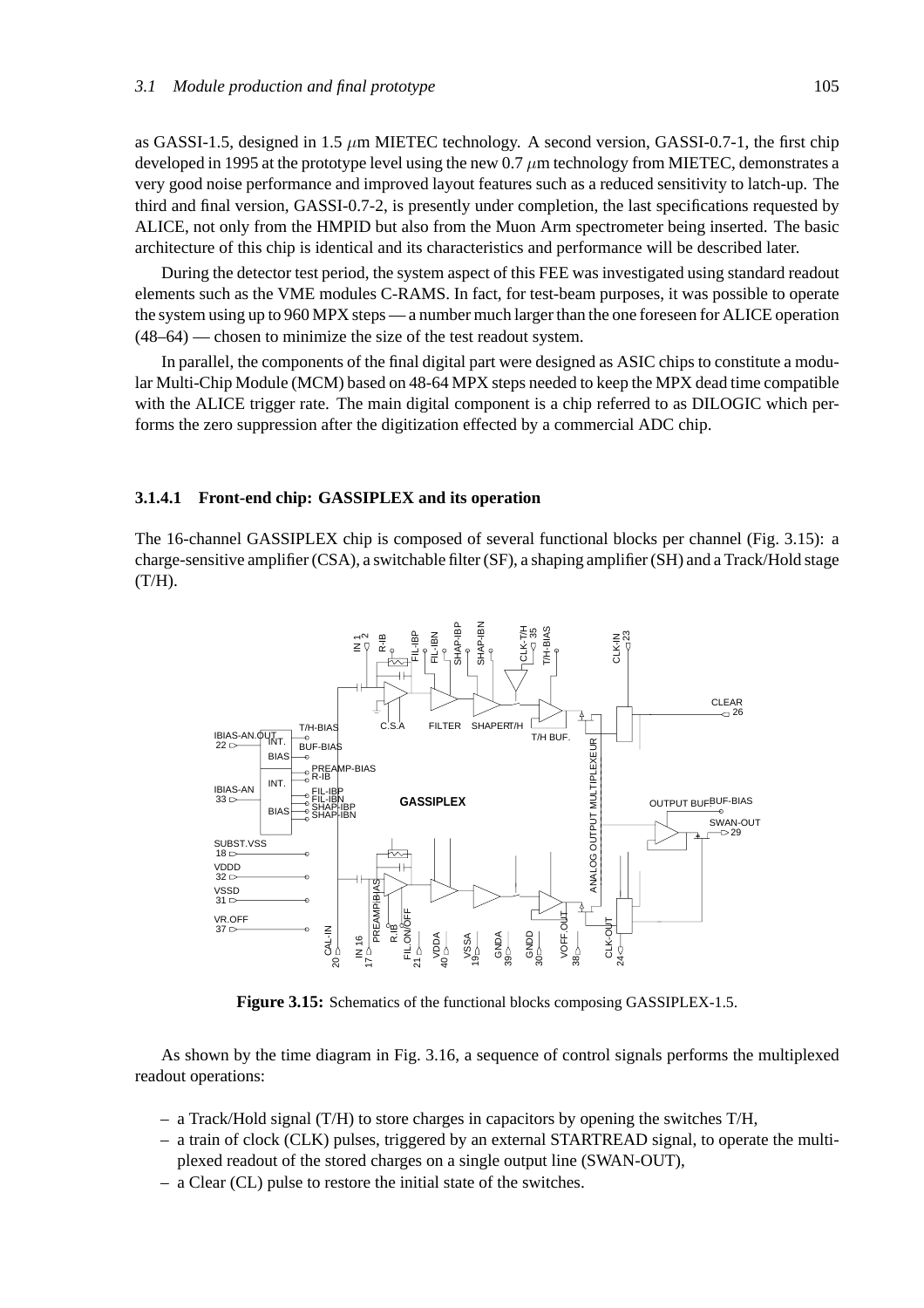

**Figure 3.16:** Time sequence of the control signals operating the multiplexed readout of GASSIPLEX-1.5.

Test pulses can be sent to all channel inputs through a calibrated capacitance via a common test input line in the 1.5 *µ*m version, whilst sequential channel-to-channel calibration is performed in the 0.7 *µ*m version.

#### **Charge-sensitive amplifier (CSA)**

This low-noise amplifier is characterized by a long decay time constant of 30  $\mu$ s which makes it sensitive to the largest amount of the detector current. This feature and a very good noise figure of the full analog channel, provide an exceptional performance for detecting very low-level signals in MWPC down to a threshold of 0.3 fC. The linear output range of the CSA can be symmetrized.

#### **Switchable filter and shaper amplifier SF,SH**

GASSIPLEX is designed to be connected to wire chambers as well as to silicon strip detectors. A switchable filtering stage is necessary to match the different input current shapes of these two kinds of detectors. With solid-state detectors which provide a fast input current ( $\lt$  100 ns), the filter is by-passed. The input current per channel should not exceed 1 nA. With wire detectors (MWPC), it is known that the slow drift of ions towards the cathode is responsible for a hyperbolic long-tailed current, which lasts for tens of microseconds and consequently disturbs the output baseline as fast differentiation is used. The filter was designed to extract, in several hundreds of nanoseconds, the greatest part of the charge delivered by the detector and to transform the long integrating time of the charge signal into a step function (Fig. 3.17a,b). After the filter, a shaping circuit made of a low-pass followed by a band-pass filter transforms this step function into a semi-Gaussian shape where one-third of the time is taken to reach the peaking time and two-thirds to return to the baseline (Fig. 3.17a,b). A pole-zero cancellation circuit compensates the decay time constant of the CSA, resulting in a very precise return to the baseline in a short time:  $\pm 0.5\%$  of the peaking time amplitude in 3  $\mu$ s and 6  $\mu$ s for the 1.5  $\mu$ m and 0.7  $\mu$ m versions, respectively (Fig. 3.18).

This essential feature sets the front-end occupation time at less than 3 or 6  $\mu$ s, without analog overlapping of events for versions 1.5 and 0.7  $\mu$ m, respectively. An external bias resistor permits a slight adjustment  $(\pm 100 \text{ ns})$  of the peaking time. This time is 700 and 1200 ns for the 1.5 and 0.7  $\mu$ m versions, respectively. It provides a natural built-in delay used to wait for the external trigger decision.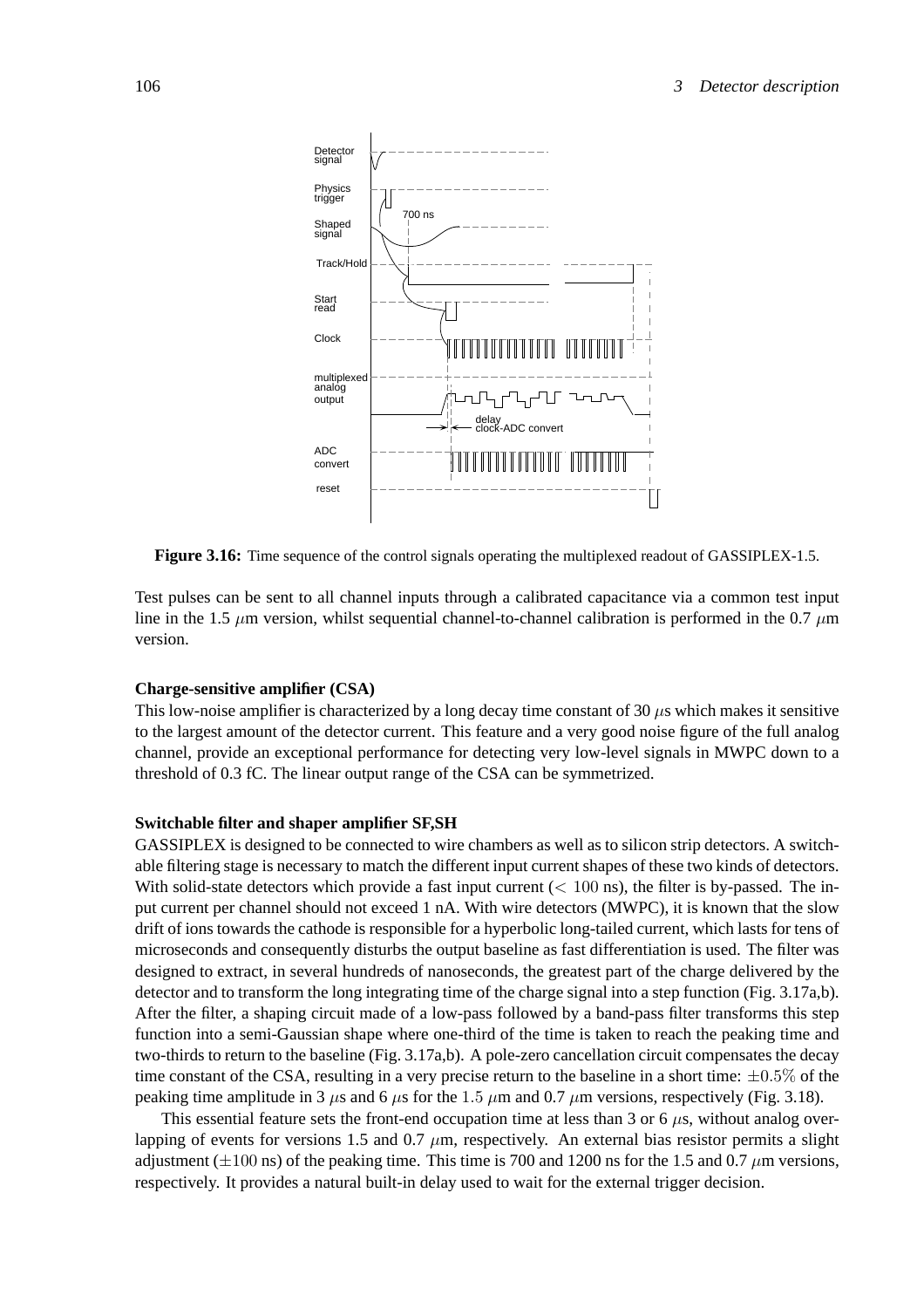



**Figure 3.17:** Simulated wave forms of the Filter and Shaper stages: a) input current, b) after the Filter, c) after the Shaper.

**Figure 3.18:** a) Shaper waveform ( full scale:  $6 \mu s$ ). b) Shaper base line recovery (full scale: 100 *µ*s).

#### **Track and Hold stage (T/H)**

In operation mode, all the switches driven by the T/H stage are closed, while those driven by the MPX stage are open in the whole system. When an event occurs, the capacitors associated to hit channels are charged up by the corresponding detector currents. An external trigger signal, synchronous to this event, is used to generate a 'HOLD' signal, sent to the whole system, in order to open all switches at a time corresponding to the peaking time of the shaping amplifier (Fig. 3.16). Therefore, the maximum charge signals are stored for those channels with a real signal (hit). Charges corresponding to their pedestal values are stored for those not having been hit.

As long as the HOLD signal is maintained 'on', the switches are open and the charges are kept frozen in the capacitors. Charges have a very low leakage rate −1 mV/ms. As soon as the HOLD signal is released, the switches are closed and the charges lost. A fast clear can be implemented according to that feature as the recovery time of the circuit is less than 200 ns.

# **Multiplexing**

The decision to read out an event (charges stored in the capacitors) is independent of the T/H operation. For this purpose, a 'START READ' signal is generated from the event trigger logic with any delay convenient to the user. This signal starts a train of MPX clock pulses, issued from an external device, which allows the number and frequency of the clock pulses to be adjusted.

The clock train is also synchronously sent to the readout module where the digitization is performed. The digital conversion and the zero suppression of each analog step is carried out between two clock pulses. The sequencer should make it possible to adjust the delay between the two trains in order for the ADC conversion to be carried out during the flat part of each analog step (see Fig. 3.16).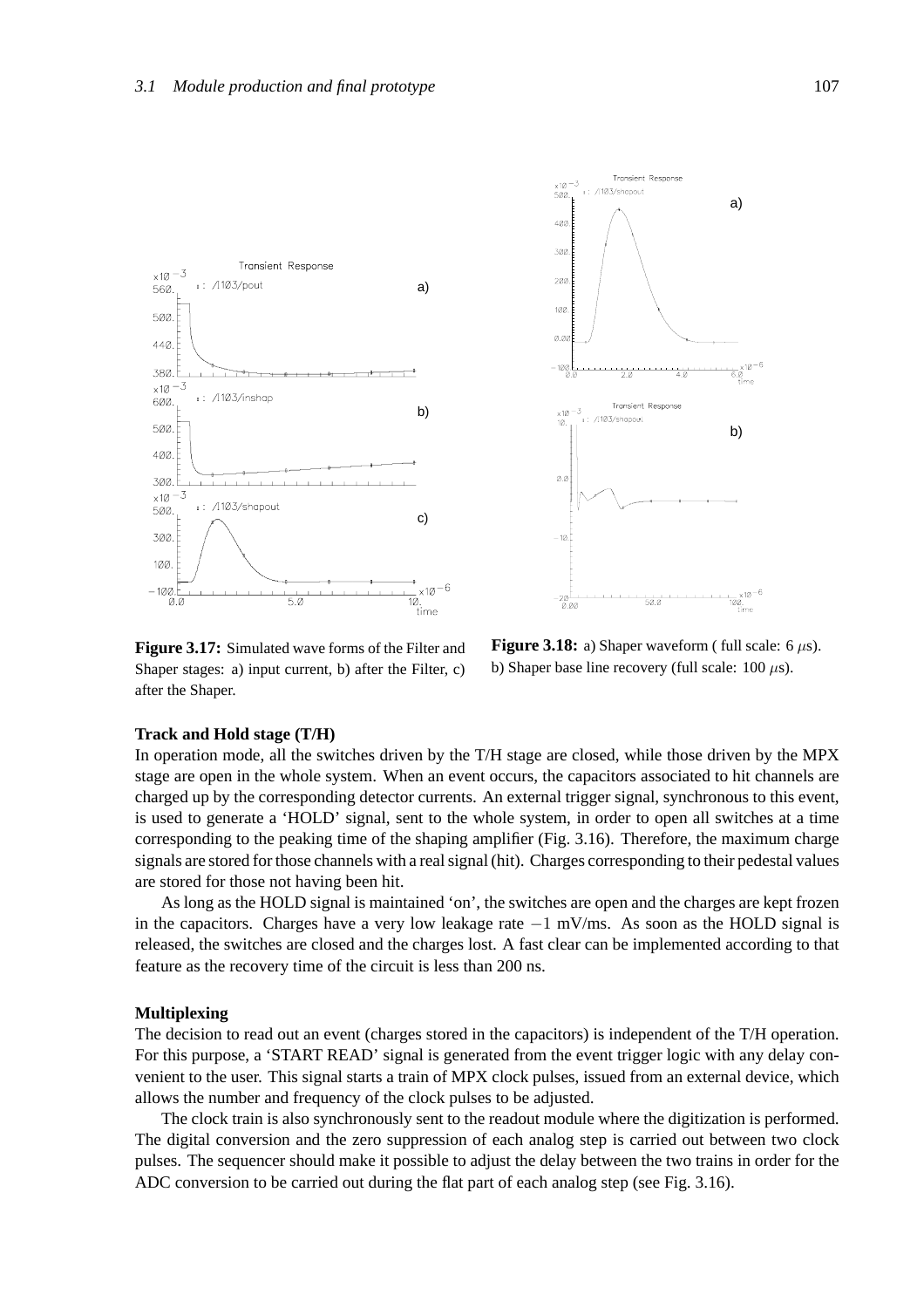However, although the two clock trains are issued from the same source, the MPX clock train is propagated through all the GASSIPLEX chips to operate the MPX function. Therefore, this train accumulates some delay (32 ns per chip) with respect to the ADC convert train. If the time between two clock pulses is too narrow, the synchronism is no longer satisfied after a certain number of clock pulses. So, for a large number of MPX steps (*>* 300), a module has been developed which compensates these delays on the ADC convert train.

# **CLEAR/BUSY**

As soon as the clock train is over and the digitization performed, a CLEAR signal is sent to the GASSI-PLEX, repositioning all switches to their initial positions. This signal can be sent after the HOLD signal is released.

Usually, as soon as a HOLD signal has been generated, the trigger logic is vetoed by a BUSY signal to protect the whole system from new events. This protection is released by the computer (via an output register) when all tasks are terminated.

# **3.1.4.2 GASSIPLEX intrinsic performance**

In Fig. 3.19 the linearity and noise figure curves of the two GASSIPLEX versions are shown, respectively. In Table 3.8 the main electronic features of the two GASSIPLEX chips are summarized.



Figure 3.19: GASSIPLEX-1.5: linearity and noise curves.

#### **3.1.4.3 GASSIPLEX system aspect**

# **Pedestal, noise level and threshold definition**

GASSIPLEX is an ungated, asynchronous device, which means that its inputs/outputs are always sensitive. Therefore,when the T/H signal is set, each output is raised at a constant DC level in the absence of input signal. This baseline, called 'pedestal' is channel-dependent within the chip. Measuring the fluctuation of the pedestal level gives the noise figure of this channel (in practice, as the r.m.s. of a pedestal distribution). Calling PED(i) and SIG(i) the average and r.m.s. values of a pedestal distribution, the operating threshold of the channel (i) is defined as:  $TH(i) = PED(i) + N*SIG(i)$ , where N is a selectable constant, usually ≥3.

This procedure has the essential advantage of attributing the correct threshold value to every channel, regardless of the gain, noise figure and pedestal spreads among the channels and is, in fact, the prime reason to have chosen analog-based operation.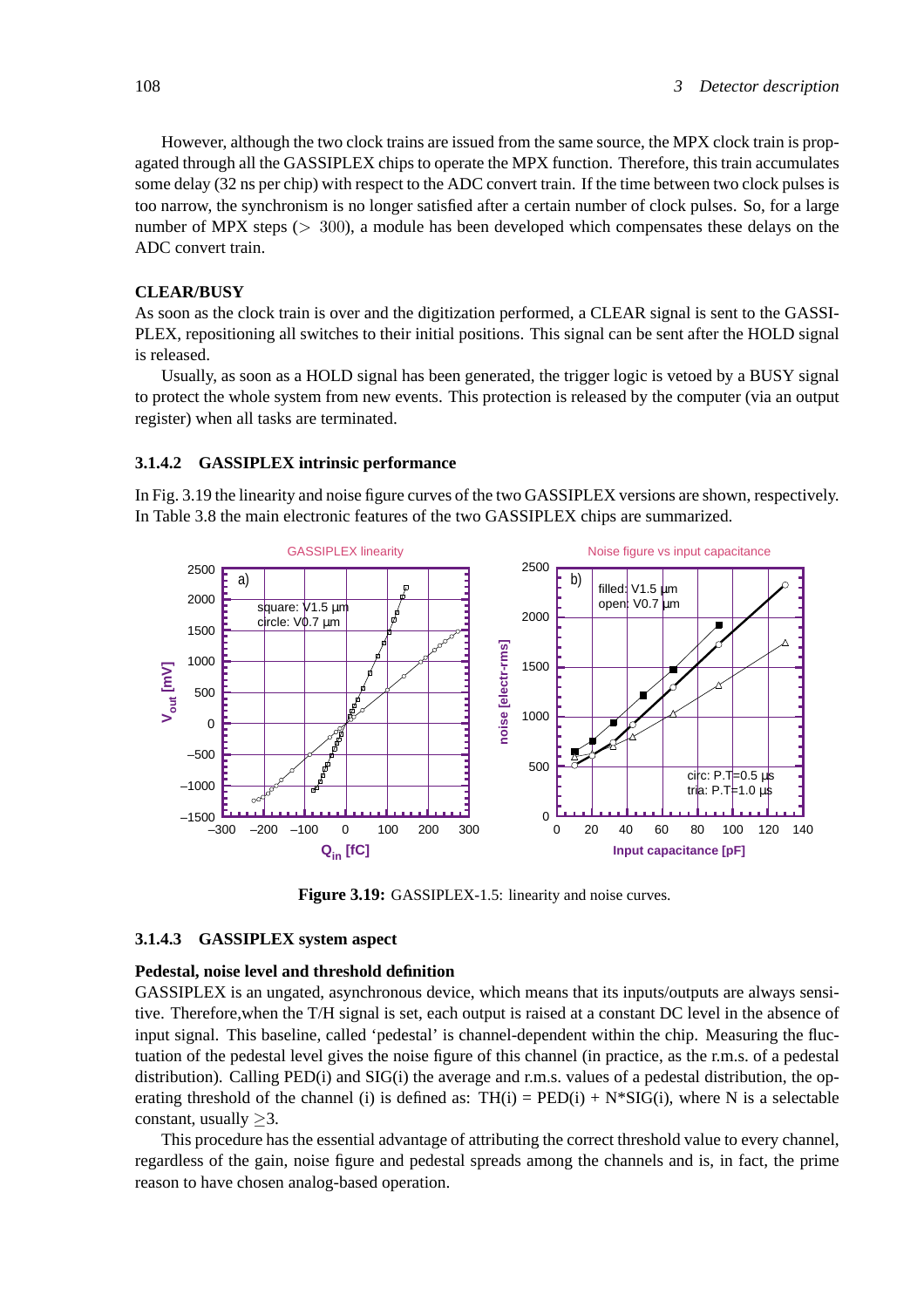|                                |                  | <b>GASSIPLEX</b>          | <b>GASSIPLEX</b>          |
|--------------------------------|------------------|---------------------------|---------------------------|
|                                |                  | V. 1.5 $\mu$ m            | V. 0.7 $\mu$ m            |
| Silicon area                   | mm <sup>2</sup>  | $4.2 \times 4.6 = 19.3$   | $3.46 \times 4 = 13.8$    |
| <b>VDD/VSS</b>                 | V                | $\pm 3.5$                 | $\pm 2.5$                 |
| Noise at $PT^* = 500$ ns       | r.m.s. $e$       | $630$ at 0 pF             | 485 at 0 pF               |
| Noise slope at P.T. $= 500$ ns | $e$ r.m.s./ $pF$ | 16                        | 15.8                      |
|                                |                  |                           | 12.0 at P.T. = 1 $\mu$ s  |
| Noise at P.T. = $1 \mu s$      | r.m.s. $e$       |                           | 585                       |
| Linear dynamic range           | fC               | $-75$ to $150**$          | $-250$ to 300             |
| Conversion gain                | mV/fC            | 12.3                      | 4.9                       |
| Base line recovery             |                  | $< 0.5\%$ $\mu$ s after 3 | $< 0.5\%$ after 3 $\mu$ s |
| Range peaking time.            | ns               | 400 to 650                | $400 \text{ to } 1000$    |
| Power consumption              | mW/chan          | 6                         | 6                         |
| Analog readout speed           | <b>MHz</b>       | 10                        | $10 \text{ max}$          |

**Table 3.8:** Measured performances of the GASSIPLEX 1.5 and 0.7 *µ*m versions

 $*$  P.T. = Peaking Time.

∗∗ X 2 when operated in silicon mode.



**Figure 3.20:** Distribution of the mean pedestal value per GASSIPLEX chip taken over a batch of 300 chips.

Usually, the PED(i) have little fluctuation within a chip ( $\leq 2\%$ ). However, a significant spread can be found among chips as can be seen in Fig. 3.20, where a distribution of average values of pedestals per chip is shown. The average of such distributions depends, in fact, on the production batch of the chips. This feature has to be taken into account when a large number of chips are associated in long daisy chains. In order to benefit from the largest dynamical range in a chain, all pedestals should be set at a value as close as possible to the zero-DC level and should have the smallest dispersion. It was therefore necessary to sort out the chips in order to associate them in daisy chains by increasing the mean PED/chip values. The overall adjustment of the mean pedestal value of a chain was then performed independently by the buffer amplifier, at a positive or negative level, depending on the working range of the ADC device in use. As described in Section 3.2.4, that inconvenience will be solved in the final FEE version.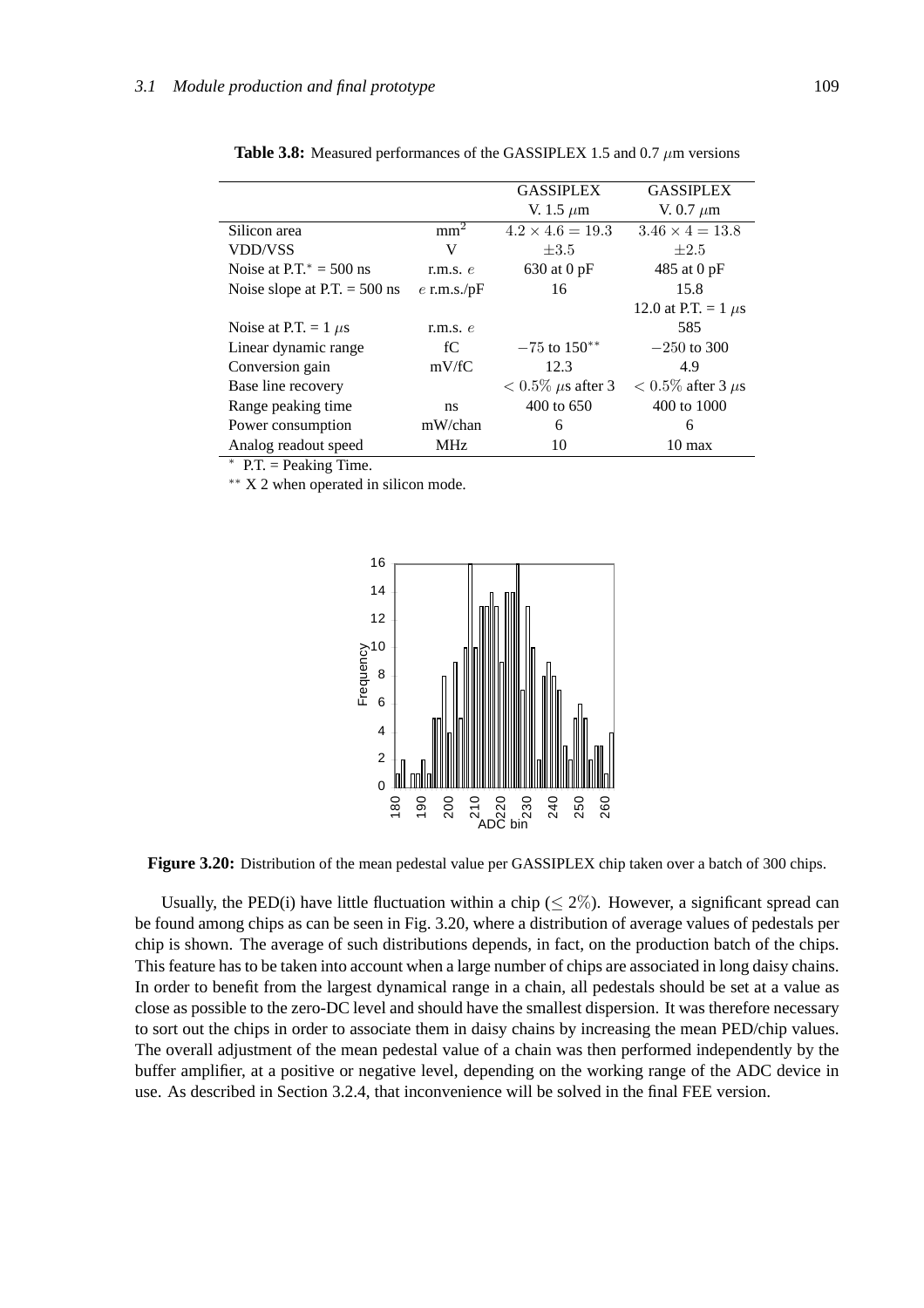## **Operation of the system**

The schematic of a GASSIPLEX-based operation system is shown in Fig. 3.21. It is composed of the following elements:

- 1. a trigger/control signal generator used to:
	- set the trigger modes: generator mode for pedestal and calibration measurements, or physics mode to record data from any experimental triggering array;
	- send the T/H and CLEAR signals to the GASSIPLEX chains using level shifters adapting the logic signal levels to those requested in the chip;
	- start the MPX readout sequence.



**Figure 3.21:** Schematic of a GASSIPLEX-based operation system.

- 2. a multiplexing sequencer used to:
	- send the CLOCK train to the GASSIPLEX chains and the digitizing units;
	- adjust the frequency, the number of CLOCK signals and the delay between the CLOCK trains.
- 3. digitizer and zero suppressor modules.

During the R&D and test phase, the GASSIPLEX chips were implemented on boards with 3, 6, or 15 chips, easily daisy-chained, using flat cables between the boards. As seen in Fig. 2.26 on page 37, these boards were plugged on the back of the pad panels to form chains of up to 960 channels on proto-2. Each chain was followed by a buffer amplifier driving a low impedance cable transporting the analog MPX signal to the counting room where the digitizers and data acquisition are located.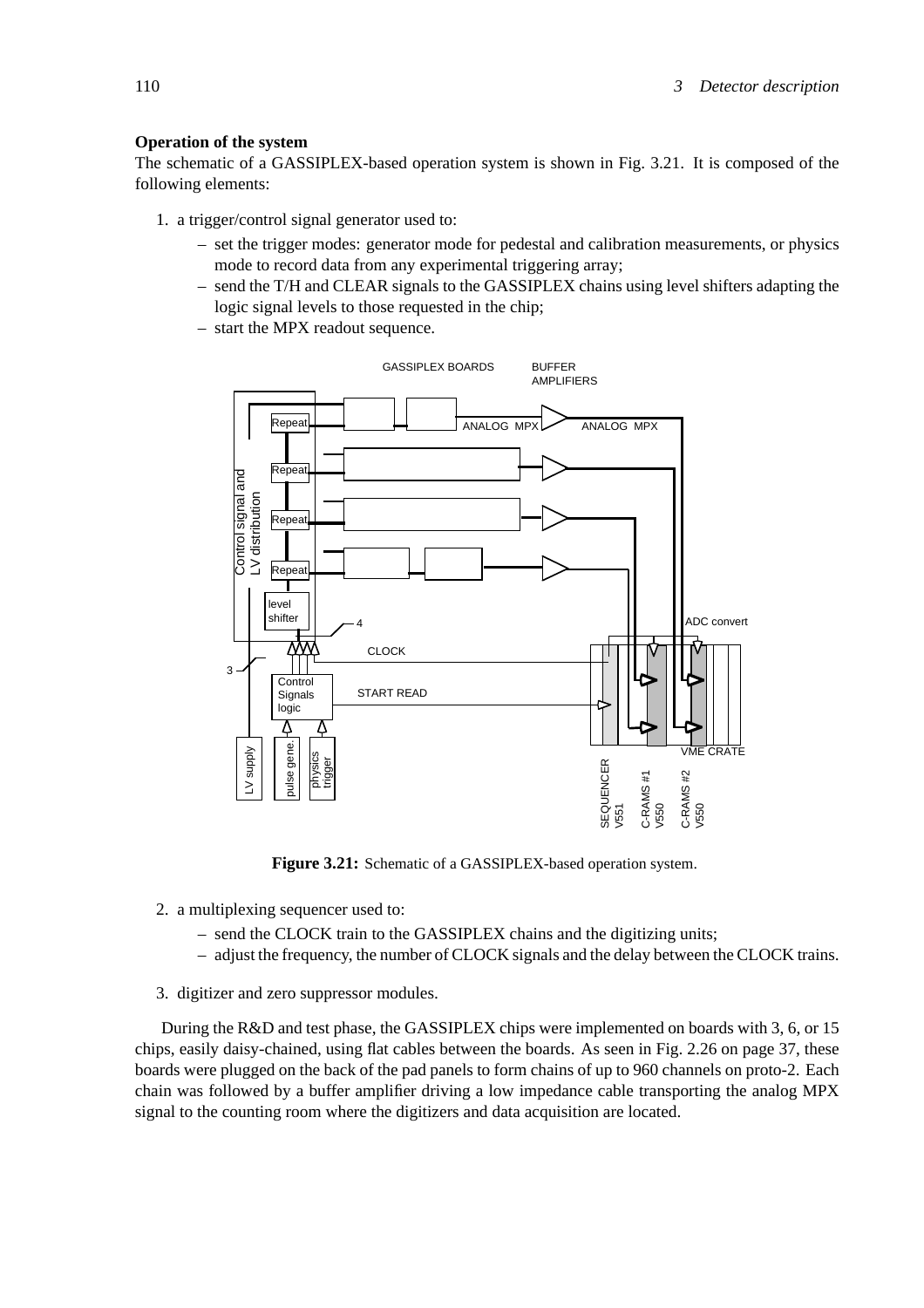Element 1 is a specific NIM module designed at Subatech, Nantes [11]. For a large system operating many chains in parallel, a single-level shifter was used, followed by repetitor cards to regenerate the control signals at each chain. Elements 2 and 3 are the CAEN-VME modules V551 and V550, respectively. The maximum rate of digitization/zero suppression is 5 MHz.

In the HMPID system, all these elements will be mounted on the detectors, necessitating the new more integrated versions described in Section 3.2.4.

### **3.1.4.4 System performance**

In order to correctly exploit physics data, the basic state of the system, i.e. the pedestal and noise tables of all channels, must be known and their stability must be under control. This operation is referred to as a 'pedestal run' providing the necessary pedestal and threshold tables which are stored in the memories of the digitizer/zero suppressor modules, e.g. V550. At every event, all digitizations, A(i), are compared with the corresponding threshold values TH(i). Only if  $A(i) \geq TH(i)$ , are the values  $[A(i)$ -PED(i)] and their addresses stored in a FIFO memory to be read out by the DAQ system. The pedestal distributions are recorded with a pulse generator as the trigger, in the absence of any other detector signal. This condition can easily be fulfilled under test beam conditions by taking pedestal measurements between particle bursts.

At ALICE, the detectors are irradiated in a DC-mode for periods lasting a few tens of hours without beam interruption. At low interaction rates, pedestal runs could be taken in interaction mode but as few times as possible, implying a good stabilitity of the pedestal values between measurements. In fact, the stability is governed by the level of the input gain temperature coefficient. In Fig. 3.22, we show a set of measurements characterizing the basic state of the FEE equipping proto-2, measured under operation at the SPS test beam. It corresponds to 15 360 pad channels (960 GASSIPLEX chips) readout by eight CRAMS modules. 960 channels were multiplexed per CRAMS input at a clock rate of 1 MHz. One ADC channel corresponds to 0.17 fC. In plot (a) we show the distribution of pedestal values, reflecting the spread discussed before. Plot (b) shows the distribution of sigma values corresponding to an r.m.s. noise figure of  $1120 \pm 155$  electrons; (c) and (d) show the pedestal and sigma channel maps corresponding to 1920 channels. In (e) to (g) are shown the distibutions of the differences between pedestal values measured at different time intervals, demonstrating a good stability over an 18-hour period. Linearity curves obtained by pulsing all channel inputs are shown in (h) for 240 channels, (i) indicating an r.m.s. of the electronic gain of 2%.

#### **3.1.4.5 Preliminary developments of the HMPID electronics**

#### **The MultiChip Module (MCM)**

In order to satisfy the trigger and data flow rates expected in pp and Pb–Pb operational modes at ALICE, the final electronic system will be organized in a serial/parallel architecture based on a modular array composed of three GASSIPLEX chips (48 channels) and a MCM composed of one ADC and one zerosuppressor chip, referred to as DILOGIC, as shown in Fig. 3.23. The analog part will be still implemented at the back of the pad panels, while the multiplexed analog signals will be now propagated in parallel on a bus PCB to the frame of the module where the MCMs are concentrated on a motherboard. The data transfer to the DAQ is achieved by a serial optical link.

In this section, we shall only describe the R&D made on the first prototype version of the ASIC DILOGIC-1 and the operation of a MCM prototype. The complete system is described in Section 3.2.4.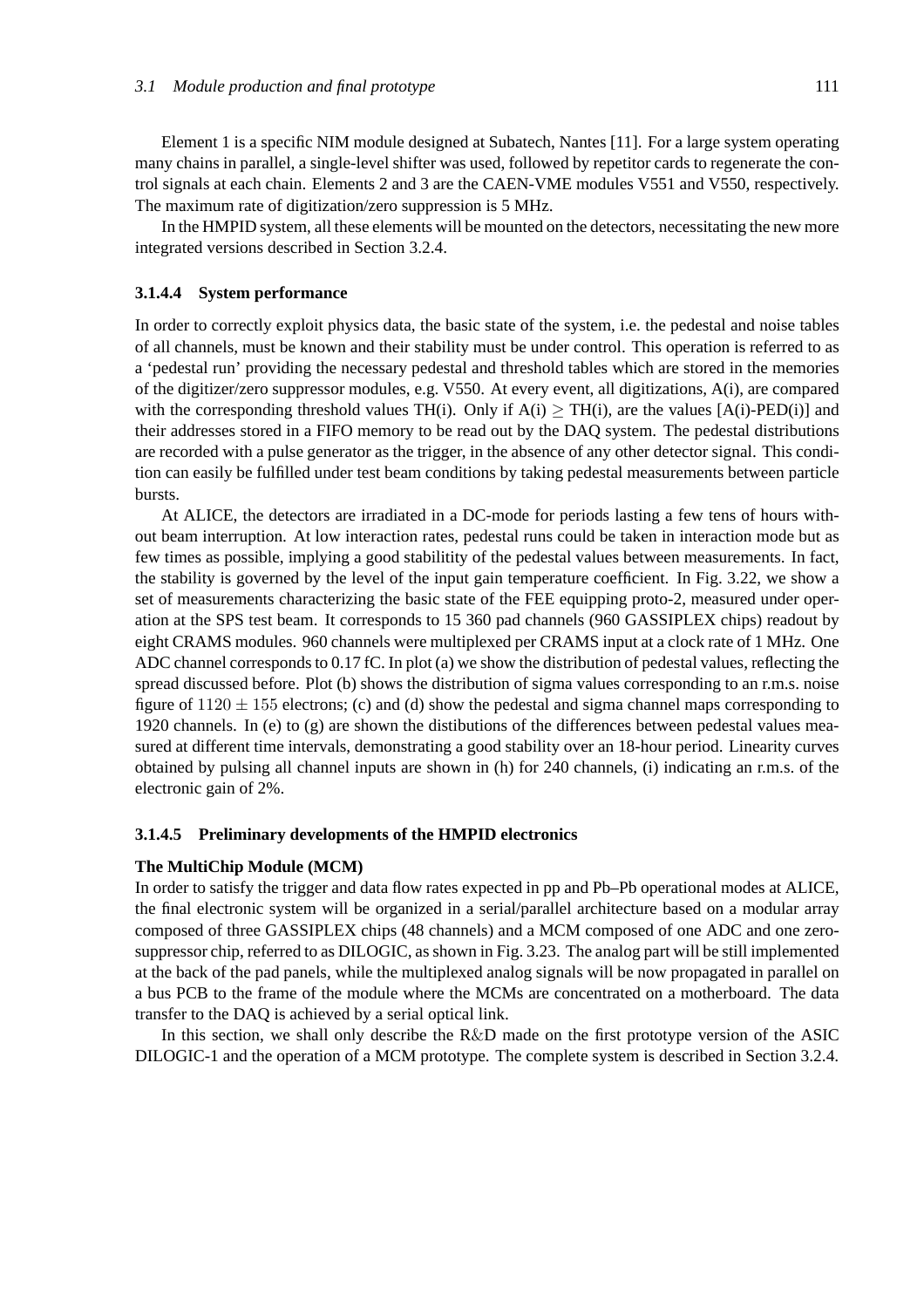

**Figure 3.22:** Pedestal and noise measurements, pedestal stability and gain calibration of a system of 15 360 GAS-SIPLEX channels. Measurements taken with proto-2 during a test beam period.

# **DILOGIC-1**

The schematics of the first version, designed with the MIETEC 0.7  $\mu$ m technology, is shown in Fig. 3.24. It works in pipeline mode with the ADC and channels (16, 32 or 64) read out sequentially. Each ADC conversion is fed into the DILOGIC-1 with the corresponding address to be processed in order to eliminate the empty channels, to subtract the pedestals, to fill the memories with a bit-map of the event and the digitized information of the hit channels, and finally to make an Input/Output connection with the outside world through a dedicated link.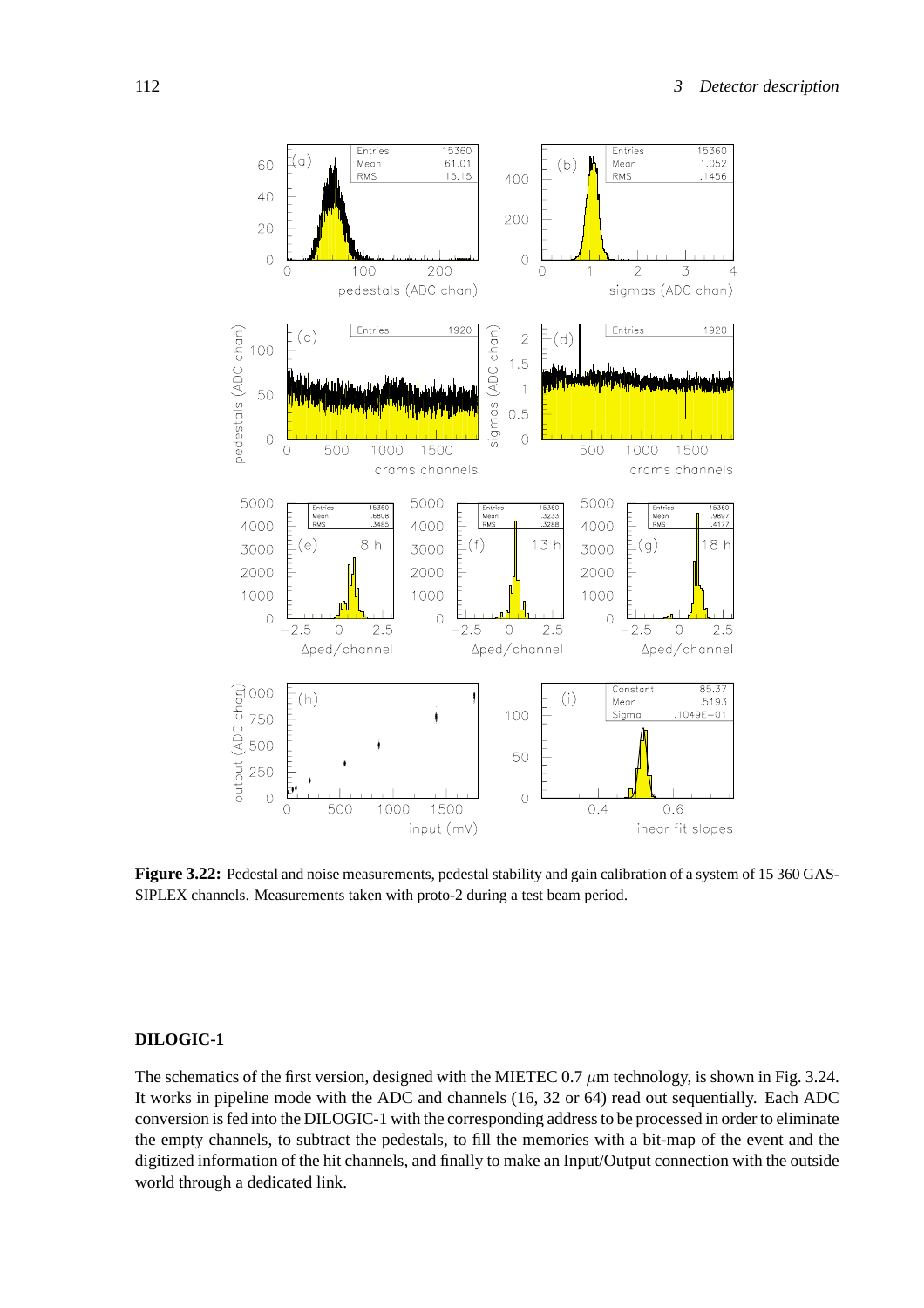

**Figure 3.23:** Schematics of the Multi Chip Module (MCM) constituting the basic readout cell of the module. It is based on a 48-channel multiplexed operation (3 GASSIPLEX chips). On the right side of the hatched line are the MCM elements implemented on the chamber frames.



**Figure 3.24:** Schematics of the DILOGIC-1 performing the zero-suppression in the MCM.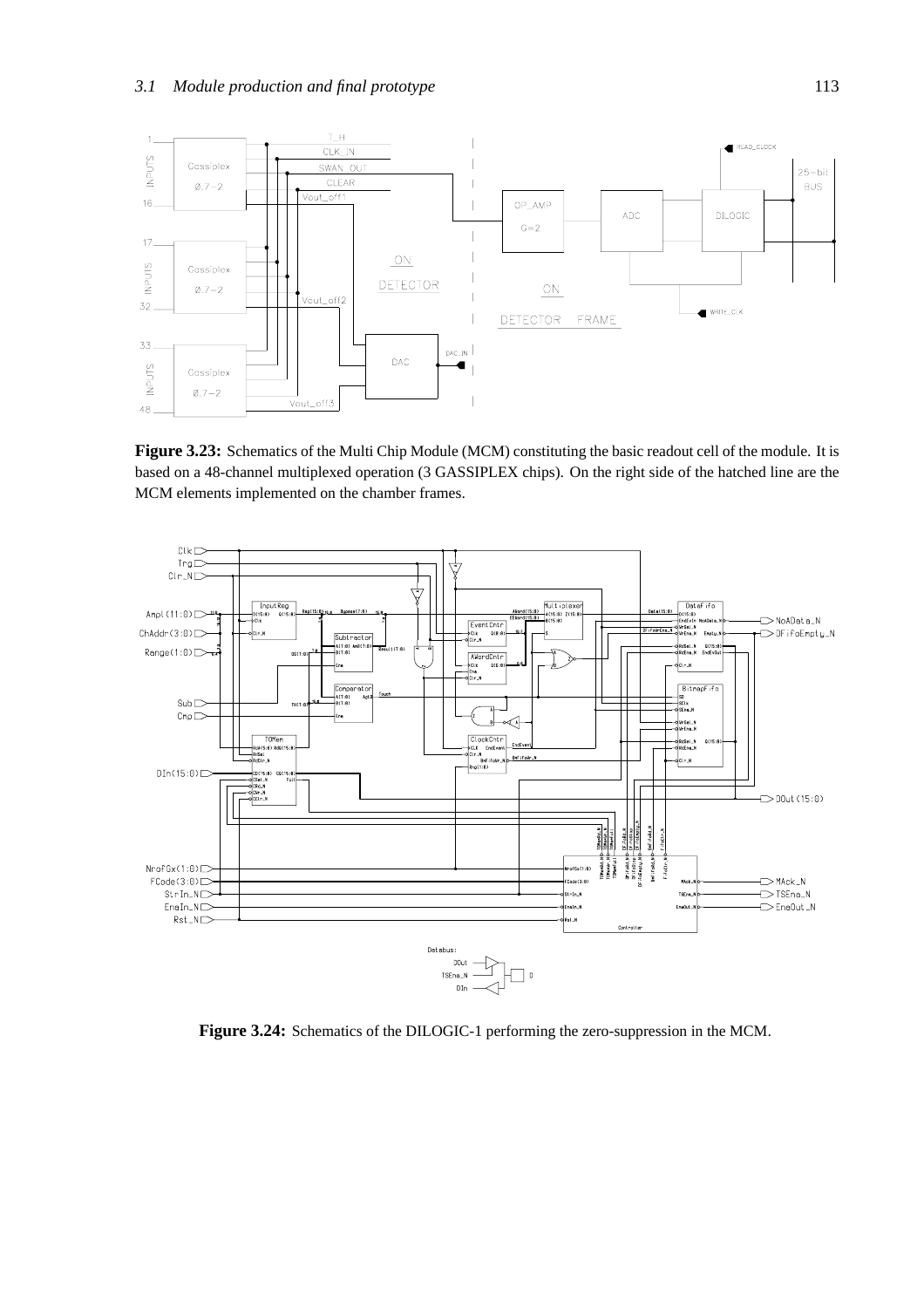The sparse data scan section is made up of a digital comparator and a subtractor, with an 8-bit range; each one is fed on one side by the analog information and on the other side by the contents of two separate memories filled respectively for each channel by the chosen level of comparison (pedestal +  $N_{anoise}$ ) and the pedestal value. At present, DILOGIC-1 can process up to 64 channels with a single range 8-bit ADC and 16 channels with the 4-range CRIAD-ADC0u7. The BIT-MAP memory (64 words  $\times$  16-bits) is filled with ones for channels above threshold or zeros for channels below the threshold; the analog data memory  $(512 \text{ words} \times 16\text{-bits})$  is filled with the amplitude information and the address of the selected channels. An End-Event word turns off the event readout sequence; it contains the number of the hit channels (7 bits) and the number of the events (9-bits). In this way, DILOGIC-1 needs one more clock compared to the GASSIPLEX multiplexer clock; it can process 16, 32, or 64 channels. Figure 3.25a gives the timing diagram of the write operation and Fig. 3.25b shows the timing diagram of the read sequence.



**Figure 3.25:** Operation of the DILOGIC: timing diagram of the analog write operation (a) and of the analog read sequence (b).

The output of DILOGIC-1 is made of a bi-directional 16-bit bus and a few control lines lines which allow the number of channels to process and the storage mode (with or without zero suppression) to be selected; on the output side, a function code of 4 bits allows the mode of operation shown in Table 3.9 to be chosen. Two flags give, respectively, the content of the data FIFO and the kind of data it contains: analog information + End-Event words or just End-Event words (event empty). A Mack signal comes out in phase with the End-Event word and a Token-in allows the readout of the chip, whilst a Token-out performs the Daisy-Chain to the next DILOGIC. A separate clocking permits an asynchronous operation, write during read.

**Table 3.9:** Readout controller code

| F-code    | Function                  |
|-----------|---------------------------|
| 1000      | Pattern readout           |
| 1001      | Pattern delete            |
| 1010      | Analog readout            |
| 1011      | Analog delete             |
| 1100      | Reset FIFO pointer        |
| 1101      | Reset daisy chain         |
| 1110      | Write Th. and Ped. Memory |
| 1111      | Read Th. and Ped. Memory  |
| $0$ x x x | Disable Dilogic           |

DILOGIC-1 was designed for a maximum write clock of 10 MHz and a maximum read clock of 20 MHz with a capacitative load of 50 pF, at a power consumption of 80 mW.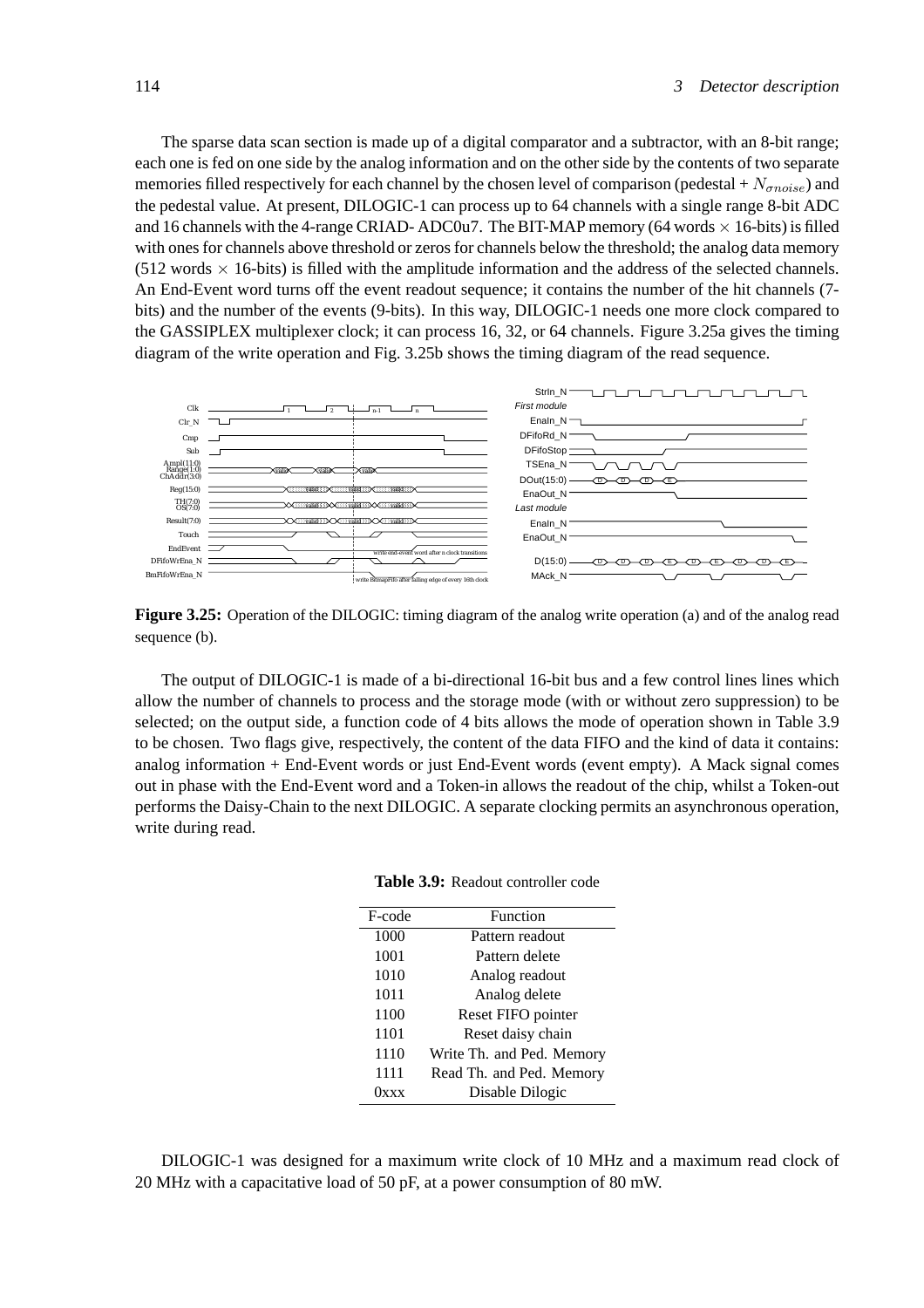DILOGIC-1 was implemented on an MCM-Digitplex card. The first card was made with four GASSI-PLEX (64 channels) and a second card was developed with four GASSIPLEX to fit the HMPID standard which is 48 channels. The results of the tests will be presented in the next section. A new DILOGIC-2 is under development to fit the HMPID requirements and to allow choices in ADC precision up to 12 bits and channel numbers up to 256. It will be described in Section 3.2.4.

# **MCM-Digitplex**

The MCM-Digitplex [12] is a compact on-detector analog-to-digital processor for the readout of particle detectors. Each MCM has on board, a set of GASSIPLEX readout chips, a fast digitizer, digital preprocessing and data buffering. In this way, the MCM-Digitplex is able to select triggered events and provide the addresses and amplitudes of hit channels. A 64-channel prototype was developed, as shown in Fig. 3.26, and the first results obtained from electrical tests. Directly mounted on a custom-made VME digital I/O board and operated at a conversion rate of 5 MHz (limited by the present set-up), the noise level is kept at 700 *e* r.m.s. at zero pF additional input capacitance with a slope of 15 *e*/pF.



**Figure 3.26:** Photograph of a MCM-Digitplex board. The GASSIPLEX and DILOGIC-1 are implemented as dies, wire-bounded on the PCB and protected with plastic glue.

A set of 48-channel modules interfacing an 8-module readout bus was prepared and will be tested with the prototype of the HMPID detectors of the ALICE experiment. In the following the functionality of the full set was verified and the performance of a single card is presented.

### **Performance**

In spite of the VME environment, the performance of the analog section was similar to that obtained with a single, shielded GASSIPLEX (Table 3.8): 700 *e* r.m.s. compared with 650 *e* r.m.s. The other characteristics are unchanged, particularly the inter–channel crosstalk which is lower than −60 db. The total power consumption of the 64-channel MCM-Digitplex is 1080 mW, which is 16.8 mW/channel; 300 mW are consumed by the discrete components: ADC, address counter and analog buffer.

Figure 3.27 show the measured pedestal spread, noise and data selection obtained on a MCM chip.

The idea to use an on-detector analog-to-digital processor was abandoned in favour of a simple 48 channel analog-multiplexed card. The digitization, the data processing and the memorization were moved out to the frame of the detector and are described in Section 3.2.4.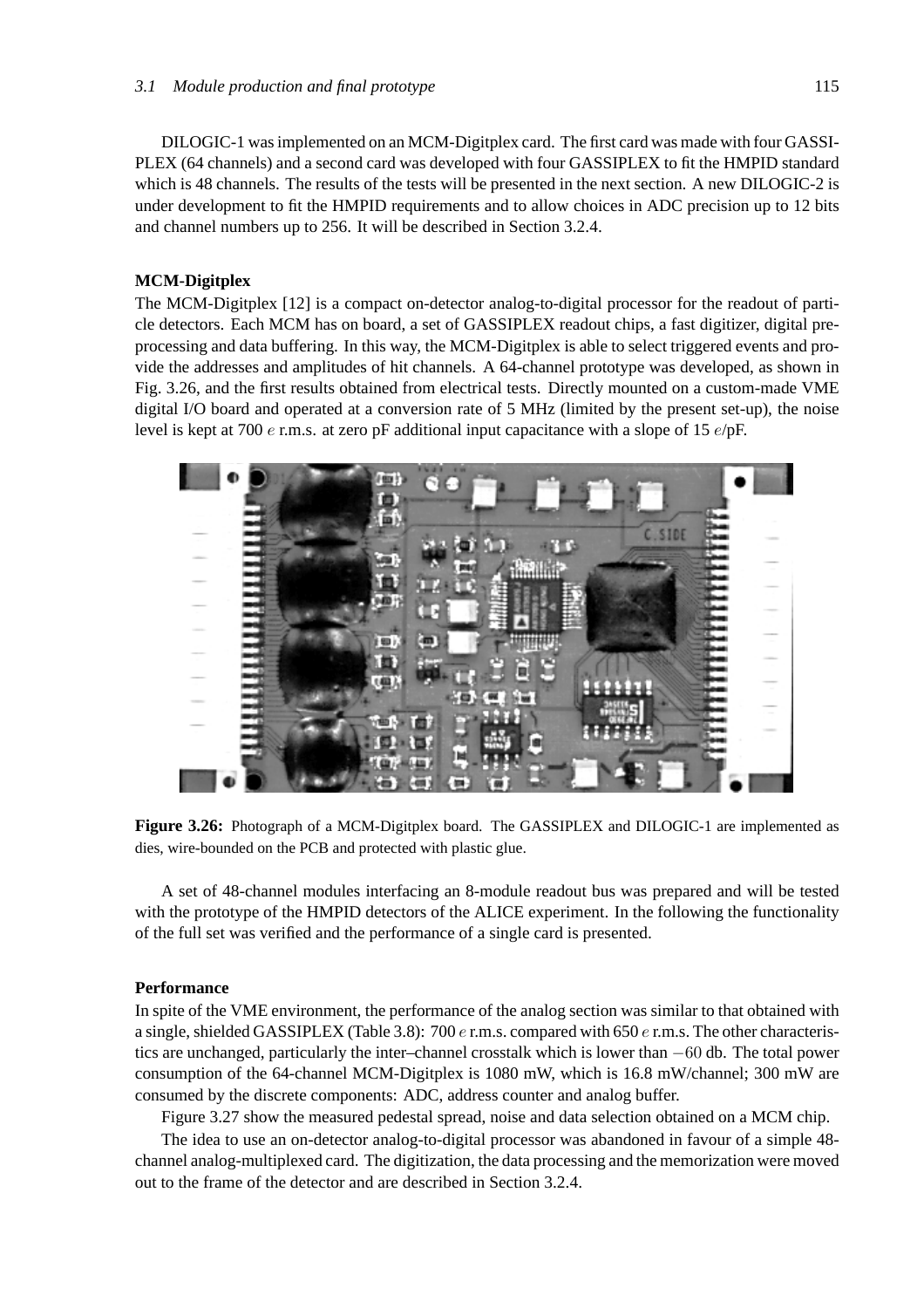#### **GASSIPLEX-0.7**

The new version (Fig. 3.28) in 0.7  $\mu$ m technology has a peaking time adjustable from 1.0 to 1.3  $\mu$ s compatible with the trigger L0 latency. If this value is marginal due to a longer latency time imposed, an earlier fast multiplicity trigger instrumented in the zone generating a pre-T/H of 2 *µ*s duration and sent to the HMPID in a time shorter than the L0 trigger latency might be envisaged. This pre-T/H, if validated by *T*0, maintains the Hold on for normal readout; if not validated, the pre-T/H is released and the system is ready to accept the next trigger after 100 ns.

The time for baseline recovery at 1% of the peak amplitude was increased to about 5–6 *µ*s. That value of the occupation time corresponds to a  $1\%$  probability of overlapping consecutive events with very dense central Pb collisions. For higher rates in pp mode, the event density is so low that a higher probability of overlapping consecutive events should not create problems in the pattern recognition.



**Figure 3.27:** (a) Test of the MCM-Digitplex showing the spread of 64 pedestals. (b) Test of the MCM-Digitplex showing a channel noise performance equals to 0.73 LSB (least significant bit). (c) Test of the MCM-Digitplex showing a 3-channel hit configuration obtained with data selection.



**Figure 3.28:** Schematics of the functional blocks composing GASSIPLEX-0.7. The calibration block is different from the 1.5  $\mu$ m version (Fig. 3.15).

### **3.1.5 The CsI evaporation system**

The basic properties of the CsI film were described in Section 2.1.1 and the main procedures to achieve films of high QE performance discussed. The CsI evaporation facility described now was used to process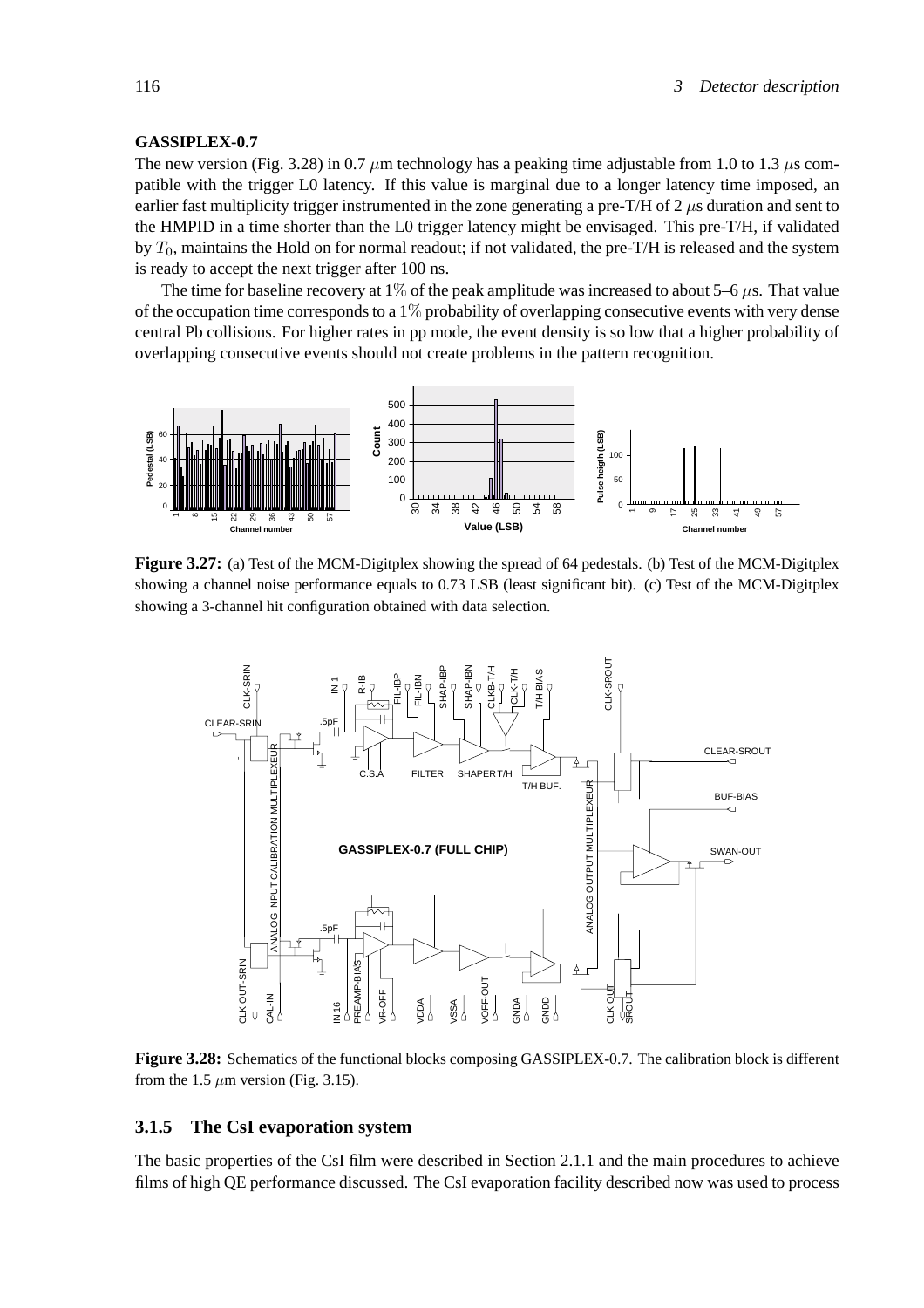all the PCs studied up to now and will be the one in use for the final production of the HMPID PCs. The station is being extended with another vessel in which the PC freshly evaporated can be translated under vacuum and scanned for local evaluation of its QE.

# **3.1.5.1 CsI evaporation facility**

The CsI evaporation facility is shown schematically in Fig. 3.29 and in colour Figs. 3.iii and 3.iv. The main body is a cylindrical vessel, made of stainless steel, of 0.8 m diameter, 1 m long, lying horizontally on a support and closed by rotatable doors to allow easy access from both ends. All around the vessel, a large number of ports are implemented, equipped with Conflat metallic sealed flanges used to install auxillary equipment such as pumps, pressure probes, electrical and motion feedthroughs, etc.



**Figure 3.29:** Schematic side- and cross-views of the CsI evaporation system. On the top: the evaporation and the QE measurement parts are on the left and on the right side, respectively. At the bottom: principle of the QE evaluation based on the measurement of the photocurrent produced by local irradiation of the CsI PC by a monochromatic UV beam, the intensity of which is obtained from a calibrated PM.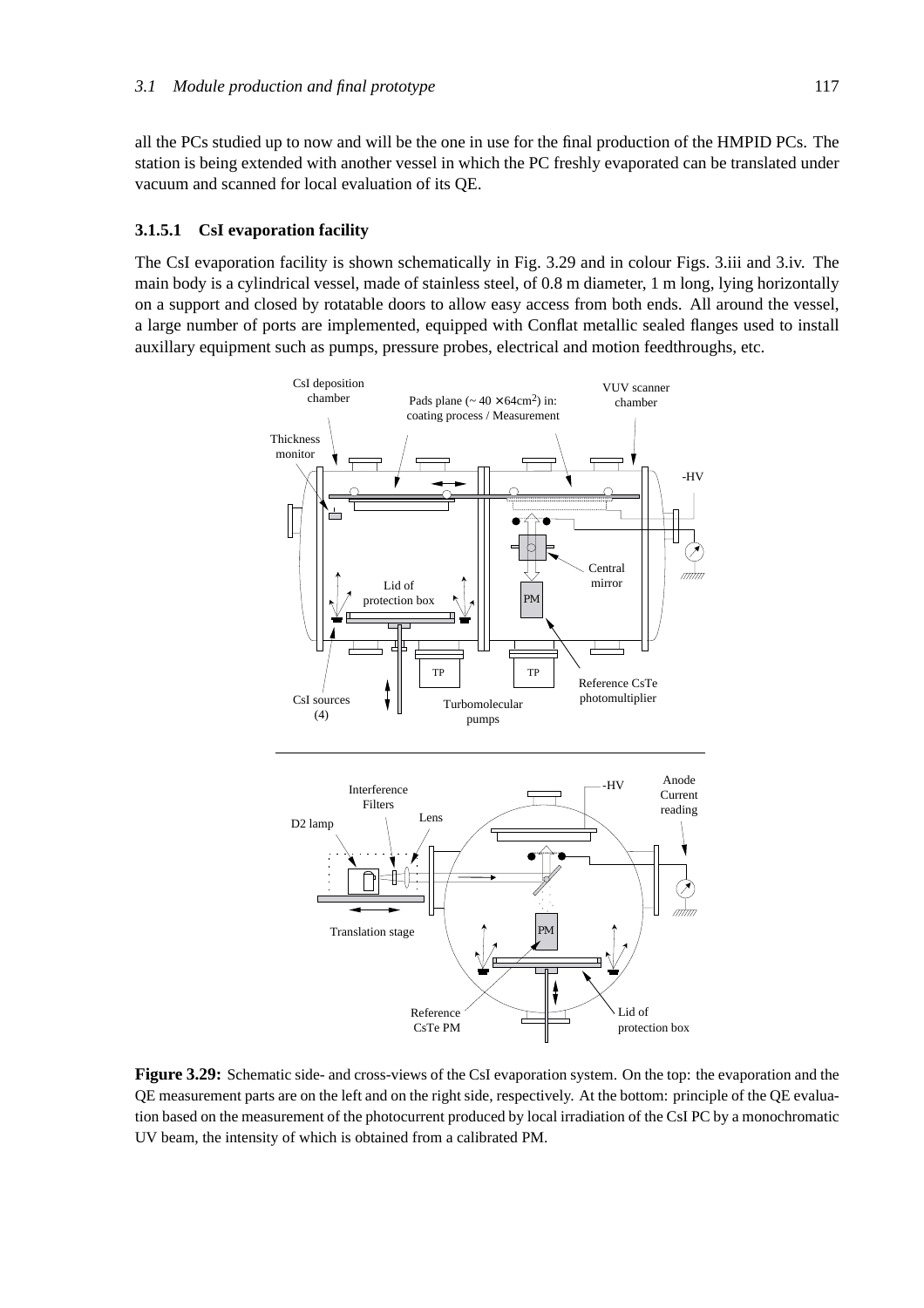The primary and secondary vacuum are obtained from a  $120 \text{ m}^3/\text{h}$  Alcatel rotary pump and two Leybold Turbovac pumps, for a total evacuation speed of 2500 l/s, respectively, separated by a URB040 Balzers catalyser trap. Resistive heating bands are wound around the cylindrical vessel allowing the system to be heated up to about  $100\,^{\circ}\text{C}$ , for outgassing and temperature conditioning.

A pressure ionization gauge SVT AL310 and Pirani/Penning Palzers TPG300 gauges are used to monitor the residual pressure. A Quadrupole Mass Spectrometer Balzers QMS200 is now available to analyse partial pressures of residual gases. The total residual pressure reached after outgassing is  $2 \times 10^{-7}$  Torr and  $5 \times 10^{-7}$  Torr with a pad panel array installed in the vessel.

### **Manipulation of the pad panel**

The side of the pad panel where the FEE connectors are implemented is first enclosed in a box made of a metallic lid tightly fixed to the back of the pad panel. When installed inside the evaporator, a primary vacuum is independently made in this box as the full vessel is evacuated. In this way, we avoid an overlong outgassing time expected from the FEE-instrumented side, and balance the pressure on both sides of the pad panel. Then, although only the clean pad face is exposed to vacuum, a long outgassing time is necessary to reach a total residual pressure of  $5 \times 10^{-7}$  Torr indicating that moisture is still present at the surface of the pad PCB. Further improvement, such as increasing the outgassing temperature, should be investigated in order to reach a lower pressure.

A second metallic lid is installed at the bottom of the evaporator, fixed on a motorized system enabling it to be moved vertically up and down inside the evaporator. This lid is designed in such a way that it constitutes, when put in contact with the pad panel, a tight box to protect the CsI film. After the CsI film has been deposited and the vessel filled with argon at atmospheric pressure, the lid is lifted and kept firmly pressed against the pad panel frame in order to compress the O-ring and ensure a good tightness in the absence of screws.

Then, the so-constituted box is flushed with argon at atmospheric pressure and the evaporator vented at the same time. After opening the evaporator the necessary screws are inserted to tighten the lid on the pad panel definitively, the pressure exerted by the lifting device is released and the CsI pad panel removed from the evaporator under inert gas protection, having never been in contact with air.

#### **CsI evaporation system**

Given the diameter of the evaporator, the distance available from the boats to the substrate is reduced to about 50 cm. In order to ensure a uniform thickness of the CsI film over the large area of PCs, four evaporation boats are used. Their locations with respect to the PC are optimized such as to ensure a variation of the film thickness of about 10% over an area of  $65 \times 50$  cm<sup>2</sup>, as seen in Fig. 3.30.



**Figure 3.30:** Thickness mapping of a CsI film of  $60 \times 40$  cm<sup>2</sup> area obtained by evaporation from four boats.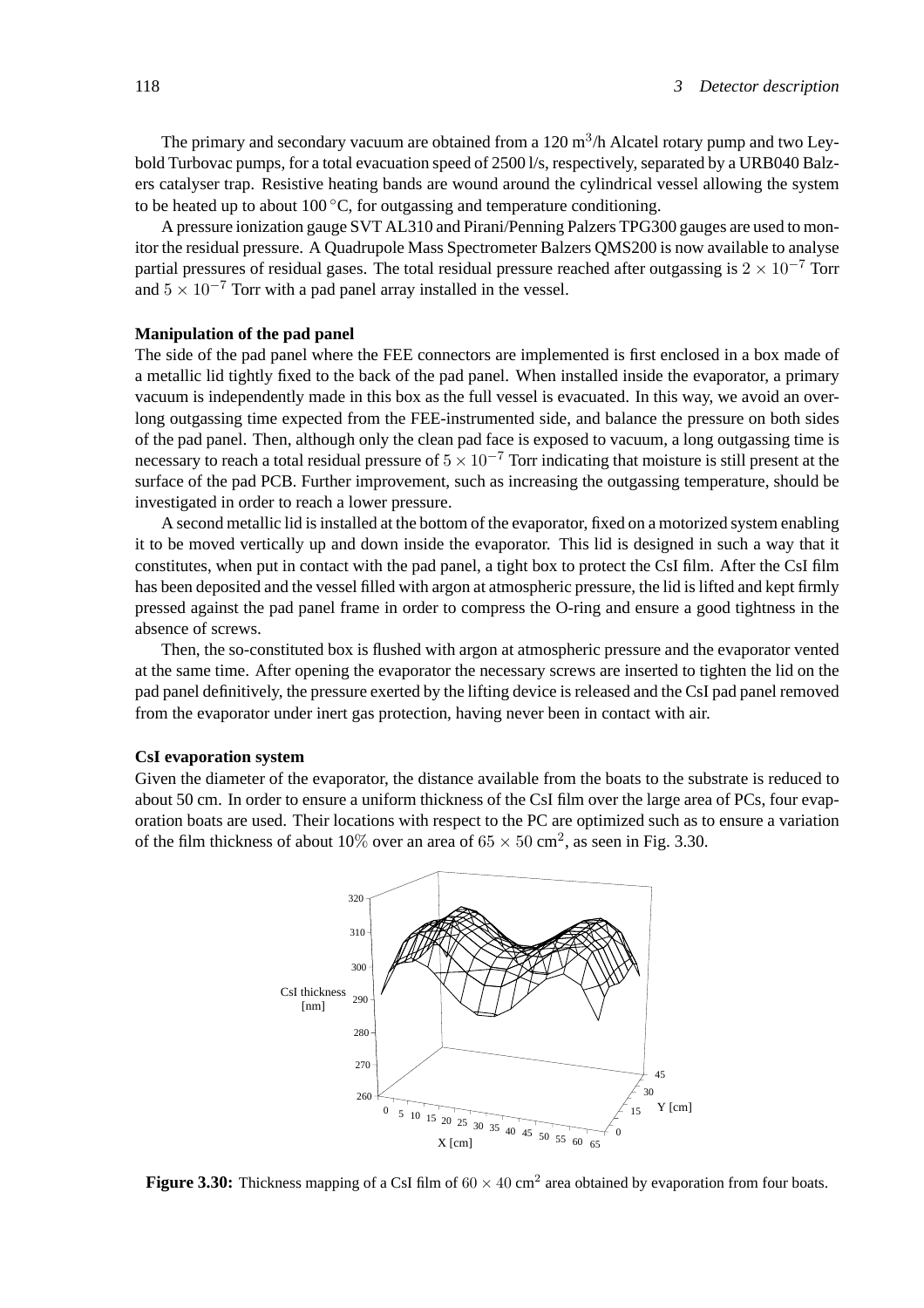The boats are made of molybdenum and heated independently by Joule effect. The CsI loads are calculated such as to ensure the desired film thickness after the complete evaporation of the content of the four boats. The CsI loads are pre-molten in the boats under vacuum in order to have a good thermal contact between the CsI and the boat, and avoid local overheating.

The four boats are evaporated simultaneously under the control of a quartz balance Edwards FTM5 monitoring the evaporation rate and the thickness. During a few seconds, a shutter masks the source in order to collect the beginning of the evaporation, possibly polluted, and is then removed. A slight drop in pressure of about 25% of the initial pressure is usually observed at the beginning of the evaporation, probably as a consequence of the reduced outgassing of the vessel and the pad panel caused by the freshly deposited CsI layer.

#### **Conditioning**

After the installation of the pad panel and the boats in the evaporator, the sequence of operations is as follows:

- pumping and outgassing during 2–3 days at 60 °C until a residual pressure of  $2 \times 10^{-6}$  Torr is reached,
- CsI evaporation on substrate maintained at 60  $\degree$ C,
- heat conditioning at 60 °C under vacuum during 8–12 hours at a pressure of  $2 \times 10^{-6}$  Torr,
- stop heating for cooling down to 40  $\degree$ C,
- venting the protection box and the evaporator with argon,
- lift the lid to form the protection box,
- opening of the evaporator and transfer of the pad panel to storage under argon flow.

The transfer of the CsI pad panel to the detector is described in Section 3.2.3.

# **3.1.5.2 Purpose and description of the VUV scanning set-up**

The primary evaluation of the QE of a large PC using Cherenkov measurements at the test beam becomes impracticable with 42 pad panels as foreseen for the completion of the HMPID. So far, a simpler and faster method has been elaborated for evaluating the PC performance just after processing. As schematized in Fig. 3.29 and Fig. 3.31, it is based on the measurement of the direct photocurrent emitted under a local illumination of the CsI PC by a monochromatic and collimated VUV light beam. A cylindrical vessel the same size as the evaporator is appended to it to create a volume large enough to scan the PC.

The set-up is composed of the following elements.

- A motorized linear motion, parallel to the cylinder axis (*x*-coordinate), which performs first the transfer of the pad panel from the evaporation to the measurement vessel and then moves the panel by steps for the scan.
- Perpendicular to the evaporator axis (*y*-coordinate), a mechanical structure supports another stage providing the motion of the measurement arm in the *y*-direction. An expandable and tight connection is made between the stage and the measurement vessel by a tombac of 110 mm diameter, allowing a scan over 50 cm in the y direction.
- The VUV source, a  $D_2$  lamp, its housing and the necessary CaF<sub>2</sub> optics delivering the VUV collimated beam are located on the *y*-moving stage. The UV beam is propagated through a tube up to a mirror fixed at the other extremity of the measuring arm, reflecting the beam up or down thanks to a remotely controlled action. At the same end of the arm, a wired electrode is fixed which collects the photoelectrons emitted when the mirror is positioned in such a way that the beam is directed towards the PC. Rotating the mirror by 90 degrees directs the beam to a reference phototube allowing the intensity of the incident photon flux to be calibrated. The phototube is a Hamamatsu R1460, 1 inch diameter,  $MgF_2$  window. The CsTe photocathode response was calibrated against a NIST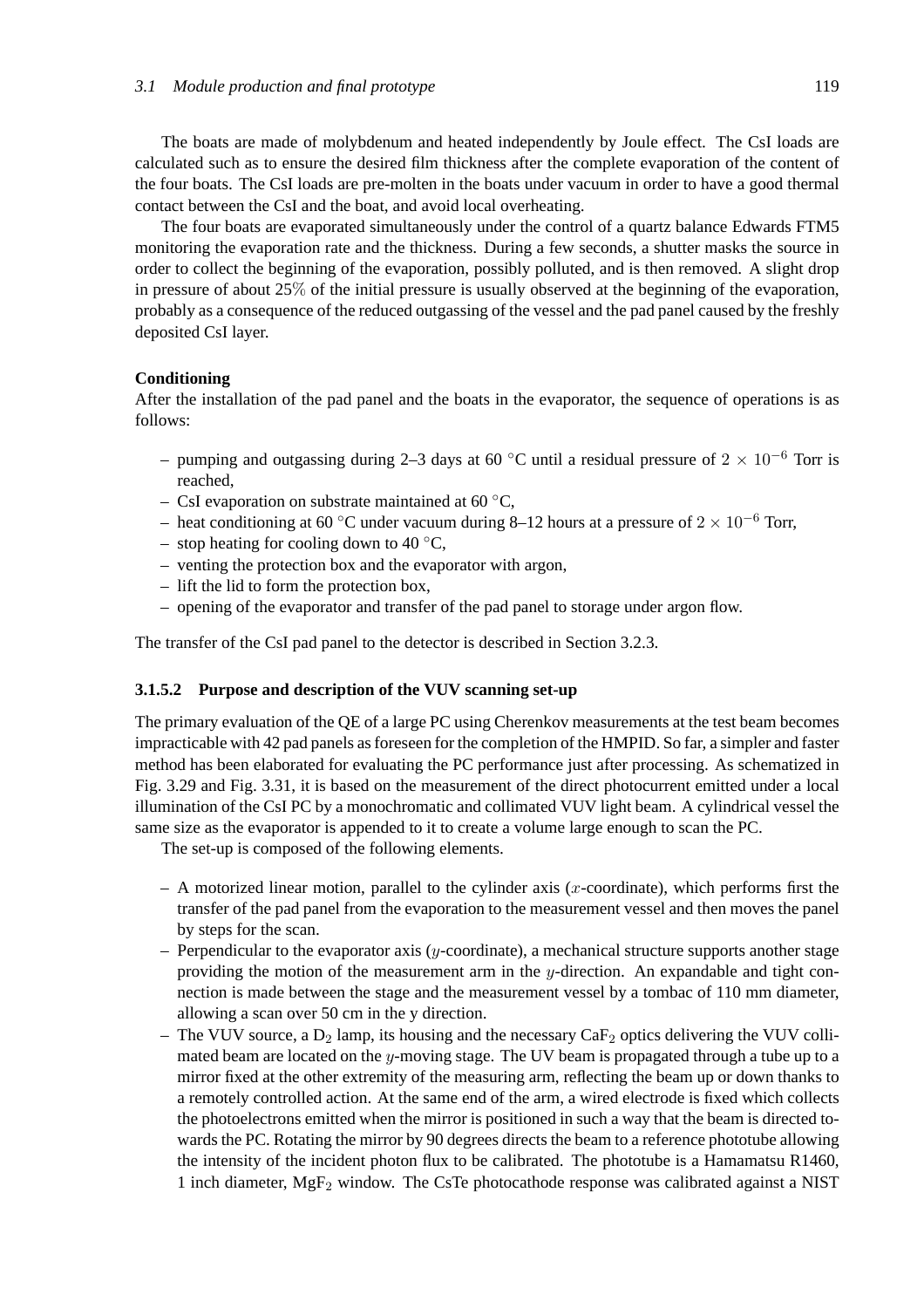photodiode in the 150–220 nm range. This array keeps the length of the UV beam and electrical connections fixed while the stage is moved for scanning purposes.

– In addition to the control of the parameters during the CsI film processing phase (pressure, temperature, rate, etc.), the aim of the VUV system is to perform automatic QE measurements by scanning large-area PCs. *X/Y* motions and positions of the measuring arm and the pad panel and relevant physical parameters (voltages, currents, etc.) have to be monitored. A slow-control monitoring task has been written for that purpose.



**Figure 3.31:** Axonometric view of the system used for the linear transport of the pad plane, and the UV-optical arm inside the vacuum vessel. Detailed: LS: The UV-source with interference filter wheel and MD: the photocurrent measuring device.

# **3.2 HMPID system description**

# **3.2.1 Introduction**

In Section 3.1, all the essential elements constituting a CsI RICH module and some auxiliary devices have been described in terms of functionality and performance. For the most critical ones, detailed discussions about their production and assembly procedures were presented and proofs of principle established, showing that they can be used in a large system. The successful test of a full 'essential size' prototype described in Section 2.3 has confirmed these remarks. In this chapter, the system aspect of the HMPID detector will be discussed by describing all the sub-systems composing the HMPID detector, at least at the level of a schematic. Next, the production and assembly schemes of each sub-system will be given.

The HMPID detector system is composed of seven modules having in common a number of auxiliary systems. The main sub-systems described are listed in Table 3.10.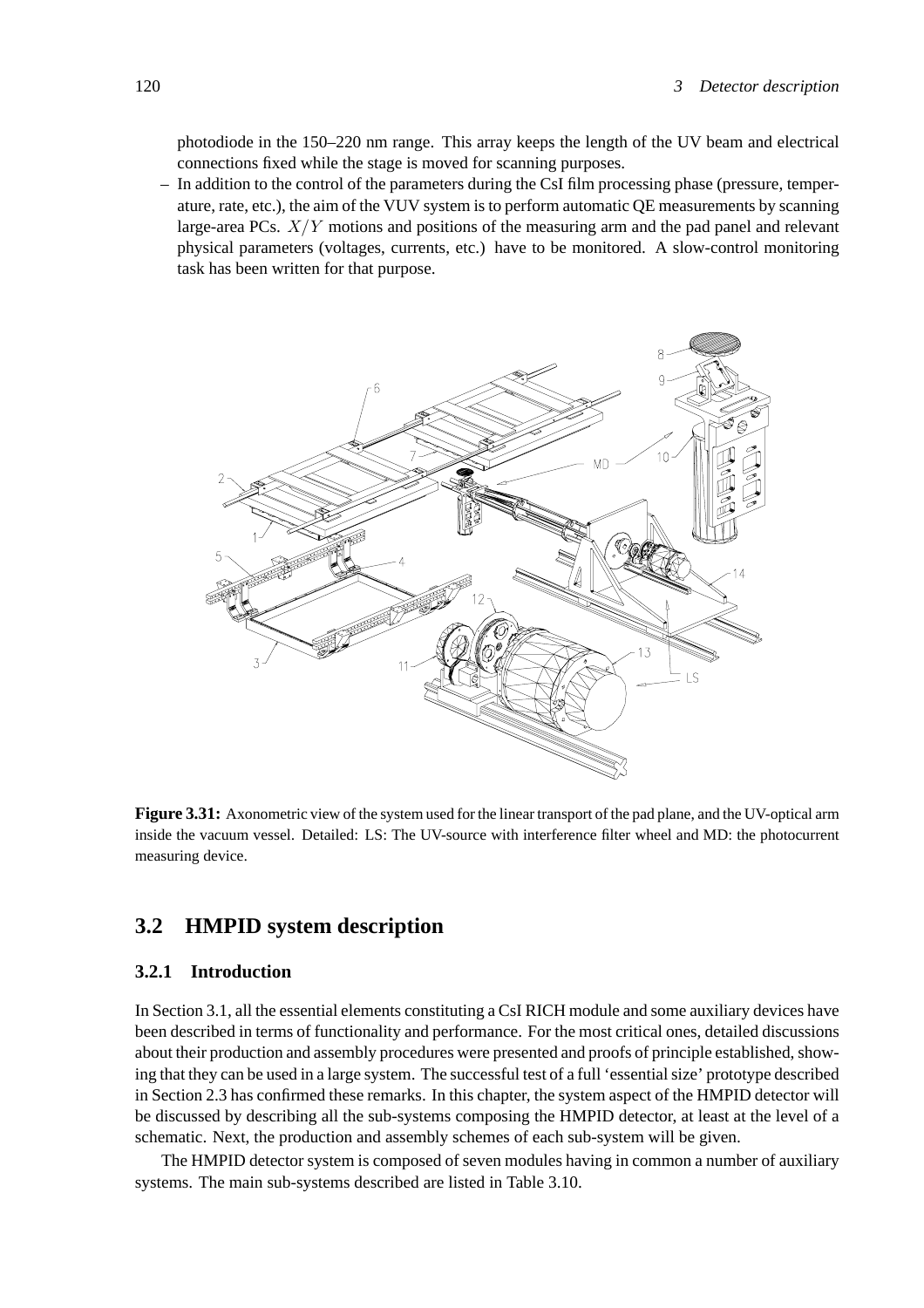|   | <b>MODULES</b>                                         |
|---|--------------------------------------------------------|
| 7 | CsI RICH chamber with radiator                         |
|   | System instrumenting 23 040 pad channels for analog    |
|   | multiplexed readout, digitization and zero             |
|   | suppression                                            |
|   | <b>AUXILIARY</b>                                       |
| 1 | Evaporation plant for production of CsI photocathodes  |
| 1 | Storage plant for CsI photocathodes                    |
| 1 | Test and monitoring system                             |
| 1 | High-Voltage supply system                             |
| 1 | Control signal and trigger electronics system          |
| 1 | Low-Voltage supply system                              |
| 1 | Data transfer system                                   |
| 1 | Data acquisition system                                |
| 1 | Main gas mixture supply with purification and          |
|   | contaminent control systems                            |
| 1 | Main $C_6F_{14}$ supply and system for circulating the |
|   | liquid through the 7 modules acording to gravity flow  |
|   | scheme                                                 |
| 1 | Slow-control and monitoring system                     |

|  |  | Table 3.10: Main sub-systems constituting the HMPID detector |  |  |  |
|--|--|--------------------------------------------------------------|--|--|--|
|--|--|--------------------------------------------------------------|--|--|--|

The production of the HMPID can be split into four main parts — the radiator array, the chamber modules, the pad panels, the electronics — and two auxiliary systems, the gas and liquid supplies. The production of these items could be carried out independently over a period of time comparable for each of them, ranging from 12 to 15 months if effected in a continuous way. In fact, for more effective sharing of the institute manpower resources, production and testing activities will frequently be interleaved. We present these time schedules in a general diagram shown in Chapter 5.

# **3.2.2 The CsI RICH modules**

The prototype that has been built can be considered as a final version of a HMPID module, even though its size will be increased by one-third. In the framework of a test period spreading over two years under test beam irradiations close to the ones expected at ALICE, all the major components fulfilled both the requirements of stable operation and satisfactory performance. In addition, it has been demonstrated that the numerous operations associated with the production of the module, e.g. the assembly of quartz radiator trays or the processing and mounting of the CsI photocathodes, can be performed reliably using simple procedures and tools. Lastly, over the available lifetime of the detector the performance was found to be stable. Possible improvements that would affect the present design could be oriented towards reducing the material budget of some elements, e.g. the radiator trays.

Therefore, we summarize the main components and assembly procedures of a HMPID CsI RICH module.

#### **3.2.2.1 Components**

A module consists of three main frames requiring conventional machining of Peral plates with tolerances of  $\pm 50 \ \mu$ m at several locations. A flatness tolerance of  $\pm 100 \ \mu$ m over the whole frame is required. The elements constituting the detector, the MWPC and the radiator array are associated to each frame and are listed in Table 3.11. Their design is made such that the assembly, mounting and dismounting opera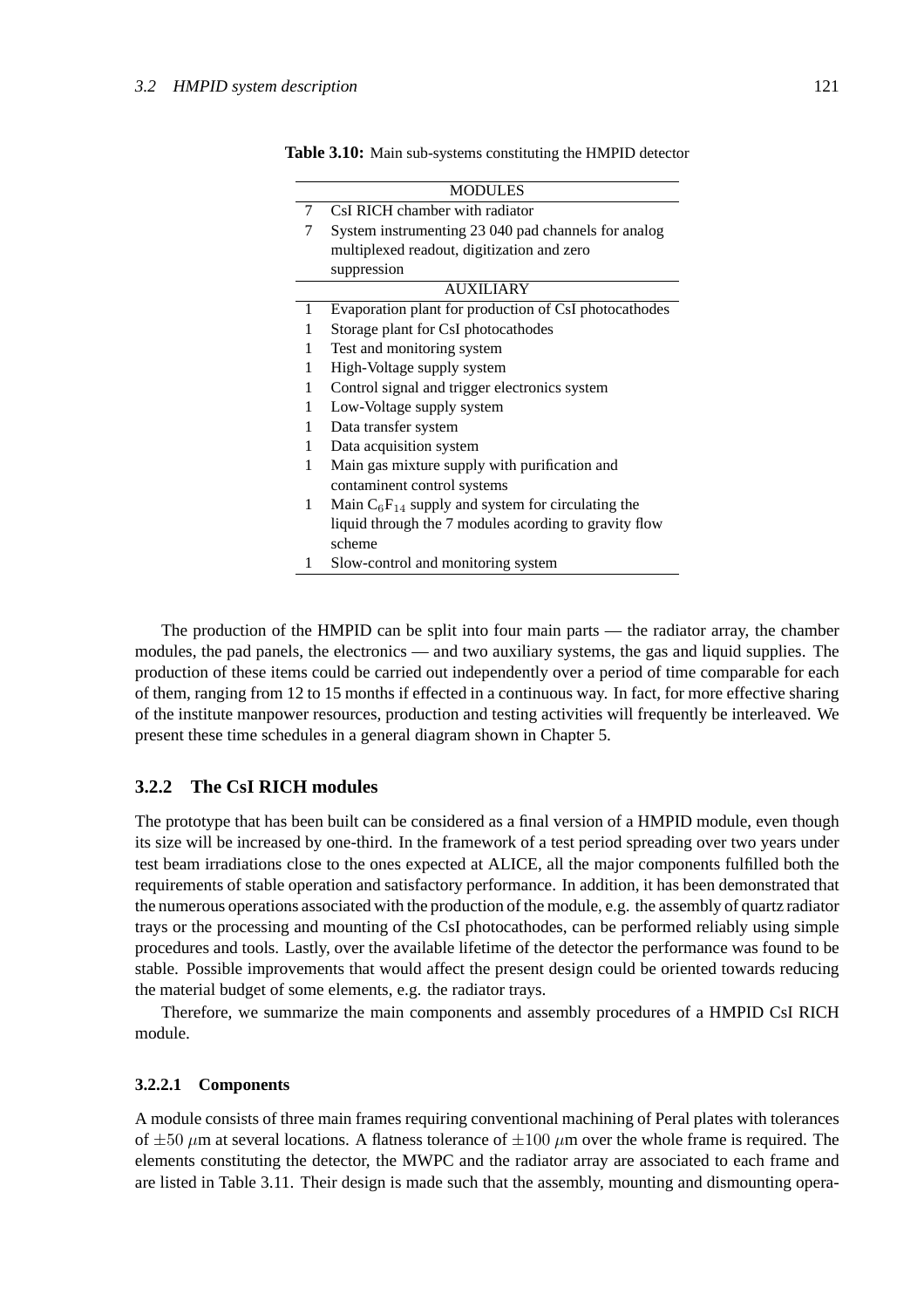tions cause no difficulties and ensure the necessary tolerances for reproducible operation, as discussed in Sections 3.1.1 and 3.1.2.

| No. | Frame   | Main elements associated with | Function                               | Ref.    |
|-----|---------|-------------------------------|----------------------------------------|---------|
|     |         | the frame                     |                                        |         |
|     | Frame-1 |                               | Hold the 6 CsI pad panels              | 3.1.1.2 |
|     |         |                               | Hold the anode plane                   |         |
|     |         |                               | Hold the digital electronics           |         |
| 6   |         | Pad panel                     | CsI photocathode                       | 3.1.1.1 |
|     |         |                               | hold the FEE                           |         |
| 6   |         | Anode wire PCB                | To solder 20 $\mu$ m anode wires       | 3.1.1.2 |
| 1   |         | Anode support line            | To stabilize the anode wires           | 3.1.1.2 |
|     | Frame-2 |                               | Hold the wired cathode MWPC            | 3.1.1.3 |
|     |         |                               | Hold the collection electrode          |         |
| 6   |         | Bars for crimping cath. wires |                                        | 3.1.1.3 |
| 1   |         | Collection electrode frame    |                                        | 3.1.1.3 |
| 1   |         | Distance frame                | To adjust the gap of the MWPC          | 3.1.1.3 |
|     | Frame-3 |                               | Hold the Cherenkov radiators           | 3.1.1.4 |
| 3   |         | Radiator tray                 | Contains the $C_6F_{14}$ liquid        | 3.1.2.3 |
|     |         | Piping array                  | Connect tray to the $C_6F_{14}$ supply | 3.1.2.3 |

**Table 3.11:** Main elements constituting a module

### **3.2.2.2 Assembly and production test**

We summarize the main steps for assembling a module according to the procedures detailed in Section 3.1.1 and 3.1.2. These operations are split into five parts which can be carried out independently (in parallel) and are expected to be performed in comparable periods of time.

#### **Module: Radiator array**

- production (external firm) of the quartz plates,
- production (external firm) of the Neoceram parts,
- production (external firm) of the mechanical parts: back plane and spare parts,
- quality control of the back plane and leak test,
- control and transparency test of the quartz plate,
- assembly of the Neoceram elements,
- assembly of the radiator tray with quartz,
- mounting of the trays in the back plane with piping.

#### **Production test of a radiator tray: TEST-RAD-1**

Each radiator tray is installed in the back plane which is closed by a panel allowing a tight box to be formed which is flushed with argon. The radiator tray is filled with  $C_6F_{14}$  in the vertical position in order to apply the same hydrostatic pressure expected at ALICE. Then, the circulated gas is passed through an analyser allowing traces of electronegative gas with high sensitivity to be measured. A tray is accepted when the trace level is maintained below 0.5 ppm during a fixed period.

The necessary equipment,  $C_6F_{14}$  circulation, analysers, etc. are those used during the beam test of proto-2.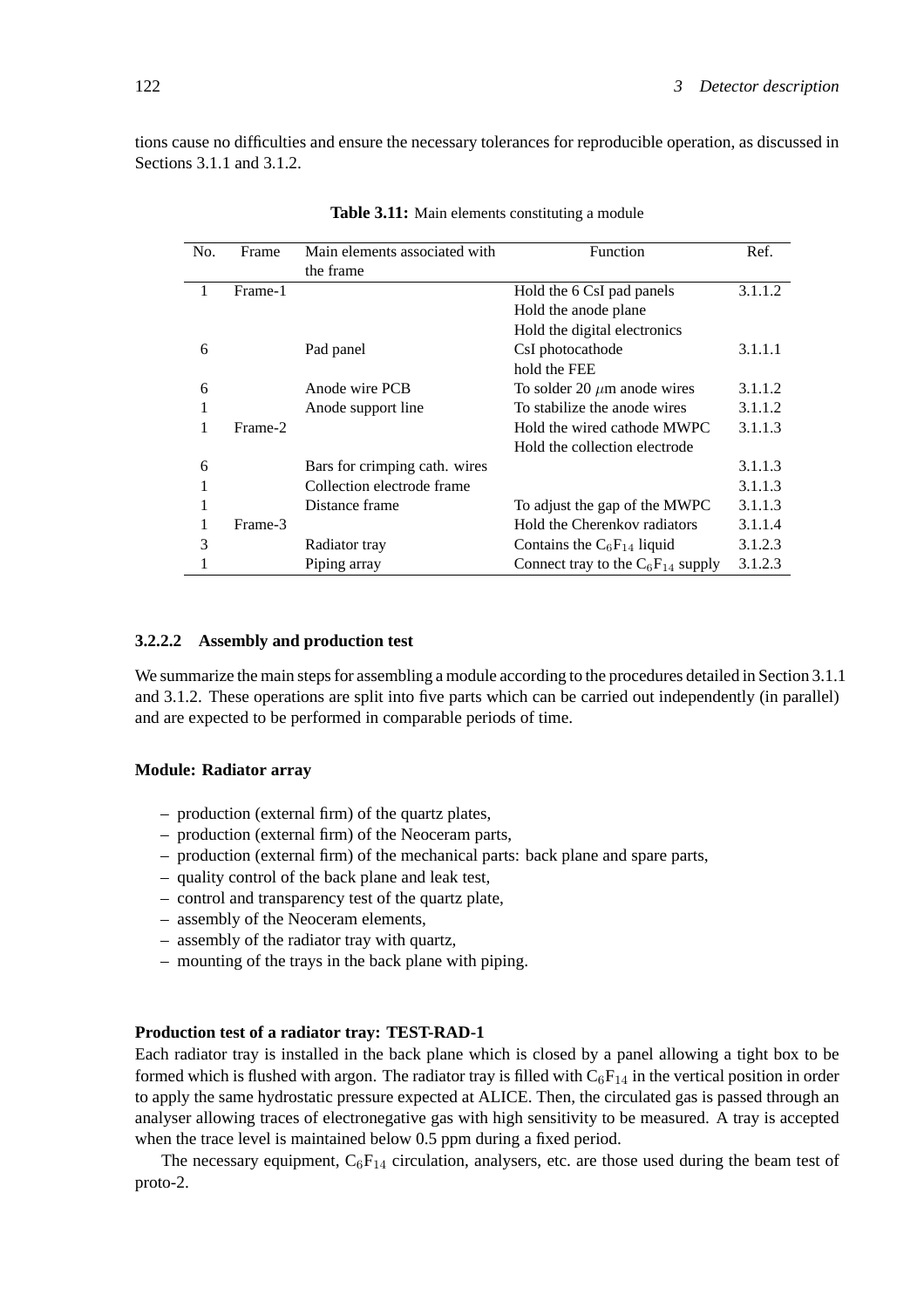# **Module: Frames and MWPC**

- production (external firms) of all mechanical parts and PCBs,
- quality control, final polishing, cleaning of all frames and mechanical components,
- installation on Frame-1 of the PCBs holding the anode wires and frame thickness adjustment by machining,
- installation of support lines and soldering of the anode wires (20  $\mu$ m),
- test of anode wire tension,
- weaving of the cathode and of the collection electrode using crimped pins,
- distance frame machining for thickness adjustment,
- test of the cathode wire tension.

# **Module: Pad panels**

- production (external firm) of the pad PCBs,
- production (external firm) of all mechanical parts, frames, protective boxes,
- quality control, final polishing, cleaning of all frames,
- soldering of the signal Kapton circuits on the back of the pad PCBs,
- preparation of the sandwich panel elements (foam, 2d PCB, etc.),
- final assembly of the pad panel,
- assembly of the protection box for CsI PC,
- electrical and leak tests.

# **Production test of a module: TEST-MOD-1**

Once all the parts are available, a module is preassembled with the pad panels not yet coated with CsI. The aim of this operation is to certify that the wire electrodes and the pad cathodes satisfy the conditions for stable operation at the maximum voltage. For this purpose, the measurement of the chamber current is a convenient tool as any defective part of the chamber driving a too high current can easily be located by disconnecting a group of eight, or even a single anode wire from the HV supply. In addition, it is foreseen to equip one-third of the anode wire plane with FEE (96 channels) in order to have a better characterization of the behaviour of the chamber in terms of rates and pulse shapes.

The sequence of tests is foreseen as follows:

- After leak test, the module is flushed with CH<sub>4</sub>. The radiator trays are filled with  $C_6F_{14}$ .
- Traces of contaminants,  $O_2$ ,  $H_2O$  and electronegative gas are measured and monitored for a fixed period.
- Having shortened all pads to ground, the module is put under high voltage. The chamber current, the rates and pulse-height spectra of anode wires signals are recorded as background and under local irradiation by a  $Ru^{106}$  or  $Sr^{90}$  source.
- Eventual repairs or replacements are performed if a part of the chamber does not satisfy the specifications listed below.

The specifications to be achieved for the acceptation of a module are:

- The fractions, in volume, of contaminating species must be less than 5 ppm for oxygen and moisture, and  $\langle 1$  ppm for electronegative gas at a CH<sub>4</sub> flux of 30 l/h;
- a total dark current at maximum voltage (2250 V in CH4) less than 1 nA for a third of a module;
- a uniform wire rate map corresponding to the expected local cosmic irradiation;
- a uniform map of the most probable pulse height corresponding to the expected local cosmic irradiation.

Once these specifications have been maintained for a fixed period of time, the module is accepted and the pad panels are ready for CsI evaporation. The next sequence of tests are discussed in Section 3.2.5.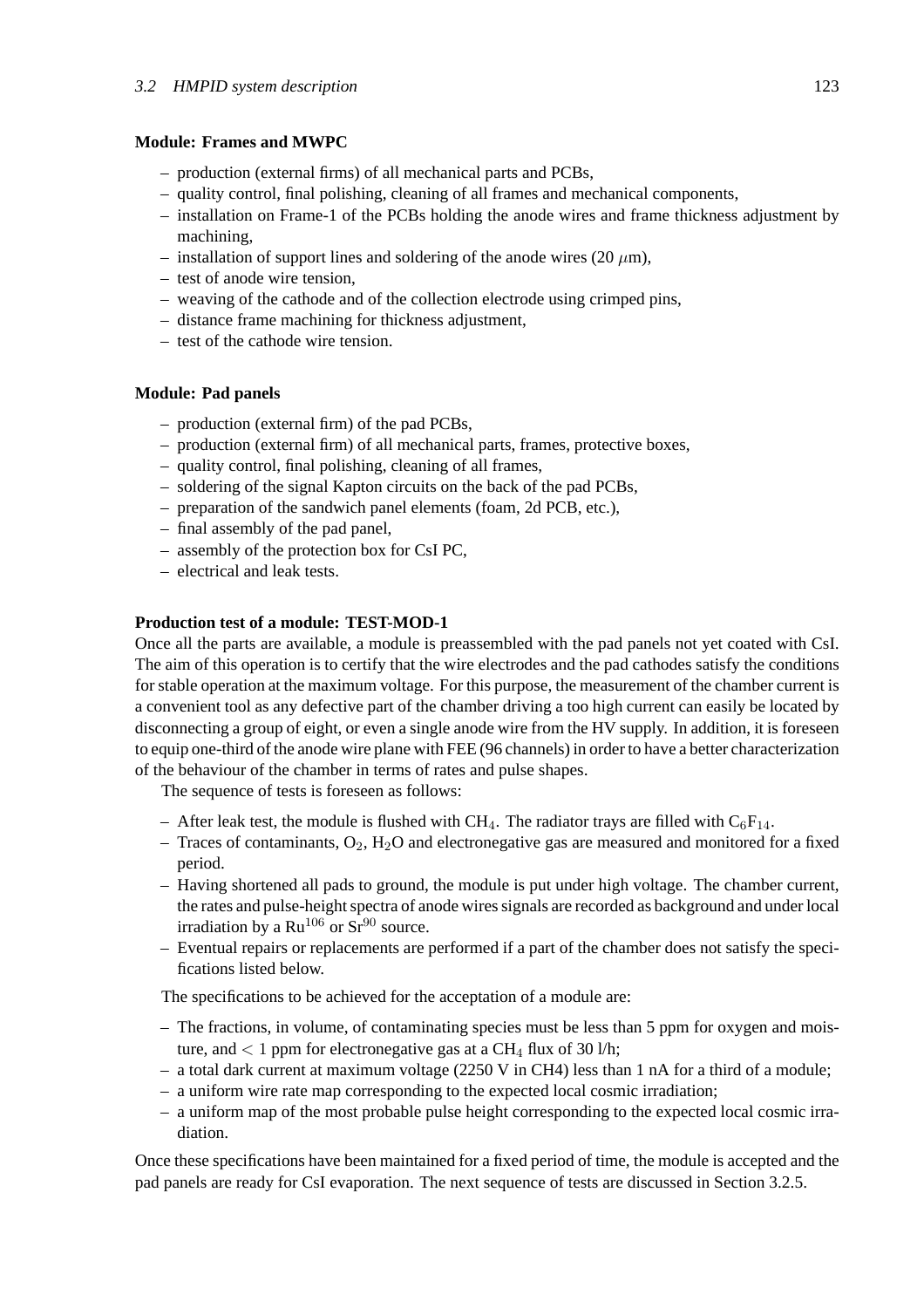# **3.2.3 The evaporation system for CsI photocathodes**

It is planned to use the evaporation system described in Section 3.1.5 to perform the production of the 42 CsI PCs equipping the seven HMPID modules. That system will be composed of two parts: the one used for the evaporation of the CsI film and the other one, the VUV scanner, in which the CsI PC is translated for evaluation of the  $OE$  performance by an automated two-dimensional scanner<sup>2</sup>.

The scanning part of the system will be available at the end of 1998. Before launching the PC production, it is foreseen to complete an experimental programme defining and testing the final choices still pending in order that the bulk production is undertaken with a guarantee of achieving the highest yield of optimally performing PCs.

The preliminary programme will be devoted to fixing the following points:

- scan existing PCs for comparison between the Cherenkov and the VUV beam QE evaluations,
- quantify the QE improvement by heat treatment in case of large-area PCs and optimize the posttreatment parameters (see Sections 2.1.1.3 and 3.1.5.1)
- choose the final pad PCB technology (see Section 3.1.1.1),
- optimize the outgassing operation,
- validate the possibility to re-evaporate further CsI films on the same substrate after removal of a non-satisfactory one.

As discussed before, these studies necessitate a statistical analysis from several samples to be conclusive. For time- and cost-based arguments, it is unrealistic to perform these tests using the Cherenkov photon counting technique at a test beam. On the contrary, the VUV scanner is well adapted since the evaporations will be made on the PCB samples only, without assembling the entire pad panel structure needed for FEE implementation. Also, smaller sample sizes will be used, allowing for examination of several samples at a time. At the end of the preliminary programme, expected to last about a year, the evaporation system will be fully completed and the slow-control system ready and checked to operate safely in automated mode for a long production period.

# **3.2.3.1 Procedures for the final production of the CsI PCs**

The final production of the 42 CsI PCs can be launched as soon as the production and test programs, TEST-MOD-1 and TEST-MOD-2 (see Section 3.2.5), of the pad panels and the modules have been completed. The completion of the PC production has to be scheduled as close as possible to the start of the experiment in order to minimize the storage period.

For the time being, the sequence of operations foreseen for the production of a CsI PC repeats the one which was used during the R&D period described in Section 3.1.5.1. Variations in some parameters are expected to result from the preliminary programme but are not expected to affect seriously the main sequence described below.

# **Evaporation sequence**

- premelting of the CsI boats,
- preliminary heating of the pad panel under neutral gas flow to eliminate moisture,
- installation of the pad panel and the boats in the evaporator,
- pumping and outgassing the evaporation system for 2–3 days at 60  $\degree$ C until a residual pressure of  $2 \times 10^{-6}$  Torr is reached,
- CsI evaporation on substrate held at 60  $\degree$ C,
- heat conditioning at 60 °C under vacuum for 8–12 hours at a pressure of  $2 \times 10^{-6}$  Torr,
- stop heating for cooling down.

 $2$ The system has been built and operated in close collaboration with the TA1/EP-CERN group. It might be considered as a facility possibly used by other groups, e.g. COMPASS/NA58, also aiming at the production of a large number of CsI PCs.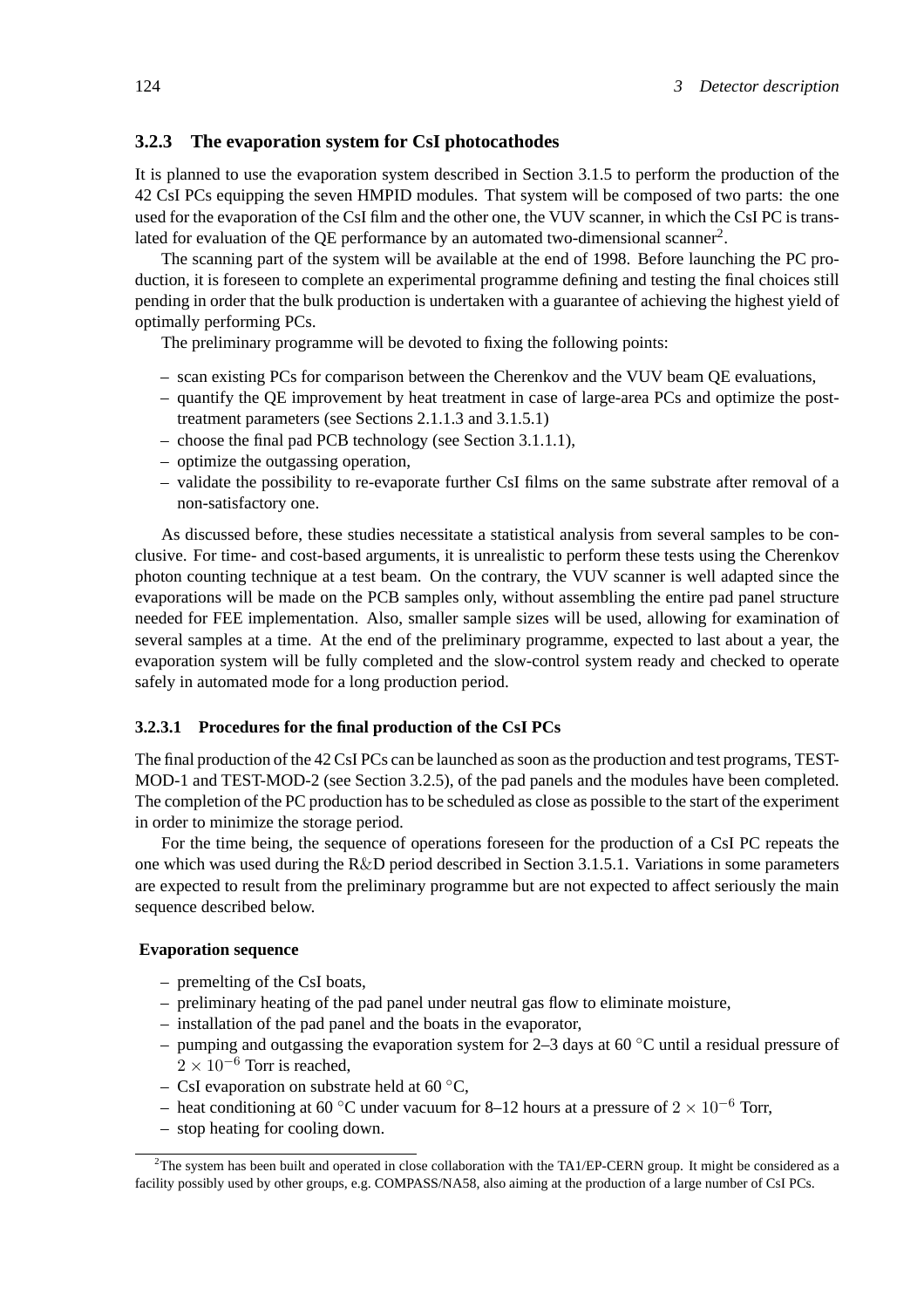# **QE evaluation sequence**

- transfer of the CsI PC into the measuring part of the system,
- two-dimensional scan based on 24 measurements,  $(6\times4~\text{X/Y})$  locations) according to the parameters defined by the preliminary programme: wavelengths, photon flux, duration, etc.

# **Storage sequence**

- venting the protection box and the evaporator with argon,
- lifting the lid to form the protection box,
- opening of the evaporator and transfer of the pad panel to the storage under argon flow system (see next section).

The transfer of the CsI pad panel onto the detector is detailed in Section 3.2.2.3.

# **3.2.3.2 Components**

A large part of the evaporation system has already been built (see colour Figs. 3.iii and 3.iv) and will be completed by the end of 1999.

In addition, one has to build a system for storing the PCs, keeping them in their individual protective boxes under constant argon flow. That facility (the CsI-PC storage system) will be of transient or complementary utilization since the PCs will usually be mounted on a module and also kept under argon flow for storage.

The storage facility is composed of a primary argon source with input and output manifold systems to supply each box and to control the contaminant fraction.

# **3.2.3.3 Assembly and test**

As mentionned in Section 2.3.2.3, the mounting of the CsI PC panels was performed on proto-2 by using a large glove box mounted at the back of the module and allowing the transfer of a PC from its protection box to the module under controlled argon environment. To allow for some parallel installation, two glove boxes will be built of the size of a final module. A perspective view is shown in Fig. 3.32, illustrating the sequence of operation for mounting PCs on a module:

- The HMPID module, equipped with blank panels in place of the pad ones, is circulated with argon.
- The glove box is fixed to the module without its closing lid.
- Two CsI PC panels protected by their boxes are hung vertically close to the blanks with the back sides facing the operator and kept under argon flow.
- The glove box is closed with the lid holding the gloves and flushed with argon.
- When the oxygen and moisture fractions are below a fixed value (100 ppm), a blank panel is removed from the module and stored aside, and then a CsI PC panel is removed from its protective box and fixed in place of the blank panel. There is room enough in the glove box to fix two CsI PCs in a single sequence, meaning that three sequences are needed per module, i.e. about 6–8 days.

An equivalent procedure is used to remove CsI PCs from a module in case of opening of a chamber.

# **3.2.3.4 Production schedule**

The production of PCs is segmented in batches of six PCs with an interruption of 15 days for maintenance of the evaporation system. As soon as a batch of six PCs is available, they are installed on a module and ready for test for a period of 1.5 months (see TEST-MOD-3 in Section 3.2.5). The total duration amounts to 16 months, assuming a continuous activity. It is advisable to carry on this programme without interruption in order to minimize the storage period (ageing) before the start of the experiment (Section 2.3.2.3).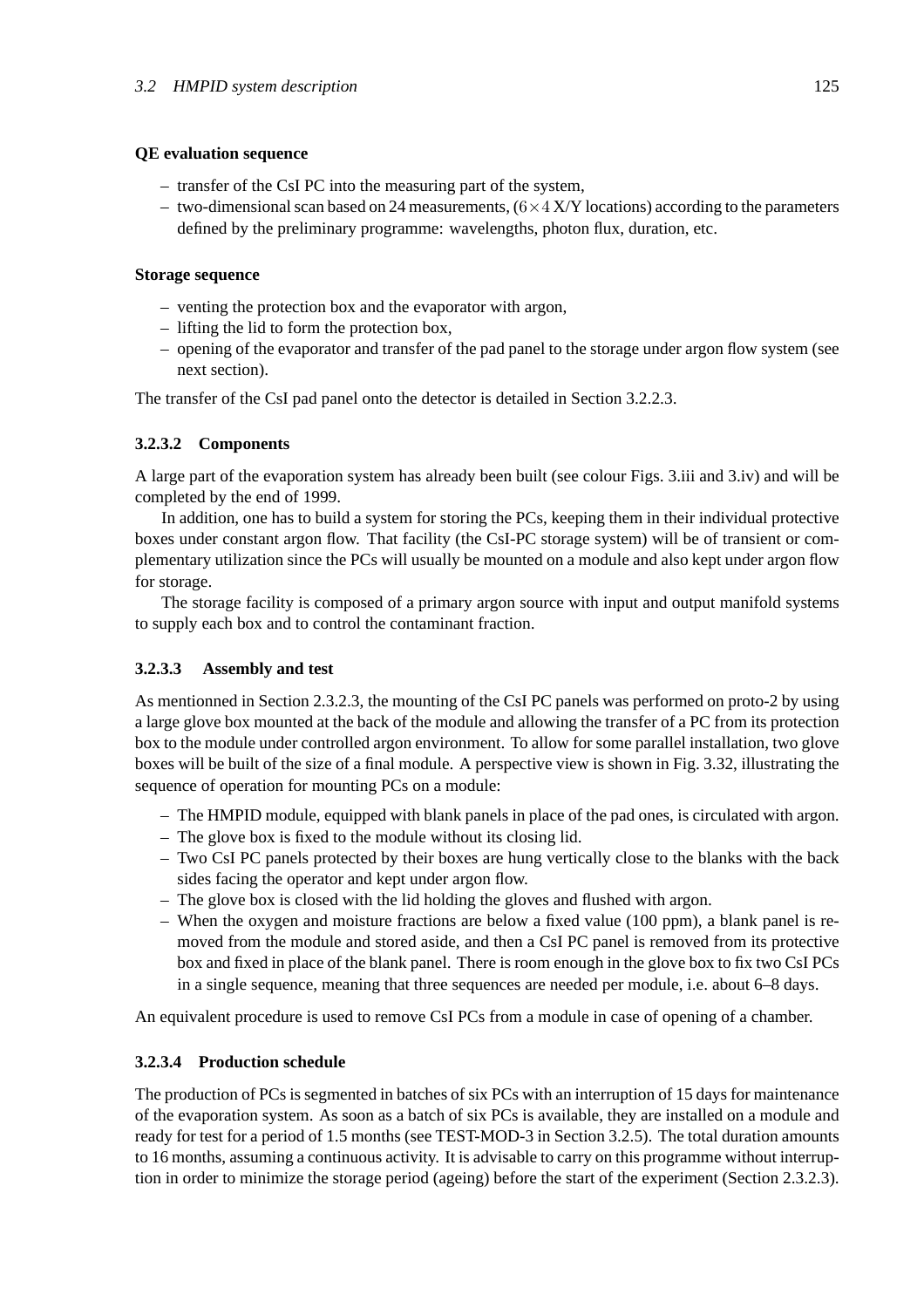

**Figure 3.32:** Axonometric view of the glove box array used to transfer under controlled argon atmosphere a CsI photocathode from its protective box to the detector.

# **3.2.4 The readout electronic system**

Several modes of operation are expected to be exploited for the physics at ALICE since the LHC collider will be run with protons and with different species of ion beams, i.e. calcium and lead.

The main experimental parameters are shown [13] for three running modes in Table 3.12. Two extreme situations have to be treated by the readout system: a data flow corresponding to a high rate of events of low charged multiplicity in pp mode, changing to a low rate of very high charged multiplicity in Pb–Pb mode.

| Collider mode                           | Unit    | pp                     | $Pb-Pb$   | Ca–Ca        |
|-----------------------------------------|---------|------------------------|-----------|--------------|
| Bunch interval                          | ns      | 25                     | 125       | 125          |
| L0-trigger latency                      | $\mu$ s | 1.2                    | 1.2       | 1.2.         |
| Max. interaction rate, mini. bias       | kHz     | 100                    | 10        | $10 - 100$   |
| Max. interaction rate, central          | kHz     | 100                    |           | $1 - 10$     |
| Charged multiplicity in 1 rapidity unit |         | 8                      | 8000      | 1200         |
| central collision                       |         |                        |           |              |
| Hit occupancy, mini. bias               | $\%$    | $3-4$ 10 <sup>-3</sup> | $3 - 4$   | $0.45 - 0.6$ |
| Hit occupancy, central                  | $\%$    | $1.5 - 2.10^{-2}$      | $15 - 20$ | $2.2 - 3$    |
| DAQ rate central/mini. bias             | Hz      | 1000                   | 40        | 150          |
| Luminosity half-life time               | h       | 10                     | 10        | > 50         |

**Table 3.12:** Main experimental parameters at ALICE

The first-level trigger latency (L0) originates from considerations described by the Trigger Group in Ref. [14] and has been fixed to 1.2  $\mu$ s. As stated in Chapter 1, the evaluation of the hit occupancy is based on the highest expectation of the charged-particle multiplicity, actually model-dependent. The DAQ rate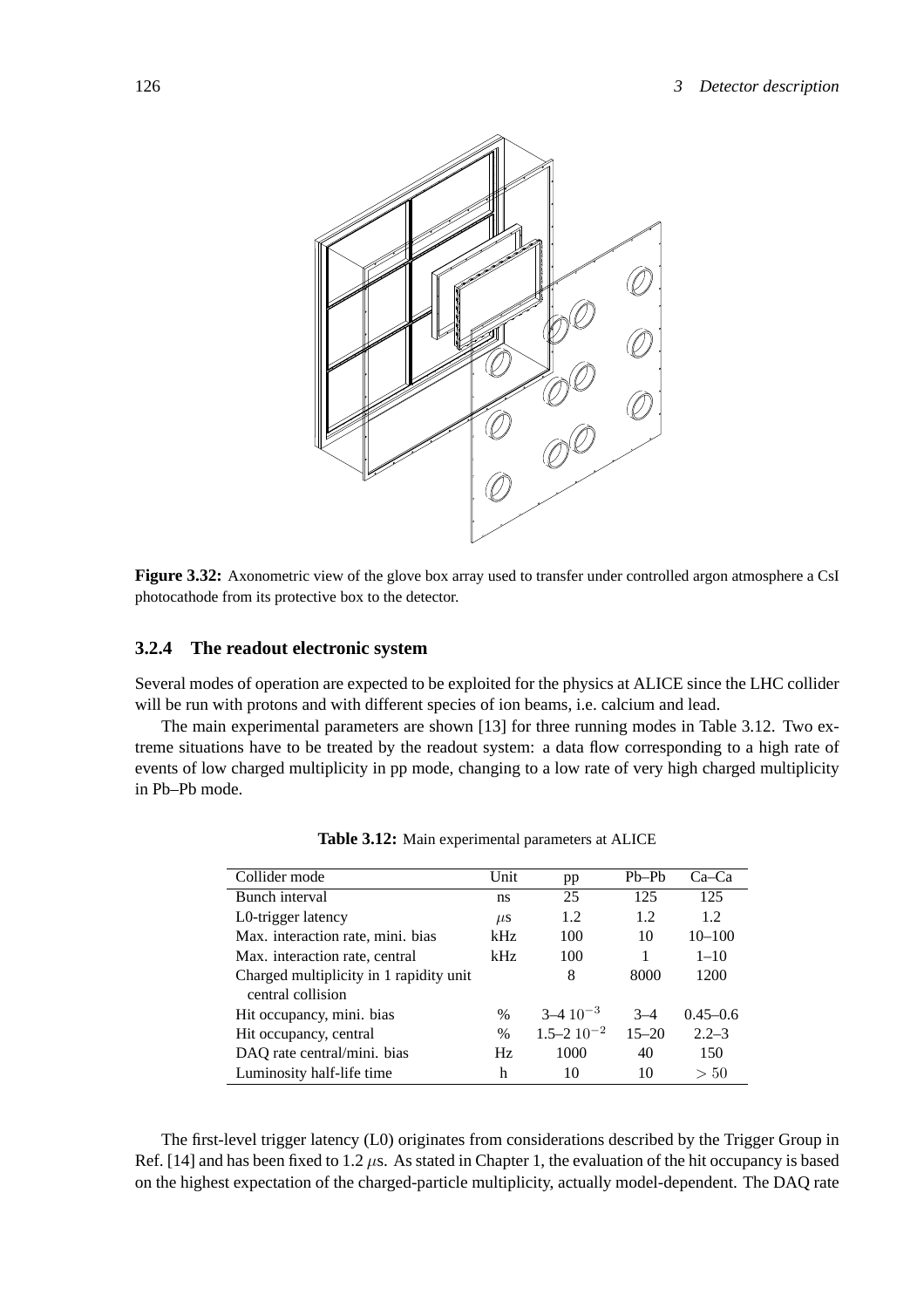is in fact driven by the large tracking systems, ITS and TPC [13], producing very large event sizes. In case of operation of the TPC, one has to consider a dead time imposed by the 200 *µ*s drift time necessary to collect the primary ionization deposited by an event.

# **3.2.4.1 Final version: system schematics**

Referring to Section 3.1.4.5, the final electronic system is based on a modular array composed of three GASSIPLEX chips (48 channels) and an MCM composed of one ADC and one zero-suppressor chip, referred to as DILOGIC. It has been shown that the modular array and the associated ASICs are operational at the prototype level. Final ASIC versions, described below, are being completed. The final readout system is presented at the schematic phase and the final design is still in progress.



**Figure 3.33:** Schematics of the implementation of the FE and readout electronics on a HMPID module.

The implementation of the modular arrays to read out the HMPID modules is organized according to a parallel/serial architecture as shown in Fig. 3.33. The module is first subdivided into two halves, each of them in turn partitioned into 24 columns. A column is composed of 10 modular arrays, i.e. 480 pad chanels. Each column is connected to a buffer memory with a capacity to store data from 480 channels needed for pedestal measurements. Finally, the 24 memories are bussed in a row linked to the DDL sender card. The readout sequence of one-half of a module is done as follows:

- parallel multiplexing of all the modular arrays ending with data stored in the DILOGIC FIFOs,
- serial transfer of the data from the 10 DILOGICs into the buffer memory performed in parallel on the 24 columns,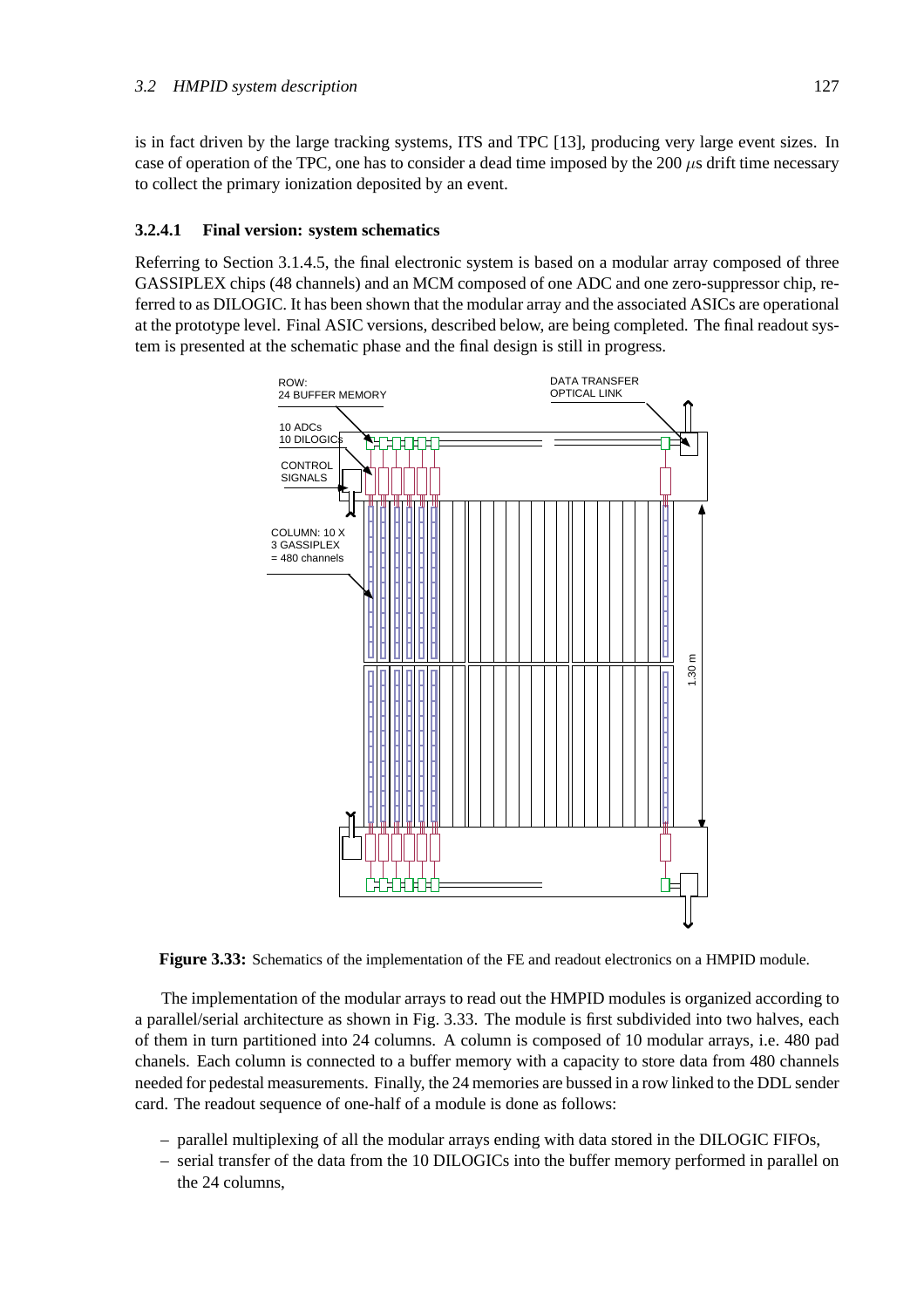- serial transfer from the row of 24 buffer memories into the DDL sender card,
- transfer from the DDL to the DAQ buffer cards.

Given the specifications of the two final ASICs, the time necessary to read out an event is evaluated in Table 3.13 for two modes of physics and pedestal operation, according to the detector occupancy and conservative readout clock frequencies.

In case of Pb–Pb mode, the total readout time is significantly smaller than the corresponding L0 trigger periods, implying small dead-time loss even in case of event rejection. That is not the case in pp mode where the two durations are comparable in time. However, since the second-level trigger (L1) is available after 2.4 *µ*s [14] and has a much longer period, one could apply a fast clear on the data after 2.4  $\mu$ s each time there is no L1 signal associated with the L0 one. The pedestal/calibration mode is discussed in the next section.

| Operation mode                   | Unit               |       | pp             | $Ph-Pb$        | $Pb-Pb$        | Pedestal       |
|----------------------------------|--------------------|-------|----------------|----------------|----------------|----------------|
|                                  |                    |       |                | central        | mini. bias     |                |
| Occupancy                        | $\%$               |       | 0.2            | 15             | 3              | 100            |
| Word/column                      | No.                |       | 1              | 72             | 15             | $480/2 = 240$  |
| $(480 \text{ chan. max})$        |                    |       |                |                |                |                |
| Word/row                         | No.                |       | 24             | 1728           | 350            | 5760           |
| $(24 \text{ but.} \text{ mem.})$ |                    |       |                |                |                |                |
|                                  |                    | freq. | dur. $[\mu s]$ | dur. $[\mu s]$ | dur. $[\mu s]$ | dur. $[\mu s]$ |
| MPX, 48 chan.                    | <b>MHz</b>         | 7.5   | 6.4            | 6.4            | 6.4            | 6.4            |
| Transfer colum                   | <b>MHz</b>         | 10    | 0.1            | 7.2            | 1.5            | 24             |
| Transfer row                     | <b>MHz</b>         | 20    | 1.2            | 86             | 18             | 288            |
| <b>Transfer DDL</b>              | <b>MHz</b>         | 25    | 1              | 69             | 14             | 230            |
| Total                            | $\mu$ s            |       | 8.7            | 169            | 40             | 550            |
| L0-trig. period                  | $\mu$ <sub>S</sub> |       | 10             | 1000           | 100            |                |
| L1-trig. period                  | $\mu$ <sub>S</sub> |       | 1000           | 20 000         | 4000           |                |

**Table 3.13:** Readout time of the HMPID system for various operating modes at ALICE

#### **3.2.4.2 Components**

1. *Final version: GASSIPLEX-0.7-2*

This chip has the same architecture as the GASSIPLEX-0.7-1, described and characterized in Section 3.1.4.1. It has been modified as follows:

- i) the peaking time can be adjusted between 1.1 and 1.3 *µ*s, to satisfy the ALICE L0-trigger latency,
- ii) the test/calibration pulse can be sent channel by channel in a sequential mode,
- iii) the dynamic range has been increased by decreasing the sensitivity, to fit the requirements of three ALICE detectors aiming to use the chip in different operational modes: HMPID CsI RICH for single electron detection, Veto-PHOS and DI-MUONS pad chambers for MIP localization. The sensitivity can be adjusted according to the needs, by changing the gain on the internal output buffer or on the external buffer (always necessary by groups of 3–4 chips). Its new characteristics are shown in Table 3.14.

The prototype of the GASSIPLEX-0.7-2 was developed at CERN [15] and submitted in August 1998 to IMEC for prototype fabrication to be delivered in autumn 1998.

2. *Final version: DILOGIC-2*

This chip has the same architecture as the first version, DILOGIC-1, described in Section 3.1.4.5.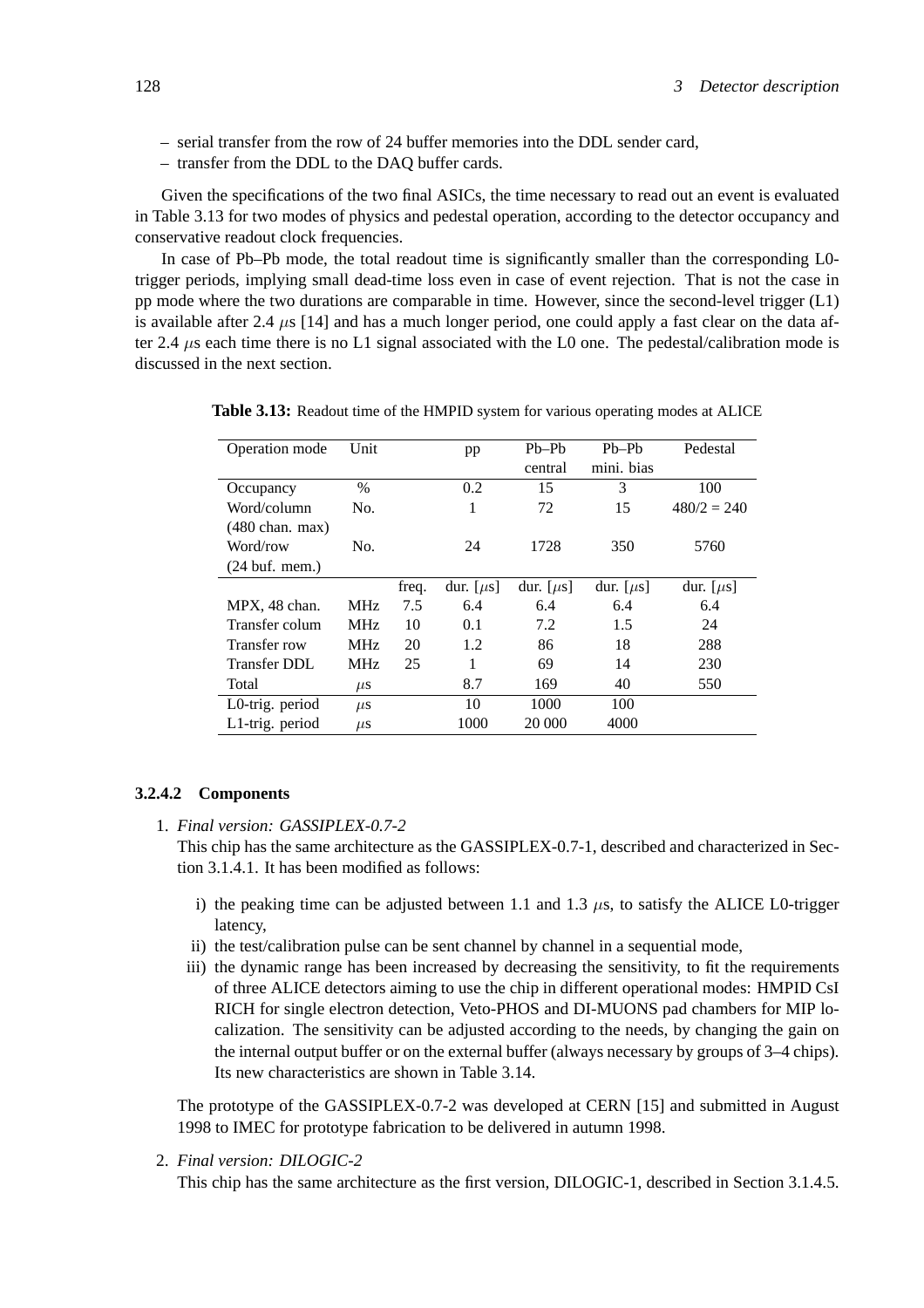| Technology               | MIETEC- $0.7 \mu m$                    |
|--------------------------|----------------------------------------|
| Peaking time             | $1.2 \ \mu s$                          |
| Peaking time adjust.     | 1.1 to 1.3 $\mu$ s                     |
| Noise at $0$ pF          | $600 \text{ }$ er.m.s.                 |
| Noise slope              | 11 $er.m.s./pF$                        |
| Absolute dynamic range   | 2N                                     |
| Dynamic range at 4 mV/fC | 500 fC                                 |
| Minimum sensitivity      | $4 \text{ mV/fC}$                      |
| Baseline recovery        | $< \pm 0.5\%$ after 6 $\mu$ s          |
| Analog readout speed     | 10 MHz max.                            |
| Silicon area             | $3.63 \times 4 = 14.5$ mm <sup>2</sup> |
| Power consumption        | 8 mW/channel at 10 MHz                 |

Its capacity has been increased in order to handle more input steps and larger digitization sizes. Its main features are:

Zero suppression and pedestal subtraction. Selectable number of units of 16 channels to be read: 1, 3, 4, 8 4-bit readout protocol. 19 bit  $\times$  512 words DATA memory. 16 bit  $\times$  256 words bit-map memory. 16 bit  $\times$  256 words threshold and subtraction memory. 19 bit bi-directional bus. 15 MHz max. writing speed. 20 MHz max. readout speed. Full testability. Silicon area: 47 mm<sup>2</sup> I/O connections: 60 pads. Power consumption: 100 mW.

Given the maximum capacity of the memories, the chip can be configured by matching the number of inputs and the digitization size of the ADC, e.g. as in Table 3.15.

| Config.      | No. of inputs | ADC.     | No. of ADC bits |
|--------------|---------------|----------|-----------------|
|              | 64            | CRIAD[x] | 4 ranges        |
|              | 64            | linear   | 12              |
|              | 256           | linear   | 10              |
| <b>HMPID</b> | 48            | linear   |                 |

The DILOGIC-2 has 55 000 equivalent gates, memories not included. The prototype fabrication, using 0.7  $\mu$ m technology, will be done at IMEC from a block diagram and specifications written at CERN [16]. Delivery of prototypes is expected in February 1999.

# 3. *Cards and motherboards*

Figure 3.34a shows a perspective view of the hardware implementation of the readout electronics on half of a module and Fig. 3.34b shows the way it is attached to the module. All the components are described below.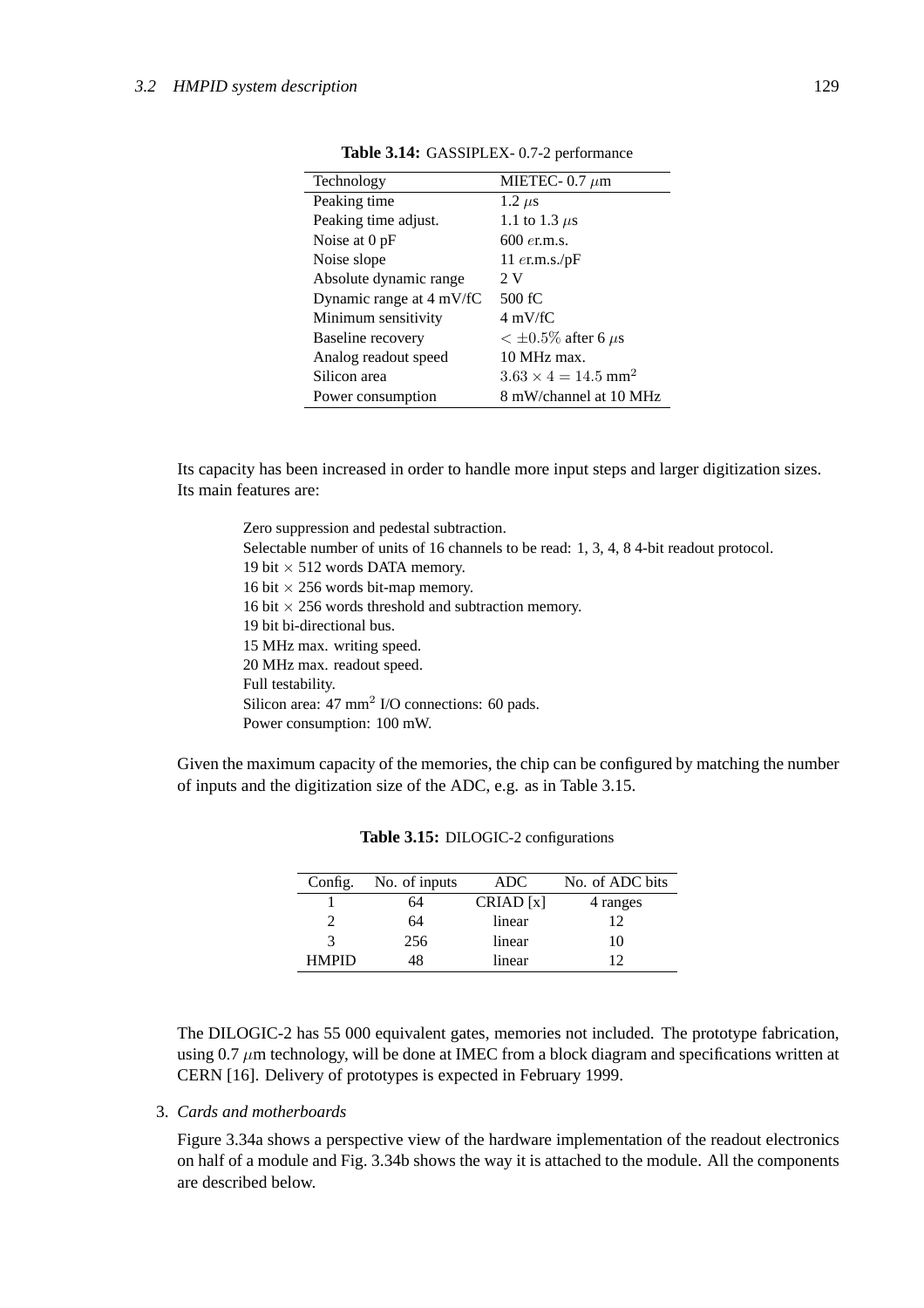

**Figure 3.34:** (a) Axonometric view of the electronics boards on the HMPID module. (b) mechanical fixation of the electronics boards on the module.

i) 3-GASSIPLEX card:

Ten of these cards are mounted on a motherboard directly attached to the pad-panel back plane, to perform the readout of  $10 \times 48$  channels in a row. The components of the card 3-GASSIPLEX are, as seen in Fig. 3.35:

- 3-GASSIPLEX chips and the necessary SMD components to make the biasing and the decoupling of the DC pins,
- a multiple DAC to equalize the DC level of the mean value of the pedestals of each chip, avoiding the GASSIPLEX chips sorting as described in Section 3.1.4.3,
- a set of logic buffers to separate each card from the others to avoid the spoliation of a common logic line by a damaged chip,
- a small HV protection card put near the input connector to protect the channels from HV spark.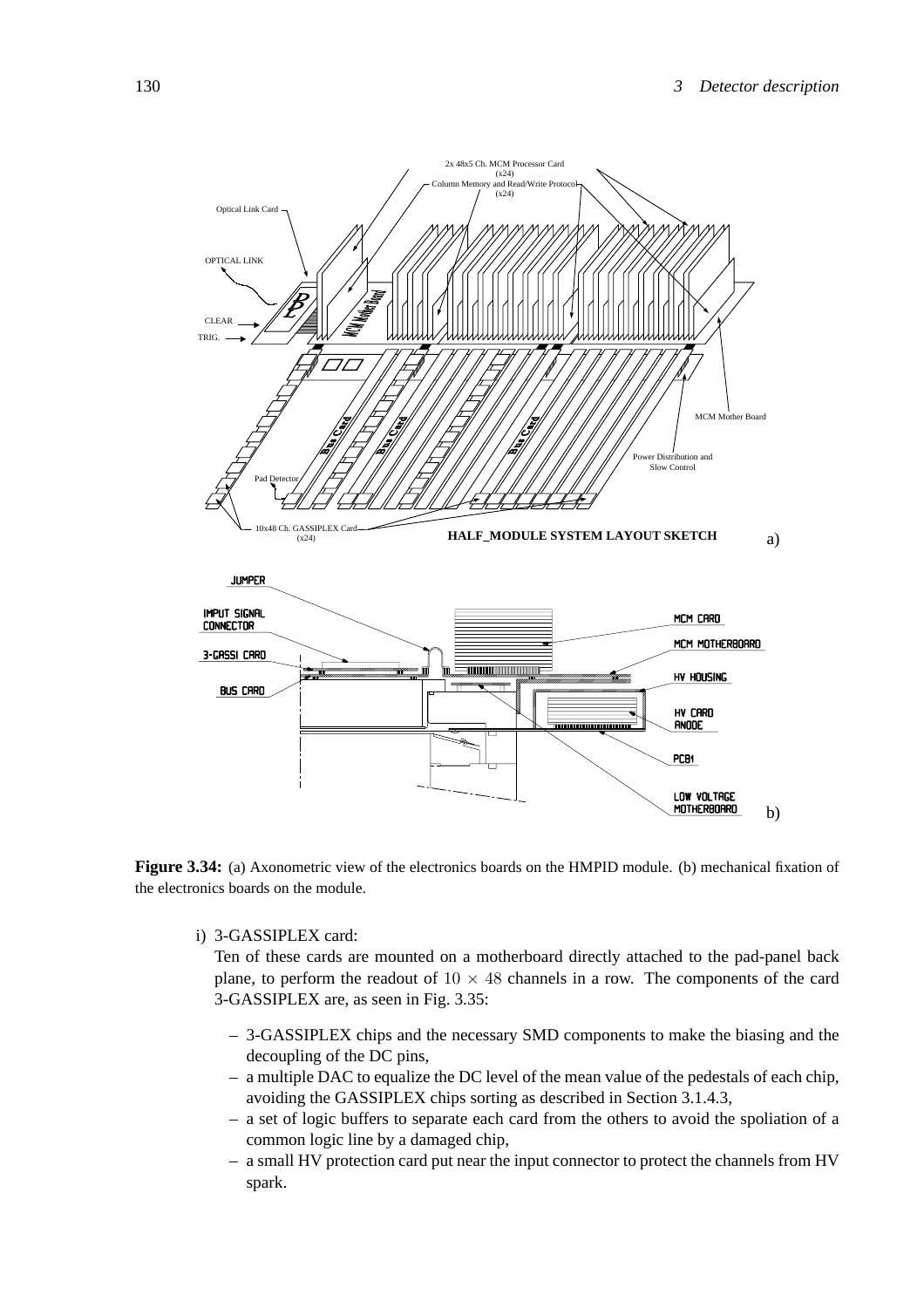

**Figure 3.35:** Schematic of a 3-GASSIPLEX card.

Finally, two connectors make the connections on one side to the detector pads using the Kapton circuits and on the other side to the column bus card. The connections to the column bus card are done through a standard  $2 \times 15$  contact connector. The  $\pm 2.75$  V supplies and the ground will use six contacts, the GASSIPLEX logic signals and the DAC operation will need respectively four and six contacts, while the calibration pulse as well as the 48-channel multiplexed output will use one each. The other contacts are reserved.

ii) Column bus card:

As seen in Fig. 3.34a, this multilayer board supports ten 3-GASSIPLEX cards and distributes the common functions: LV supplies, grounding, DAC operation, GASSIPLEX logic signals and calibration. The analog multiplexed outputs are separated to be processed individually on the MCM processor cards. This bus card has two separated connections: one to the MCM motherboard and the other to the power and slow control board.

iii) MCM processor card:

The MCM processor cards, shown schematically in Fig. 3.36, are mounted on the MCM motherboard attached to the frame of the detector. One card processes 240 channels using five groups, each composed of an analog buffer which adjusts the front-end sensitivity at the operating value, a fast 10-bit ADC (or 12-bit), a DILOGIC-2 and some active components. Two connectors make the connections on one side to five 3-GASSIPLEX cards and on the other to the Column Memory and Read/Write protocol card (CMRW). Two MCM processor cards are connected to the CMRW card which stores data from one column; 24 of these cards collect the data corresponding to a half-module.

There are three main operations: reading–writing pedestals, data aquisition and testing.

The pedestals have first to be measured when the detector is not active.

Collected for each column in the CMRW card, they are sent to the control room to be processed and sent back to the threshold and subtraction memory of each DILOGIC-2. Each channel will need one DILOGIC clock cycle to read or write a pedestal because 16 bits are needed per channel.

The data aquisition is performed as follows.

When a trigger occurs, all the necessary clocks are generated by the clock generator fed by a common half-module oscillator. The sequence is: GASSIPLEX multiplexing clock, ADC clock, address-generator clock, DILOGIC-2 write-clock. The DILOGIC-2 processes the data given by the ADC and stores the good data in its FIFO memory.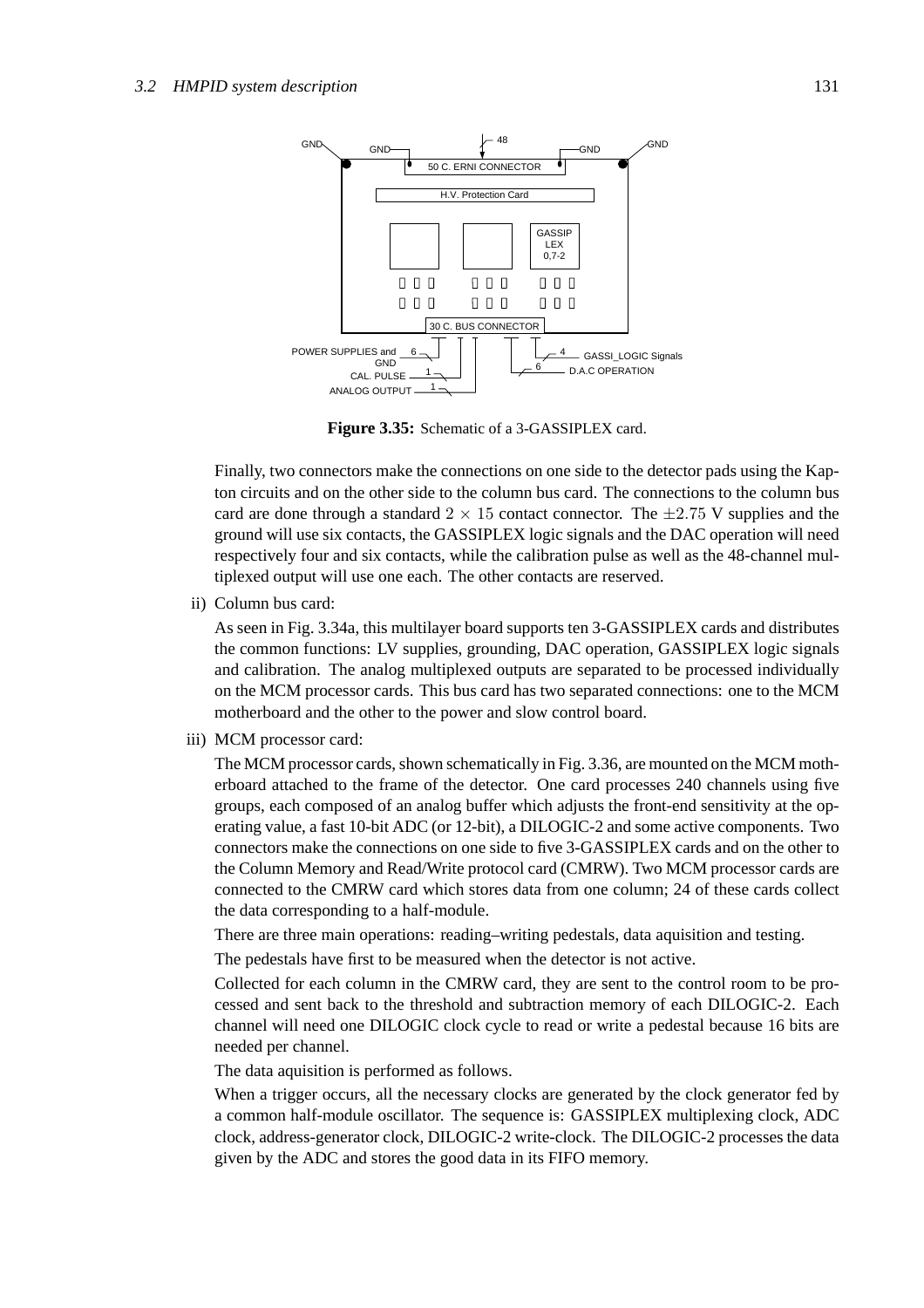The write sequence takes 6.4  $\mu$ s. After that time, the DILOGIC memory of each column is emptied in the CMRW card, during this process the empty end-of-event word, which closes the reading of each event in a DILOGIC-2, is discarded. The CMRW card will be filled only with good data.

Then the data are ready to be sent to the control room by the DDL.

The testing can be divided in three parts: the front-end electronics, the digitization and the DILOGIC-2.

The front-end electronics can be tested by the calibration signal and the DAC by its effect on the output DC level of the 3-GASSIPLEX.

The injection of a calibrated signal also allows the digitization to be tested. The DILOGIC-2 can be tested in a separate mode. After having been put in test mode, its bi-directional output bus allows a sequence of data to be injected to test the threshold and subtraction circuit, the write protocol, the read protocol and the differents memories.

iv) Column memory and read–write protocol card:

This card, as seen in Fig. 3.34a, collects the data coming from each column and makes the connections with the DDL through a 32-bit bus. Its memory capacity is at least 512 words of 32 bits, which is the necessary number of words to read/write the pedestals and the necessary number of bits to process all the operations.

Around the memories, a few components will take care of the read/write protocol of the three main operations.



**Figure 3.36:** Schematics of the functional blocks of a MCM-processor card performing digitization and zero suppression of  $5 \times 48$  channels.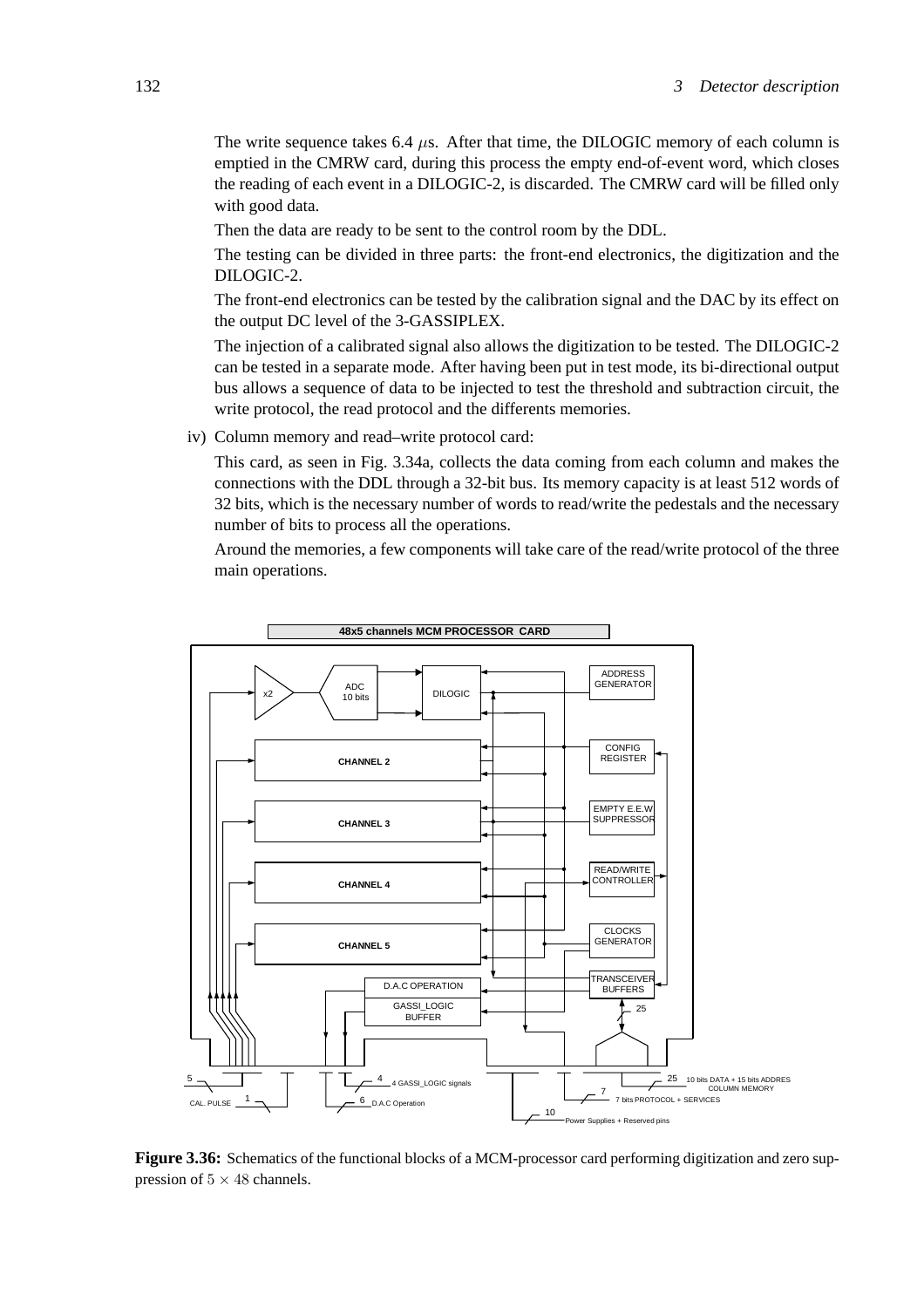### **3.2.4.3 Assembly and tests**

The only components that are not available on the market are the two ASICs, GASSIPLEX-0.7-2 and DILOGIC-2. It is foreseen for them to be produced in the same foundry, MIETEC.

#### **GASSIPLEX-0.7-2**

After some prototyping production, it has been decided to mount the GASSIPLEX die in a plastic package without previous testing on wafer. This kind of package, of a very low price (1.2 CHF/chip), is actually well controlled and has a performance comparable to a more expensive ceramic one.

After delivery, two operations have to be done: the chip acceptance and the burn-in tests. The first one could be done in an automatic way by the same firm that makes the packaging, provided the firm gets material and procedures from us. The second one is foreseen to be done by the collaboration, using two specialized boards on which 256 chips are mounted on sockets. Burn-in and chip characterization are done on the same batch.

It is possible also to give this work to a specialized firm which will make the tests on a specification basis.

# **DILOGIC-2**

This will be encapsulated in a plastic package and tested by a specialized firm.

# **FEE card assembly**

The assembly of all cards and boards is sub-contracted as industrial support to firms that are specialized in surface-mounting components.

The tests of all cards is done in the collaboration, using a dedicated test set-up. The acceptance test is finalized on the module.

Table 3.16 summarizes the main elements constituting the FEE readout system. The data transfer and DAQ systems are described separately in Section 3.2.8.

| ASIC chips                     | No.    |
|--------------------------------|--------|
| GASSIPLEX-0.7-2                | 10 080 |
| DILOGIC-2                      | 3360   |
| <b>CARDS</b> and <b>BOARDS</b> |        |
| 3-GASSIPLEX card               | 3360   |
| Column bus card                | 336    |
| Power/slow control board       | 42     |
| MCM processor card             | 672    |
| MCM motherboard                | 42     |
| CMRW protocol card             | 336    |
| <b>TEST BOARDS</b>             |        |
| Burn-in                        |        |
| Digital test                   |        |

**Table 3.16:** Components of the readout electronics

#### **3.2.5 The test and monitoring systems**

Several tests have been performed during the production period, meant essentially to provide green lights for pursuing the construction of the modules:

– the radiator trays are declared leak-tight but the UV transparency must be evaluated,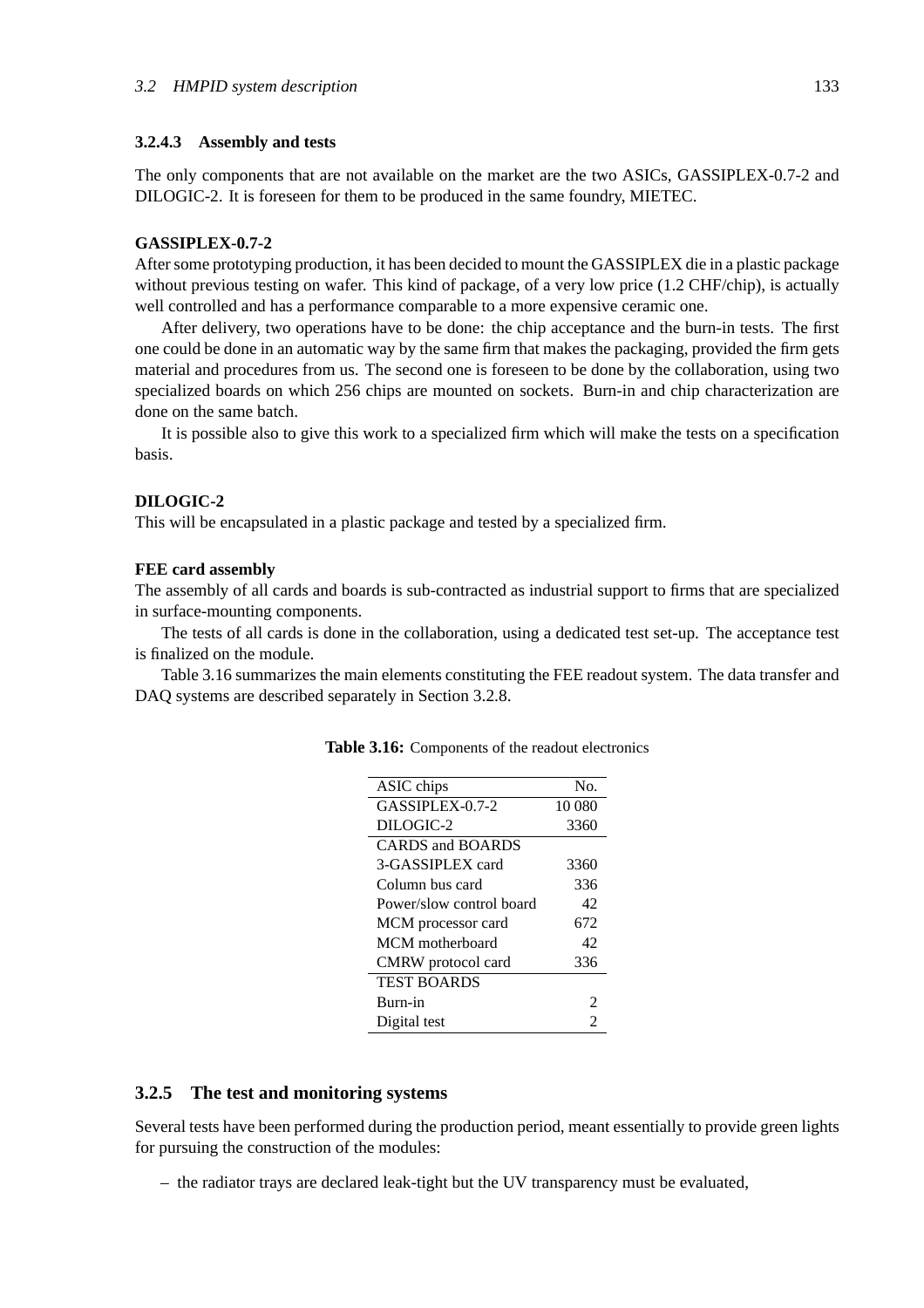- the photodetector chambers are leak-tight and stable at the operating voltage but the single-electron detection efficiency and gain homogeneity must be measured,
- the QE of the CsI PCs have been previously evaluated in vacuum but the response must be checked for single-photon counting in the gaseous MWPC,
- the FEE components are individually checked but the system behaviour must be evaluated when mounted on a module.

Therefore, to answer these questions, an intermediate test is still needed to ensure that the response to single electrons is adequate over the whole module before starting the CsI evaporation programme. In fact, this request is similar to the one related to the need of a monitoring facility aimed at following the evolution with time of the QEs in a module when the CsI PCs are installed.

The method that was routinely used for single-electron studies with the prototypes was to illuminate the pad cathode, coated with CsI or not, with a pencil beam of UV light generated by an ORIEL deuterium lamp, a quartz optical fibre and a collimating device. The trigger signal needed to read out the pad FEE is given by the anode wire signal provided a sensitive enough amplifier is selected.

Two systems are under development to provide means to test the response of a module to single electrons and to monitor in a simple way the QE in a module.

#### **Test of the response of a module to single electrons: TEST-MOD-2**

Two methods are being investigated to generate a low enough rate of single electrons into a large module. The first is to use a Neodym YAG laser emitting at 266 nm, creating along the beam path in the gas primary ionization essentially composed of single electrons given the low energy transfers. Adjusting the energy of the light pulse at a low enough value allows a density of primaries to be created such that they are well separated along the path of the beam. The laser provides the trigger needed to read out the pad FEE. The geometry of the light beam propagating into the chamber has to be optimized in such a way that an optimum scan of the whole chamber can be performed per laser shot.

The second method is to install a set of quartz tubes traversing the proximity gap. A small UV lamp is moved inside these tubes, illuminating the pad plane and generating single electrons by photoelectric effect at the pad surface. This equipment can be easily removed since the pad panels are as yet uncoated with CsI.

The goals of the test are:

- having implemented all the FEE elements previously tested on a module, to evaluate in a real operationnal mode the FEE system response, i.e. noise figure, preamp gain calibration, pedestal stability, readout protocols, etc.;
- by using one of the methods to generate single electrons, to record at various chamber gains PH spectra corresponding to delimited pad zones in order to produce a map of the chamber gain (i.e the mean value,  $A_0$ , of each PH spectrum) per pad panel (see Sections 2.1.2.4 and 2.3.2.4).

In case of too large a gain discrepancy between panels, the distance pad-plane-to-anode wires could still be readjusted by proper machining of the pad-panel frame. In case of satisfactory results, the module and the FEE are ready for the last operation, that is the CsI evaporation on the pad panels.

### **Monitoring of the QE**

The system under development consists of a feedthrough allowing to transmit a quasi-monochromatic UV pencil beam to illuminate a CsI-coated pad and to count the single-photoelectron rates at several adjacent anode wires. A part of the UV beam is deviated on a calibrated solar-blind photomultiplier (Hamamatsu R1460) ensuring the normalization of the incident photon flux and therefore of the single-electron rate. PH spectra will be recorded as well in order to make the measurements at the same chamber gain. Laboratory tests will be performed to check the relation of the QE to the counting rate and the reproducibility and stability of the method.

If the method is found relevant, several devices could be installed along the frames of the module.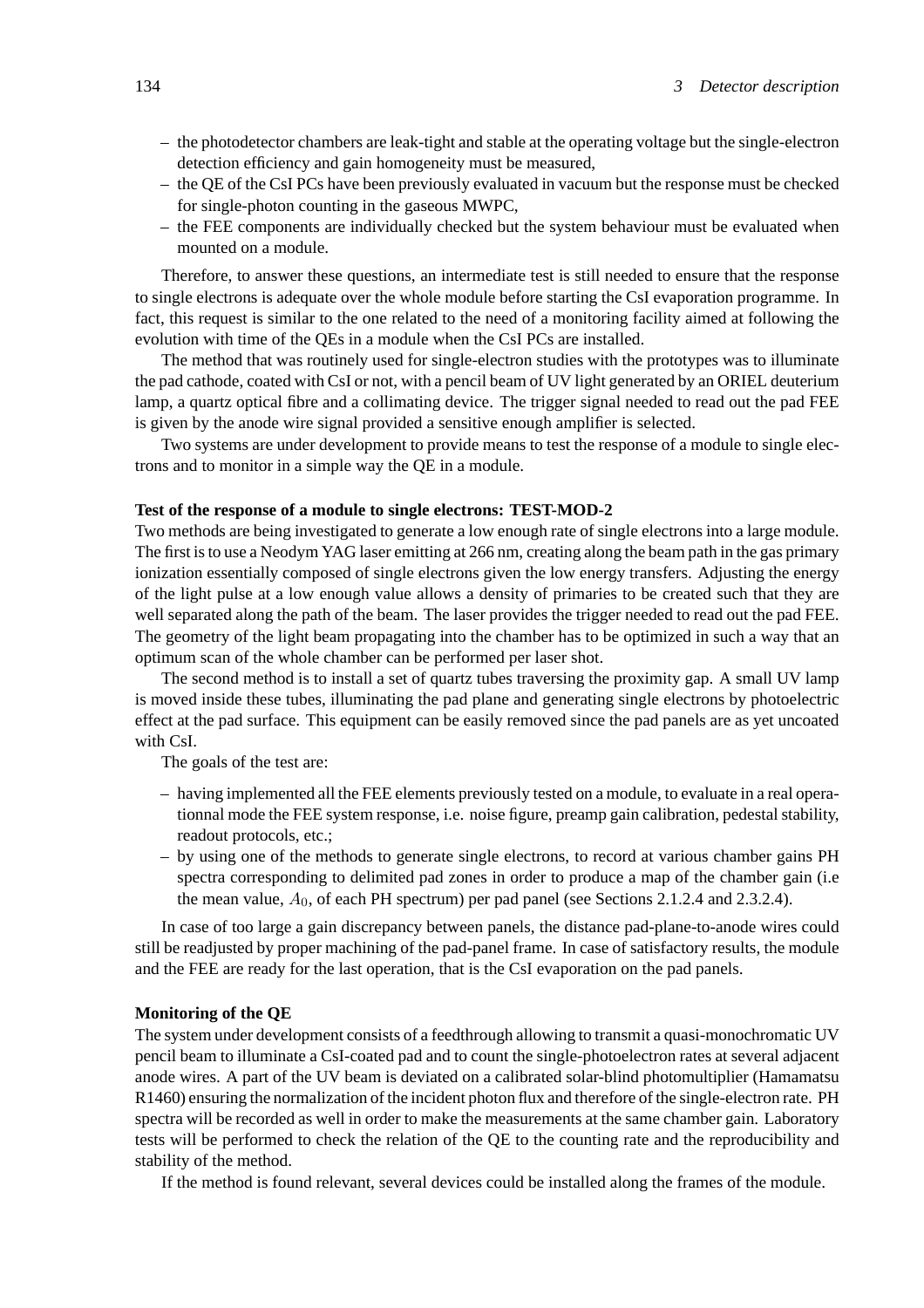#### **Final test: TEST-MOD-3**

Following the production schedule of the CsI PCs (see Table 5.1), we are planning to perform a final test of every module fully equipped, possibly at the ALICE test beam line, T10 at the PS East Hall. As described in Chapter 2, such a test provides in one go all the information listed at the beginning in real operational conditions. In addition, it provides an essential characterization of the performance of the whole detector, QEs, gain, transparencies, photoelectron yield, that is of prime importance as input parameters for the pattern recognition and simulation programs as discussed in Chapter 4. Last, we have experienced while testing proto-2 at the SPS that a full scan of a module using single-particle events can be performed in 4–5 days, not including the filling and purification of the radiators. All elements necessary for the development phase are available in our laboratory, including the expensive Neodym YAG laser.

### **3.2.6 Control signal and trigger electronics**

The control signals needed to operate the FEE will be generated on board by the MCM processor card at arrival of the TRIGGER signal. They are:

- 1) TRACK & HOLD
- 2) CLOCKS train (multiplexing)
- 3) CONVERTS train
- 4) CLEAR to the Gassiplex chips

When operating in pedestal mode, the signal sequence stays exactly the same but the trigger signal is supplied by a pulse generator driven by computer.

During the MPX sequence, a signal will be available to the trigger logic of the experiment to participate in the generation of the BUSY.

A RESET signal, driven by the trigger logic and/or by computer will reset the full system (FEE + MCM processor) forcing it to a defined state.

It will also be used to initialize the system (e.g. when switching on power supplies).

Finally the same signal can be used, after the occurrence of a trigger, to abort the readout sequence.

# **3.2.7 Low-voltage system/high-voltage system**

# **3.2.7.1 Final schematics**

#### **Low-voltage supply**

The operating low voltages of GASSIPLEX are  $\pm$  2.75 V. Each column of 30 chips is supplied separately by voltage regulators (24 couples in total) mounted on the power and slow-control board, fed in turn by a main double power supply corresponding to a half-module board. The choice of a double supply is needed to ensure that both polarities are fed at the same time when the system is powered on.

The voltage regulators on each column have to be able to sustain 3 W each; a protection circuit has to be implemented to detect the over-current in case of latch-up and switch off the supplies of the column concerned by this latch-up. Two other power supplies are needed for the digital electronics (see Table 3.17). The LV supply units have to be located outside the L3 magnet.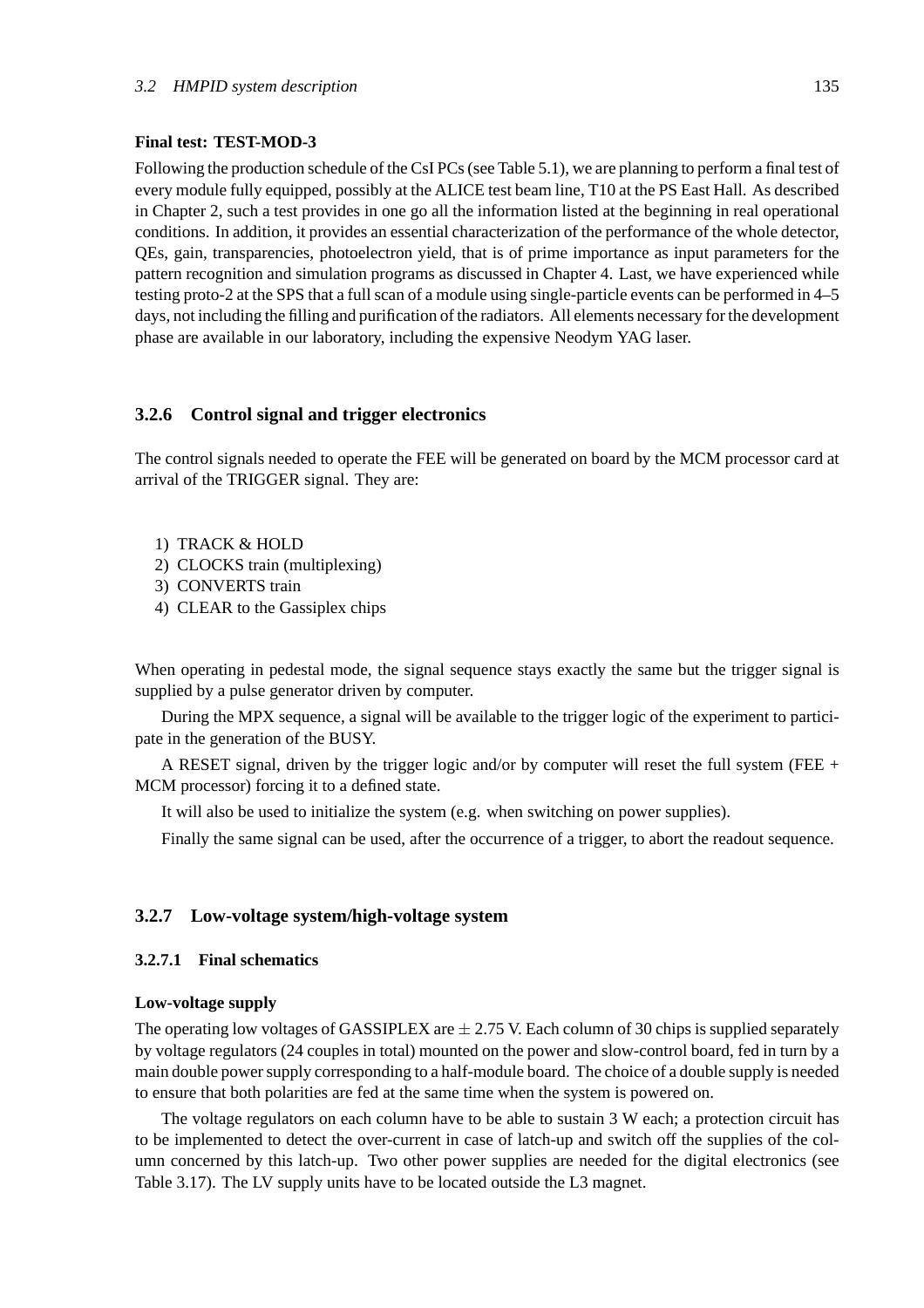|                            | Voltage<br>V) | Current<br>(A) |         | No. of units | Power<br>W/2.5 m <sup>2</sup> |
|----------------------------|---------------|----------------|---------|--------------|-------------------------------|
| Analog part: GASSIPLEX     |               |                |         |              |                               |
| Column: 10 3-GASSI cards   | $+2.75$       | 0.8            | switch. |              |                               |
| Half-module                | $+2.75$       | 20             | switch. | 14           | 220                           |
| Digital part (half-module) |               |                |         |              |                               |
| MCMs, memories, etc.       | $+5$          | 20             | switch. | 14           | 200                           |
| ADCs, buffers              | $+5$          | 4              | linear  | 14           | 80                            |

| Table 3.17: Elements of the low-voltage system |  |
|------------------------------------------------|--|
|------------------------------------------------|--|

# **High-voltage supply**

At the moment, it is foreseen to supply one-third of a module with one HV channel in order to keep some flexibility in adjusting the operating voltages. Also, it allows parts of the module to be operated in case of malfunctioning of a sector. A more elaborate system (see Section 3.1.1.2) is under study allowing for a finer segmentation (by groups of 16 wires) of the HV distribution, which is attractive but necessitates cost evaluation.

The CAEN 2 channels NIM HV-unit N471A is currently under consideration, providing all remote control facilities (ramping, limits, etc.) and allowing for direct monitoring of very small current down to the nanoampere level. The specifications of the LV units are listed in Table 3.18

|                         | Unit supplying                                      |           |         |  |  |
|-------------------------|-----------------------------------------------------|-----------|---------|--|--|
|                         | <b>DIGITAL</b><br><b>GASSIPLEX</b><br>ADCs, buffers |           |         |  |  |
| Regulation              | Switching                                           | Switching | Linear  |  |  |
| Voltage [V]             | $\pm 5$                                             | $+5$      | $\pm 5$ |  |  |
| Adjustment [%]          | $\pm 10$                                            | $+5$      | $+5$    |  |  |
| Current, max. [A]       | 25                                                  | 25        | 5       |  |  |
| Noise ripple $[mV, pp]$ | < 20                                                | < 30      | < 5     |  |  |
| Overvoltage protection  |                                                     | V         | v       |  |  |
| Overcurrent protection  |                                                     |           |         |  |  |

### **3.2.8 The data-transfer system and data-acquisition systems**

#### **3.2.8.1 The data-transfer system**

The trigger level 0 provides the track and hold signal to the GASSIPLEX readout system at a rate of 1200 Hz maximum (see Table 3.19) and with a fixed delay of 1.2 *µ*s. The trigger level 1 can then either dispose of the event or confirm it. In the first case, the readout system is reset. The trigger level 1 has a fixed delay of 2.7  $\mu$ s and the readout system reset takes  $\leq 0.3 \mu$ s. This reset will therefore not introduce any additional dead time to the detector dead time of 5 *µ*s.

In the latter case the readout is initiated in parallel in the 14 half-modules of the detector. The data are then transferred to the DAQ system by several standard ALICE Detector Data Links (DDL) [17]. The logical interface of the DDL can be seen in Fig. 3.37a. There is one DDL dedicated to each half-module. The data are transferred from the row of 24 buffers of the half-module to the DDL Source Interface Unit (SIU) at a speed of up to 25 MHz. The SIU will be mounted directly on the readout card on the detector as shown in Fig. 3.37b. It is the same clock which will drive the transfer from the buffers and the DDL SIU.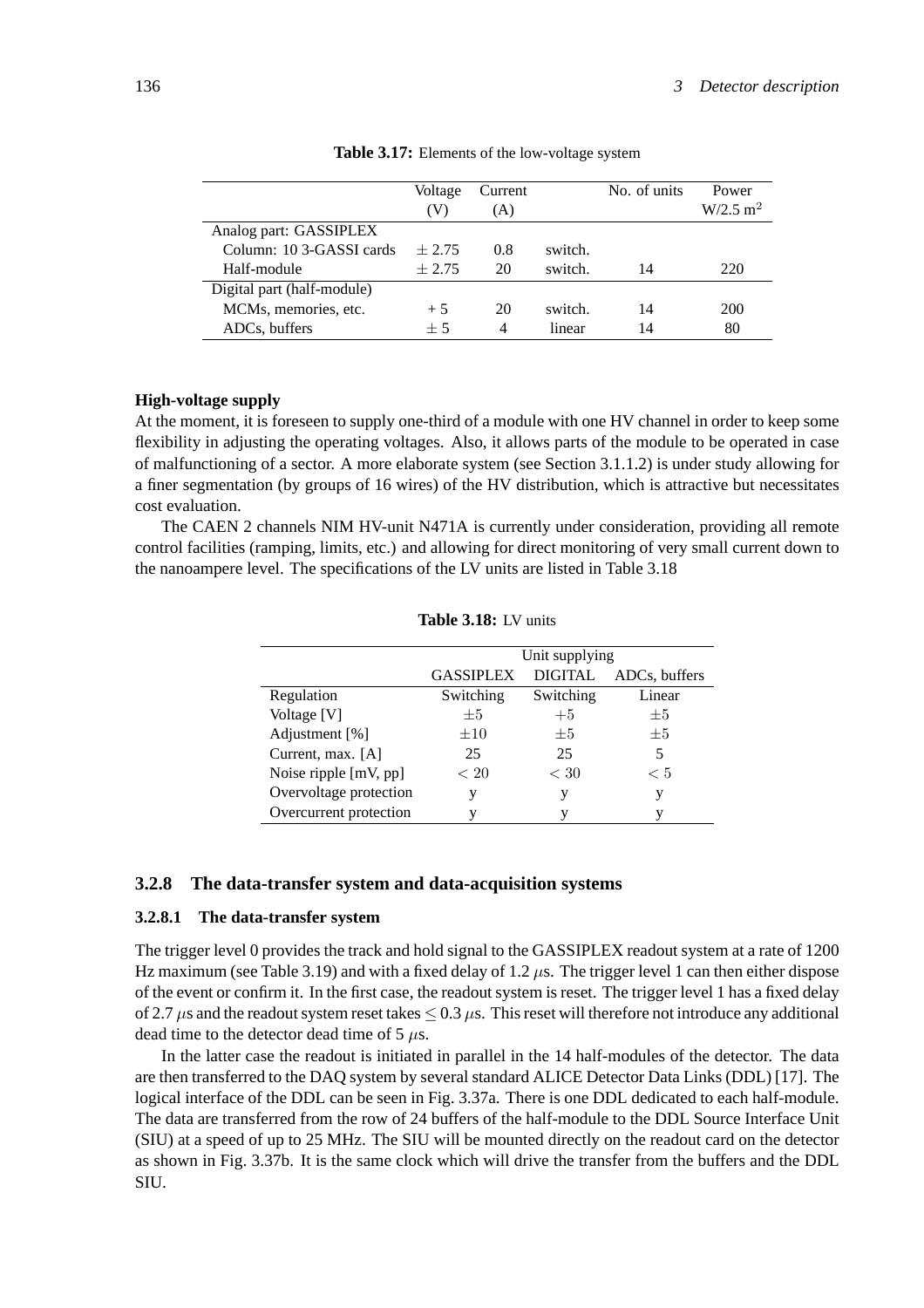| Collision mode        | $Pb-Pb$   | $Ca-Ca$              |               | pp        |
|-----------------------|-----------|----------------------|---------------|-----------|
| Luminosity            | $10^{27}$ | $2.7 \times 10^{27}$ | $10^{29}$     | $10^{30}$ |
| Interaction rate (Hz) | 8000      | 8000                 | $3\times10^5$ | $10^{5}$  |
| $L0$ rate $(Hz)$      | 1000      | 1000                 | 3000          | 1200      |
| $L1$ rate $(Hz)$      | 800       | 800                  | 2800          | 1000      |
| L <sub>2</sub> rates  |           |                      |               |           |
| TPC $\mu\mu$          | 40        | $\sim$ 3             |               |           |
| <b>TPC MB</b>         | 40        | 40                   |               | 500       |
| NO TPC low $p_T$      | 660       |                      | 650           |           |
| NO TPC high $p_T$     | 165       |                      | 30            |           |

**Table 3.19:** Expected rates for different modes of operation







**Figure 3.37:** (a) DDL logical interface. (b) Direct connection between the front-end electronics on the detector and the DDL.

The DDL is also used to load pedestals and thresholds from the DAQ system to the memories of the DILOGIC chips and to set up and to control the DILOGIC chips.

The physics data transferred by the DDL are buffered in the ALICE readout receiver board (RORC) [18]. The RORC has several functions:

- to be the mothercard for four DDL Destination Interface Units (DIU)
- to act as the transmitting memory for the commands and the data transferred by the DDL to the readout system;
- to act as a remote master for the front-end control and test;
- to act as the receiving memory for the physics data transferred by the DDL to the DAQ;
- to detect the end of the data blocks and manage the data blocks received through the DDL;
- to interface with the trigger system (clear the BUSY status data when a complete data block has been received from one detector).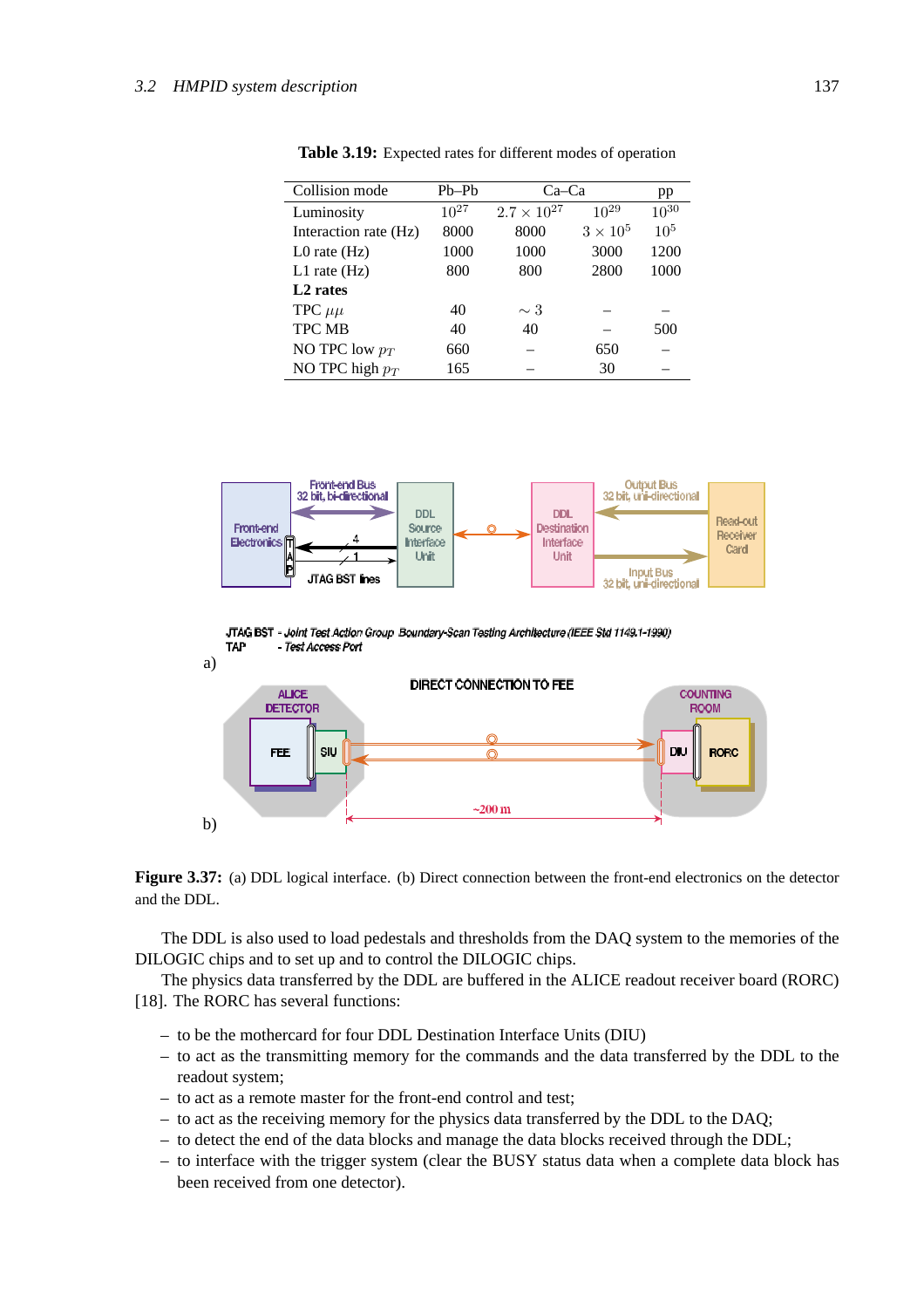Once the data have been transferred in the RORCs, they are under the control of the DAQ system. The RORC includes enough buffering to store several tens of events from the HMPID. From this point in the acquisition chain, the data are processed completely asynchronously from the trigger levels 0 and 1.

A prototype of the DDL DIU and of the RORC have been developed and are working properly. A prototype of the DDL SIU is currently under design and will be ready by the end of 1998. Its main characteristics correspond to the needs of the HMPID. A test of integration of the HMPID readout system and of the DDL will be done in 1999. The specifications of the DDL will be frozen after a successful integration test has been done with the HMPID and the other major ALICE detectors. The production will be started one year before the assembly of the HMPID.

The data-transfer system of the HMPID will consist of a single Front-End Digital Crate (FEDC) including four RORCs and one Local Data Concentrator (LDC) (see Fig. 3.38). This crate will also contain the RORCs of the CPVeto detector. A standard computer (workstation or PC) is also included in the system. It makes it possible to work independently during the integration and installation phases and to run interactive programs to perform local test or debugging after the installation.



**Figure 3.38:** Front-end digital crate architecture.

The current prototypes of the data transfer system use VME crates and the LDC is implemented as a single-board computer running the UNIX operating system. The implementation will most probably evolve with the technology but the main functionalities will remain.

# **3.2.8.2 Data-acquisition system**

The main functions of the data-acquisition system when it takes part in a global run with the other ALICE detectors are [14]:

- to validate or discard the event fragments depending on the trigger level 2 decision;
- to read out the data fragments from several RORCs and assemble them into one sub-event;
- to send the sub-event to the computer designated by the event-building and distribution system as event builder to build the complete ALICE event.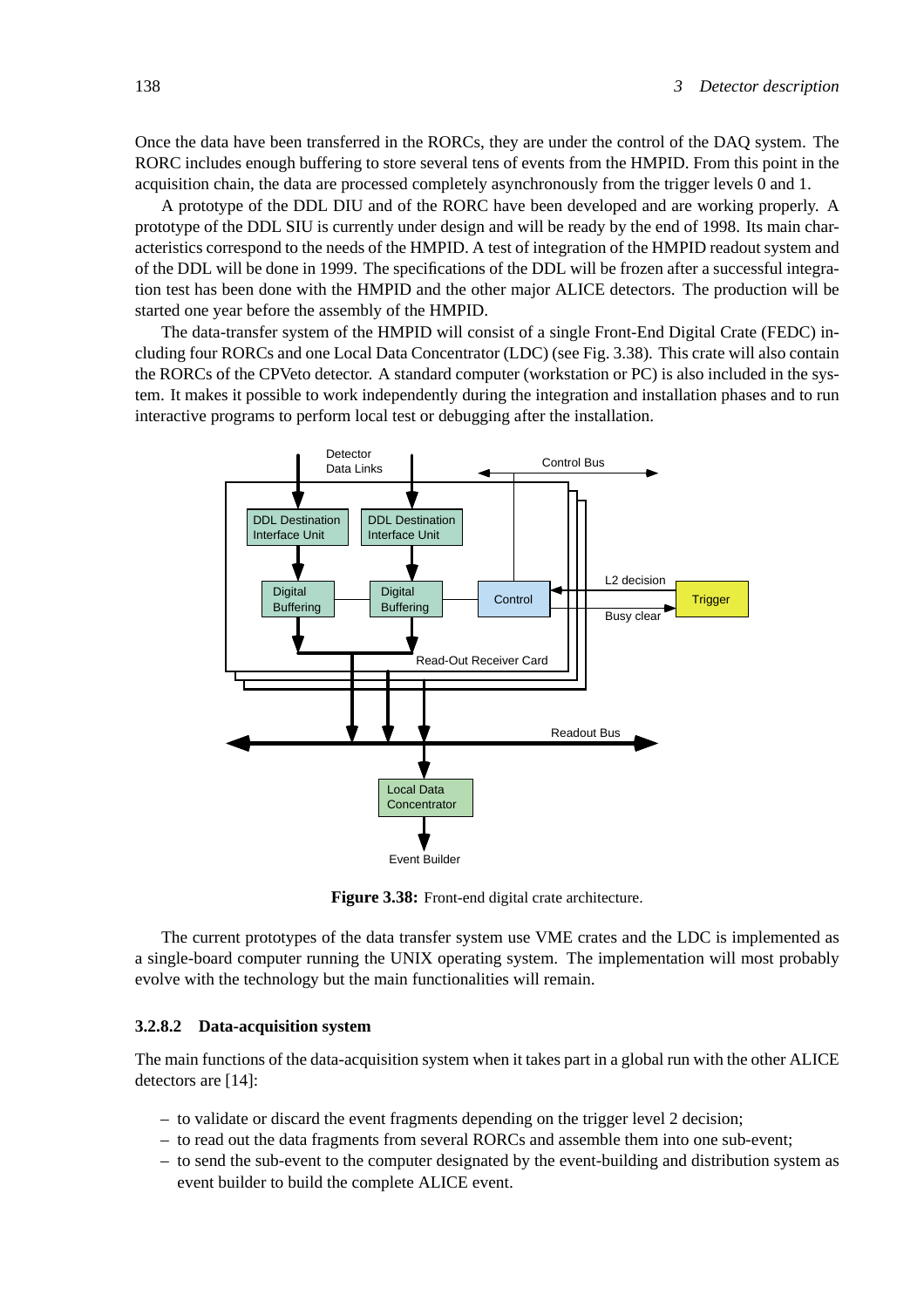The data-acquisition system allows data to be taken in stand-alone mode as well. In this case, the LDC records the data locally instead of sending them to the event-builder computer. This facility can be used for the tests during the preparation and the installation phases of the experiment. During the production phase, it will also allow calibration runs to be made independently of the other detectors and acquire the pedestals needed for the readout electronics. In this case the DAQ will acquire data from all the channels and will prepare pedestal tables which will be loaded at the beginning of the runs.

A prototype of the DAQ system is currently in use for the test beams. It includes a first version of the DAQ software.

#### **3.2.8.3 Components**

The modules needed for the data transfer are listed in Table 3.20.

| Data transfer units | Quantity |
|---------------------|----------|
| <b>DDL</b>          | 14       |
| <b>RORC</b>         |          |
| <b>FEDC</b>         |          |
| <b>LDC</b>          |          |
| Work station        |          |

**Table 3.20:** Data transfer units

# **3.2.9 Gas mixture distribution system**

#### **3.2.9.1 Design parameters and final layout**

The HMPID detector comprises a total gas volume of  $1.4 \text{ m}^3$  and operates with 100% methane as nominal gas. This volume is split into seven chamber modules of  $1400 \times 1400 \times 100$  mm<sup>3</sup>, i.e. 0.2 m<sup>3</sup>, each of them supplied individually with gas. In order to protect the very sensitive CsI PC plates there are three basic requirements that need to be met by the gas system:

- The modules must be protected against oxygen and water vapour at all times both during construction and operation, thus giving the requirement that all circuits be purged before the initial module connections are made. Particular attention must be paid to oxygen and moisture analysis of the incoming gas.
- Possible leak of the radiator trays filled with  $C_6F_{14}$  and enclosed in the chamber volume must be detected as electronegative contaminant.
- The modules must be permanently supplied with either the operating gas, or, purged with an inert gas (e.g. clean nitrogen or argon), a manually operated supply must ensure the purging of the system during unattended operator closures.

The proposed design consists of a single-pass gas system that distributes the gas to each module at a flow rate of 30 l/h (four volume changes per day) and at a pressure of 7 mbar (above atmosphere). The design parameters are given in Table 3.21.

The primary pressure regulation, purifier and system purge will be located in the surface gas building (SG). The final distribution and flow control to the individual modules will take place on the shielding plug area in the access shaft (PX24), which is accessible during LHC machine operation. Return gas will be exhausted into the dedicated gas extraction system located in the shielding plug area. An overview of the system can be seen in Fig. 3.39.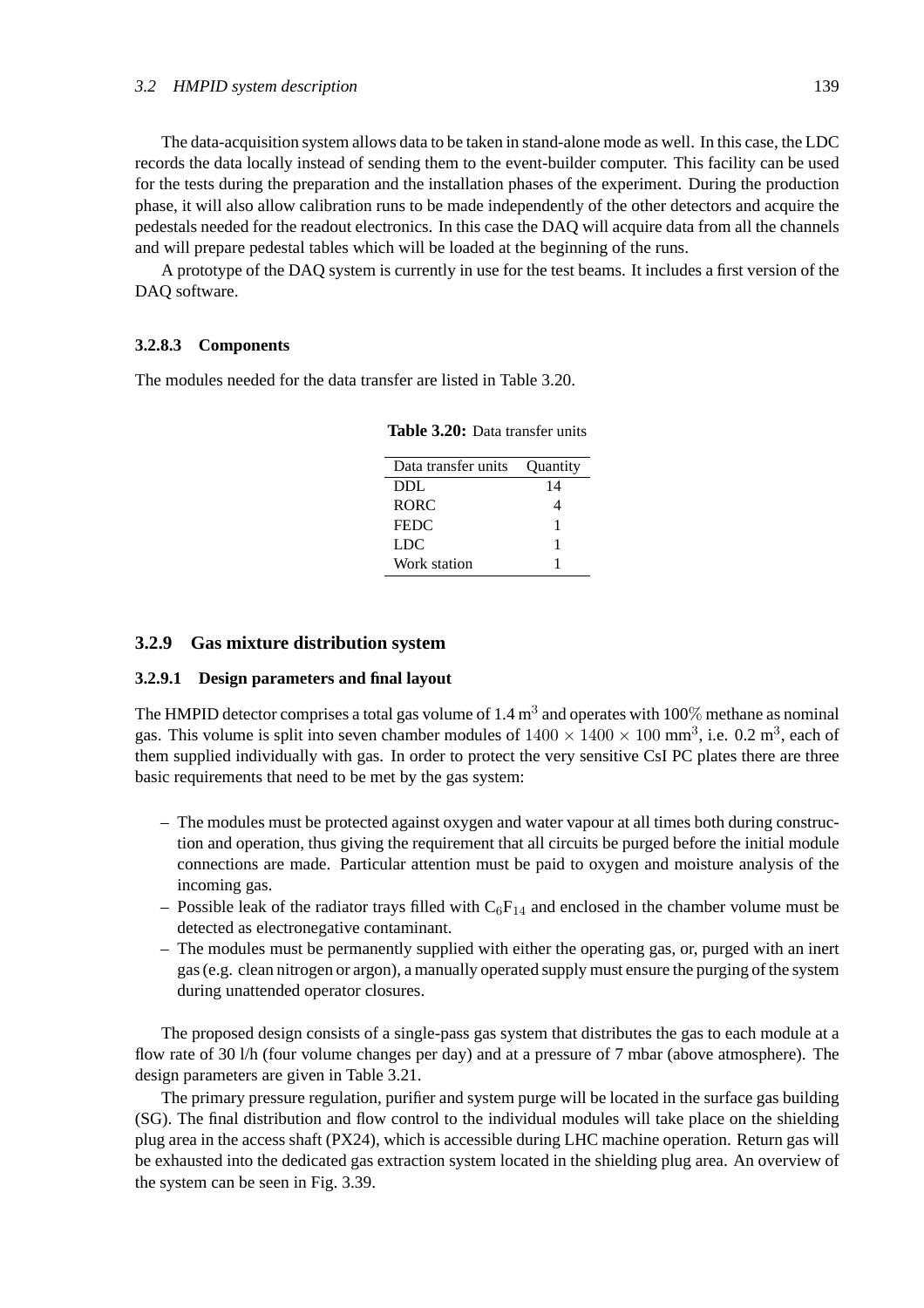| Total volume         | $1.3 \text{ m}^3$    |
|----------------------|----------------------|
| Number of modules    |                      |
| Module volume        | $0.185 \text{ m}^3$  |
| Gas mixture*         | $100\% \text{ CH}_4$ |
| Volume exchanges/day | 4                    |
| Total flow rate      | 2101/h               |
| Working pressure     | 7 mhar               |

**Table 3.21:** Design parameters of the gas system

<sup>∗</sup> The system has a provision to supply binary mixtures.



**Figure 3.39:** Schematic of the gas distribution system.

# **3.2.9.2 Components**

#### **Gas supplies**

The methane gas is supplied from standard batteries, each battery having a capacity of approximately  $108 \text{ m}^3$ ; two batteries will be installed in parallel, in the gas storage room of the surface gas building. Automatic changeover and primary pressure regulation will ensure an interruption-free supply of gas to the panel in the mixing room, at a nominal pressure of 5 bar.

Argon gas for purging and inerting is supplied from a liquefied argon storage dewar, with reserve batteries which will ensure an interruption-free supply at a nominal pressure of 5 bar.

### **Pressure regulation and mixing unit**

Although the module gas at the present time is 100% methane, a standard LHC gas mixing unit is proposed which will allow a second gas component to be added if required. An argon supply is also incorporated which is used to keep the system purged during stand-by. A three-way valve is incorporated into each supply line which will allow a small volume of gas to flow via the exhaust keeping the lines clean (see Fig. 3.40).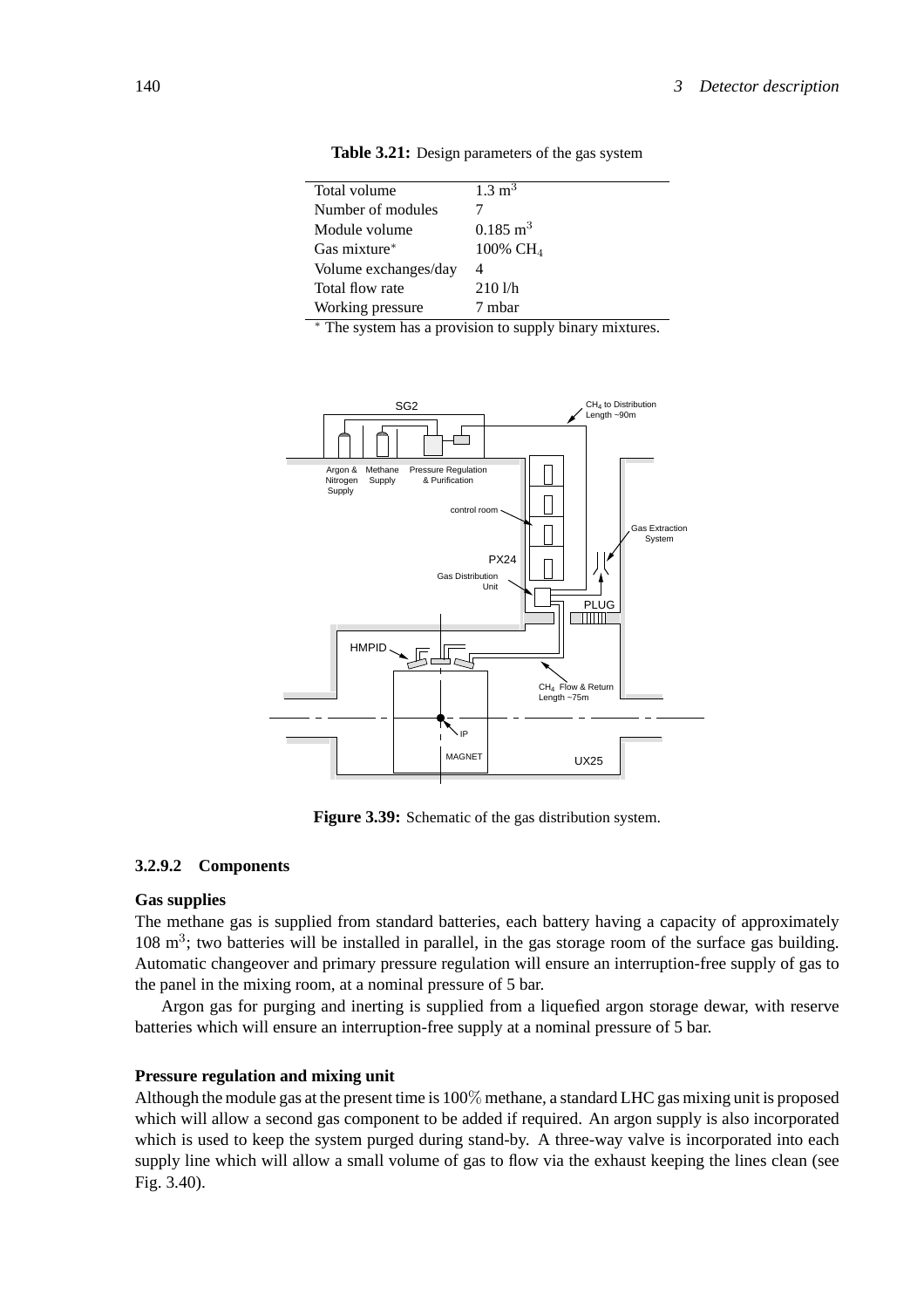

**Figure 3.40:** Gas mixer unit located at the surface level.

The flow of component gases is metered by mass flow controllers, which have an absolute precision of 0.3% in constant conditions. Flows are monitored by a process control computer. In the event of a second component being added the mixing unit can either work in a constant ratio mode, or alternatively may be derived from comparison of the running mixture with a reference gas mixture in an analysis instrument. The medium-term stability in constant flow conditions is better than  $0.1\%$ : absolute stability will depend on the absolute precision of the analysing instrument.

Normal flow rates are typically about 30% of full-scale flow. Detector filling and purging would generally be at maximum flow rate, resulting in a volume exchange time of 0.6 hours.

#### **Gas analysis & purification**

The quality of methane 35 as supplied from the CERN stores is considered adequate as far as impurities are concerned. However, since the risk associated with the connection of a gas cylinder having impurities above the limit is non-negligible, inline purifier cartridges for the removal of oxygen and moisture will be installed. The size of the cartridges will be such that a one-year operating cycle can be achieved without change. A 0.4 micron filter is installed in the purifier outlet to trap dust.

Sampling points will be incorporated into the downstream side of each of the component gases of the pressure regulating/mixing unit, for the online measurement of oxygen and moisture in the incoming gases.

On the distribution rack, sampling points on the return gas flow from each of the seven modules will monitor gas for impurities of oxygen and moisture along with monitoring for traces of  $C_6F_{14}$ .

#### **Flow distribution**

Final pressure regulation and flow distribution to the seven modules will take place in the shielding plug area. Gas arriving from the surface building will pass through a pressure regulator, before being distributed and passing through individual throttle valves, Fig. 3.41. A safety relief device is incorporated into the manifold to prevent over-pressure of the modules, this device will either be a simple relief valve or a rupture disc depending on the pressure limits.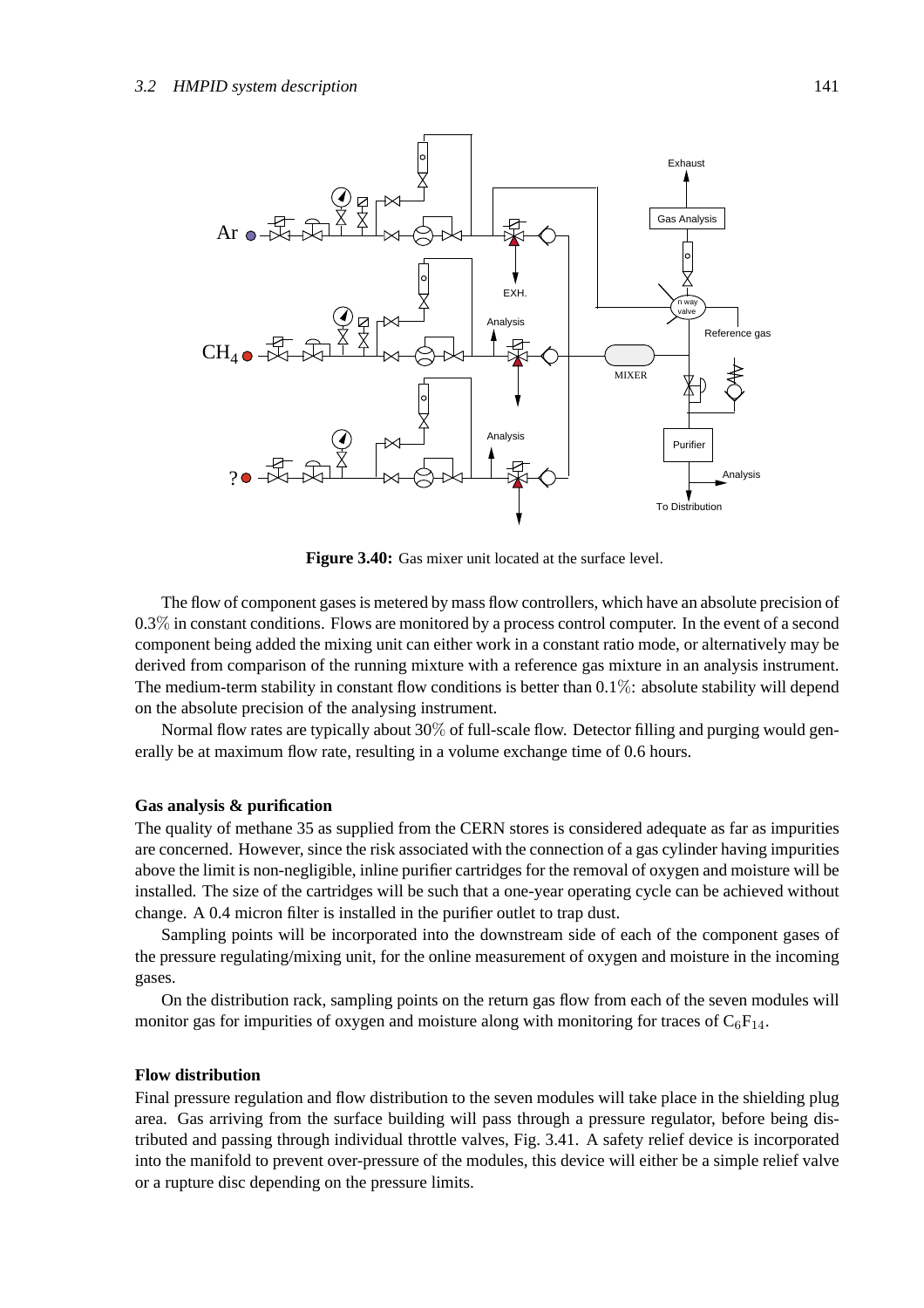

**Figure 3.41:** Schematics of the gas distribution system.

Differential flow monitors are incorporated into the flow and return lines, which will allow easy adjustment of individual channel flows using the throttle valves, and will allow the detection of leaks by comparing flow-rate changes.

The return gas from the modules will pass through bubblers, to allow visual control of flow, before venting into the dedicated flammable-gas extraction system.

To prevent excess stressing of the modules due to fluctuations in atmospheric pressure in case of a loss of the primary gas supply, a system of back-filling with argon gas is proposed. This allows one to fill or ballast with gas to keep the modules at a slightly positive over-pressure. Since gas is fed in near to the exhaust outlet no dilution of the module gas will occur.

Sampling points are installed in both gas flow and return lines for the detection of oxygen and moisture and the return gas will also be monitored for traces of  $C_6F_{14}$ .

### **Purging**

A flexible bypass will be provided to allow purging with argon of each gas circuit before the modules are installed. In case of a major methane leak any individual module may be isolated and purged. Quick connectors will be provided on a patch panel located on the HMPID support structure to allow removal of individual modules. A three-way valve will be incorporated to allow an argon gas cylinder to be connected to maintain purging during transport.

#### **Distribution pipework**

All tubes, valves and fittings within the system will be made of stainless steel. The tubes will be butt-welded together to reduce the possibility of contamination and leaks to a minimum. Existing gas pipes at point 2 will be re-used as far as possible. Table 3.22 shows an overall view of the main piping parameters. At the shielding-plug end they will be modified to link up with the new position of the distribution rack. In the experimental area (UX25) they will be extended into the L3 solenoid magnet and onto the HMPID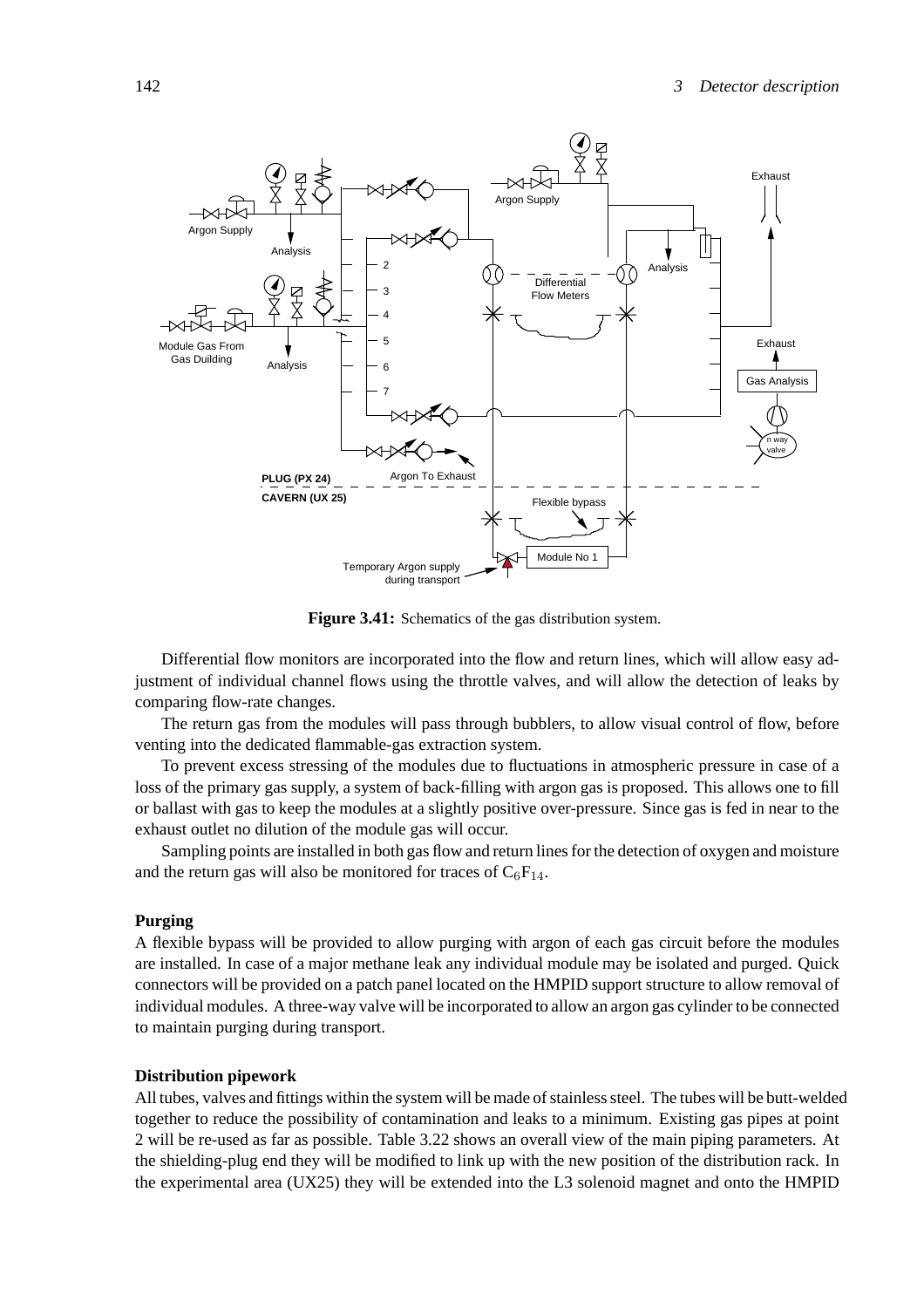frame. A patch panel, equipped with self-sealing quick connectors will allow disconnection for removal of the modules.

|                     | No. | Diam. |                 | Length Velocity | Re  | Dp    |
|---------------------|-----|-------|-----------------|-----------------|-----|-------|
| SG2-distribution    |     | 22/20 | 90 <sub>m</sub> | 0.371           | 220 | 0.154 |
| Distribution-module |     | 10/8  | 75 m            | 0.132           | 80  | 0.710 |
| Module-exhaust      |     | 16/14 | 75 m            | 0.075           | 45  | 0.076 |

**Table 3.22:** Main piping parameters

Reserve pipes will be installed, to avoid re-opening of the magnet doors in the future.

# **Power supply purging**

The high-tension connectors located on each side of the module must be purged with a neutral gas to eliminate any risk of methane chamber gas coming into contact with the components. For economic reasons nitrogen will be used for this operation: the gas will be supplied from a manifold in the shielding-plug area (PX25). In case of breakdown of the nitrogen flow, automatic shut-down of the chamber gas system will be put into action.

# **Safety**

The gas return from each module will be monitored for traces of water vapour, oxygen and  $C_6F_{14}$ , which will give a good indication of leaks. In the event of abnormality the chamber gas supply will be shut off and the module will be purged with argon; in addition, the corresponding liquid radiator will be isolated and purged with nitrogen at a higher pressure than the module gas volume. In case of failure of the module gas supply, or any other reason why the supply of gas is interrupted, argon will be fed into the outlet side of each module to maintain a positive pressure with respect to atmosphere.

The internal volume of the ALICE solenoid magnet will be continuously monitored for traces of flammable gases; in the event of an alarm resulting from a leak of flammable gas, all primary supplies of flammable gases will be shut off at the primary supply level.

# **3.2.10 The C**6**F**<sup>14</sup> **circulation system**

#### **3.2.10.1 Introduction**

The distribution system is designed to supply Perfluorohexane  $(C_6F_{14})$  liquid to each of the twenty-one radiator modules at a constant flow of up to 3 l/hr. The maximum working pressure of 120 mbar above atmospheric pressure, for each radiator must not be exceeded (see Table 3.23). A circulation scheme is proposed which will eliminate any possibility of over-pressure taking into account the various geometrical positions of the radiator modules. A gravity feed system was constructed and successfully tested for the HMPID prototype, and has been described in Section 3.1.3. The circuit was designed such that priority was given at all times to the supply of liquid to the radiator modules. The full-sized system will follow very closely that design. An overall layout of the system is shown in Fig. 3.42.

The system can be split into three distinct units:

- 1. The tank and purifier unit will be installed in an area which will be accessible at all times during LHC operation, and will be located in the Pit PX24 on the radiation shielding plug.
- 2. The distribution rack will be located in the experimental hall on the platform at 3.32 metres above beam height, close to the ALICE solenoid magnet. This rack will house the intermediate tank, header tubes and lower tank. The pumps that return the liquid to the top tank will be installed below this rack.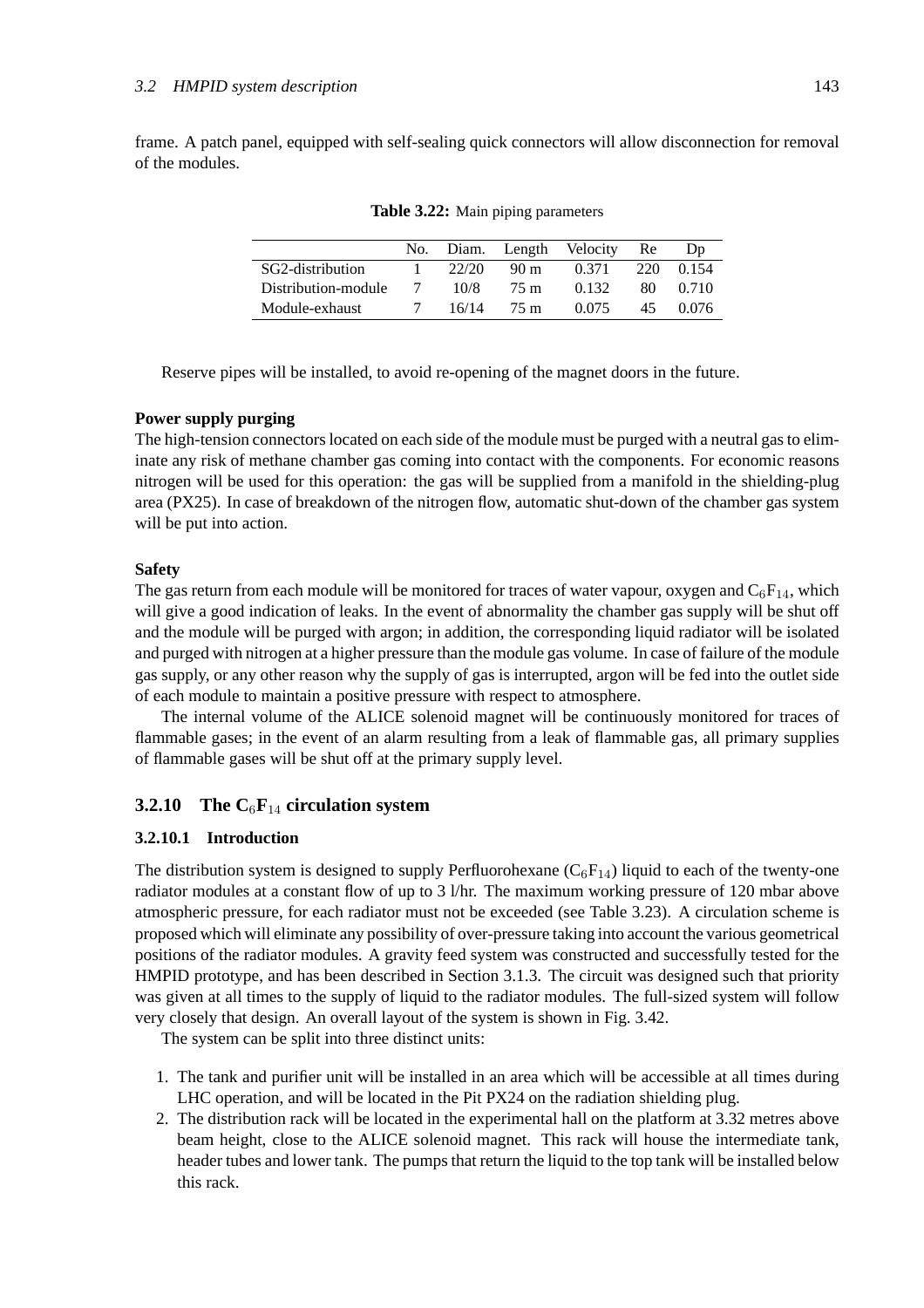| Maximum Radiator height  | 98 mbar    |
|--------------------------|------------|
| Outlet tube height       | 8 mbar     |
| Vapour column to exhaust | 12 mbar    |
| <b>Bubble</b>            | 2 mbar     |
| <b>TOTAL</b>             | $120$ mbar |

control room **N** PX24 HMPID PLUG<br>**TIIIII**T Liquid Distribution Unit Liquid Purifier Unit

**Table 3.23:** Maximum Radiator working pressure

**Figure 3.42:** Overall view of the liquid system.

MAGNET | IIX25

3. The pipe distribution to the modules proper, which is located on the HMPID support frame, within the ALICE solenoid magnet.

#### **3.2.10.2 Design**

#### **Principle of operation**

The liquid distribution system has been designed to have as few active components as possible, especially in areas which will not be accessible during LHC operation. The system is designed using a gravity flow principle with the priority flow given to the radiator modules, excess flow cascades to the lower tank. In case of power or other system failure, all liquid in the circuit, except for the radiators, will drain automatically into the lower tank. Manual valves will allow the radiator units to be drained and sealed-off if required. The lower tank has a capacity capable of holding the entire contents of the system, including operational losses during one year of operation. The liquid volume in the circuit is calculated to be of the order of 250 litres. A schematic diagram of the liquid distribution system can be seen in Fig. 3.43.

From the lower tank the liquid is pumped to the upper tank at a constant flow rate of 210 l/h, against a calculated pressure head of 6 bar. The constant flow is achieved by the use of a mass-flow-meter controlling a bypass valve on the pump; a safety relief bypass valve is also mounted in parallel to protect the pump from overpressure. A filter installed at the inlet protects the pump. Perfluorohexane is a highdensity, low-viscosity liquid and not recommended for applications where a high degree of lubrication is required, therefore, special care is required in the choice of pumps. Two pumps, which are of the well proven magnetically coupled gear type, are mounted in parallel to provide redundancy.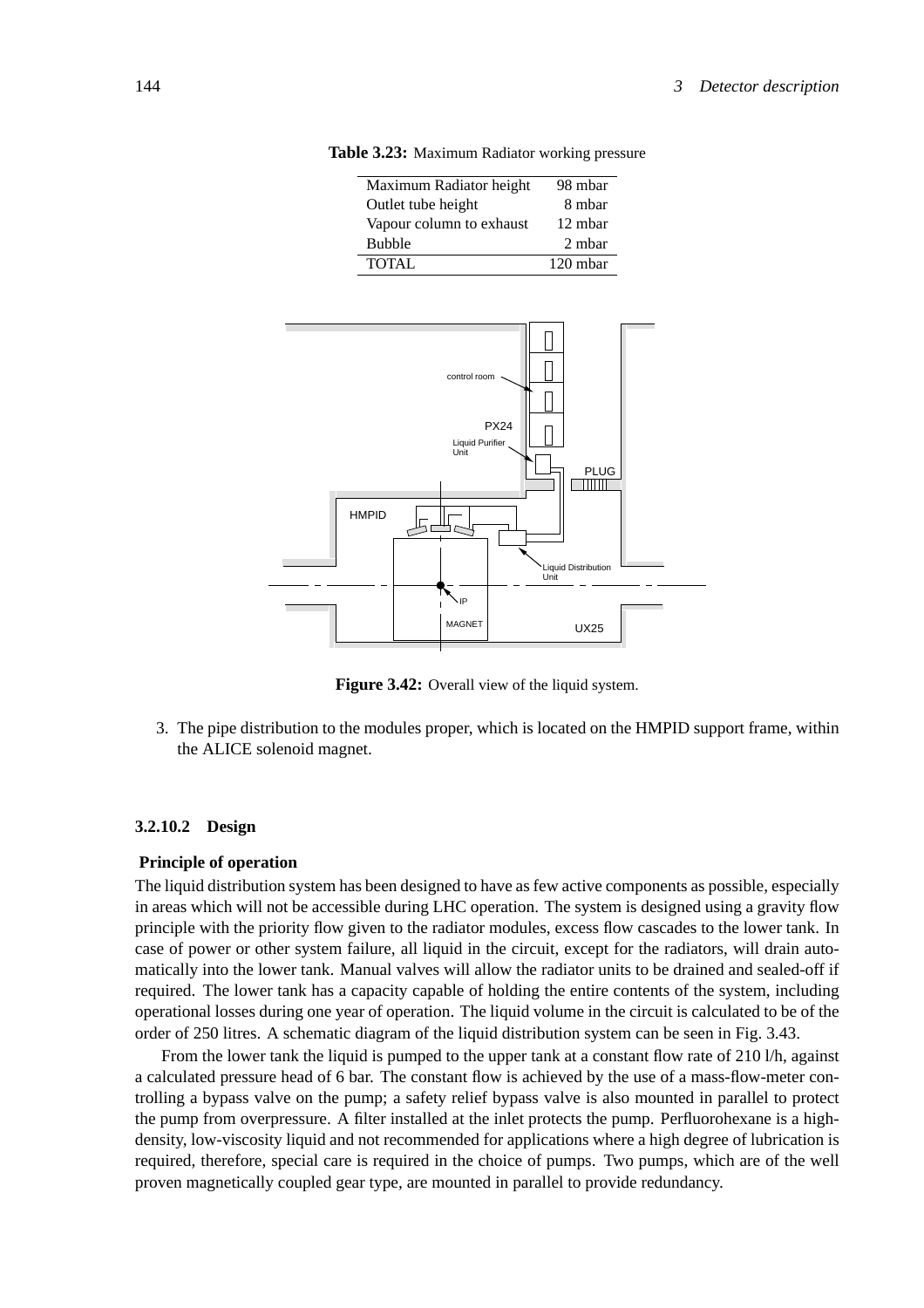

**Figure 3.43:** Liquid distribution system.

Liquid flows from the upper tank, by gravity, into the intermediate tank. A phase separator is installed in the outlet of the line, and sufficient depth of liquid is allowed for in the bottom of the tank to allow outgassing of the liquid. From this tank the liquid is distributed to the twenty-one header tubes, at a total flow rate of 130 l/h. The excess flow leaves the intermediate tank via the overflow to the lower tank.

The flow of liquid from the intermediate tank via a distribution manifold to each header tube is regulated by a flow meter and manual throttle valve at 6 l/h. The height of each header tube is a function of the orientation and height of its respective Radiator and of the pressure losses in the inlet pipes.

Owing to the hydraulic pressure in the individual header tubes the liquid flows to the radiator module. The flow rate is controlled in the range of  $1-3$  *l*/h, by the pressure drop in the entrance tube. The radiators are filled from the bottom thus displacing the nitrogen purge gas through the outlet situated in the upper part of each Radiator. Excess liquid from the header tubes leaves via the overflow to the lower tank. A solenoid valve is installed in the circuit which will allow individual radiators to be shut off if required. A general view, showing the pipe layout on the HMPID support frame, can be seen in Fig. 3.44.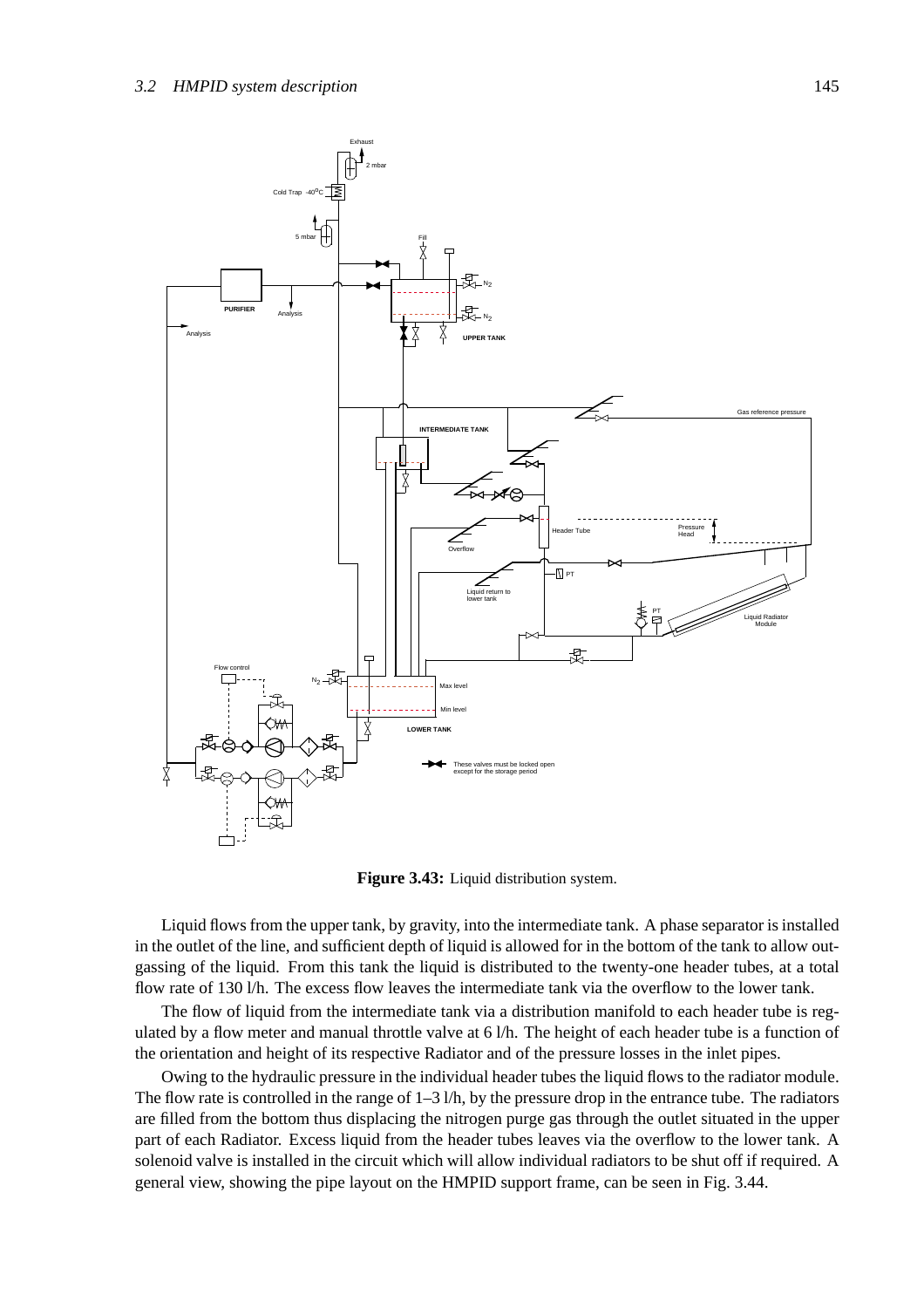

**Figure 3.44:** Pipe layout on support frame.

A manifold has been designed to collect the liquid as it exits from each group of three radiators. As a means of ensuring that liquid does not back flow into a radiator, the outlet from each radiator will enter the manifold above the liquid level.

The collector tube diameter is such that the liquid occupies only a small section of the tube. Each outlet manifold has also a gas reference pressure line connected to the main exhaust line which avoids pressure oscillations in the output pipes. The geometry of all return pipes is such that they have a constant slope back to the lower tank.

Each radiator may be isolated and drained if required by the bypass valve. Large-diameter valves are installed in the output lines so that each set of three radiator modules may be isolated in case of a component failure.

### **Setting-up and purging**

After the installation of the liquid circulating system and before the tadiator modules are connected to the system, all circuits and tanks are to be purged with nitrogen to remove oxygen and moisture. The system will be designed to allow vacuum pump-out and back-filling with nitrogen. For this operation the safety bubblers will temporarily be removed.

Once purging has been completed the system will be put into operation to thoroughly rinse and outgas the circuit. Only liquid from the same batch that has been pre-cleaned will be transvased into the system, in quantities for one year of operation.

#### **3.2.10.3 Components**

#### **Materials**

Stainless steel will be used for all tubes, valves and fittings within the system to reduce the possibility of contamination and leaks to a minimum; as far as possible only welded joints will be used. In places where it is necessary to dismount parts for maintenance, compression fittings will be used. The tubes and fittings will be supplied from the manufacturer degreased and passivated since cleaning will be difficult after installation.

All parts of valves and other instruments which have contact with the liquid must be of stainless steel to avoid contamination of the liquid.

'O' ring type joints will be avoided as much as possible; where they are found to be necessary, elastomers made of Viton will be used.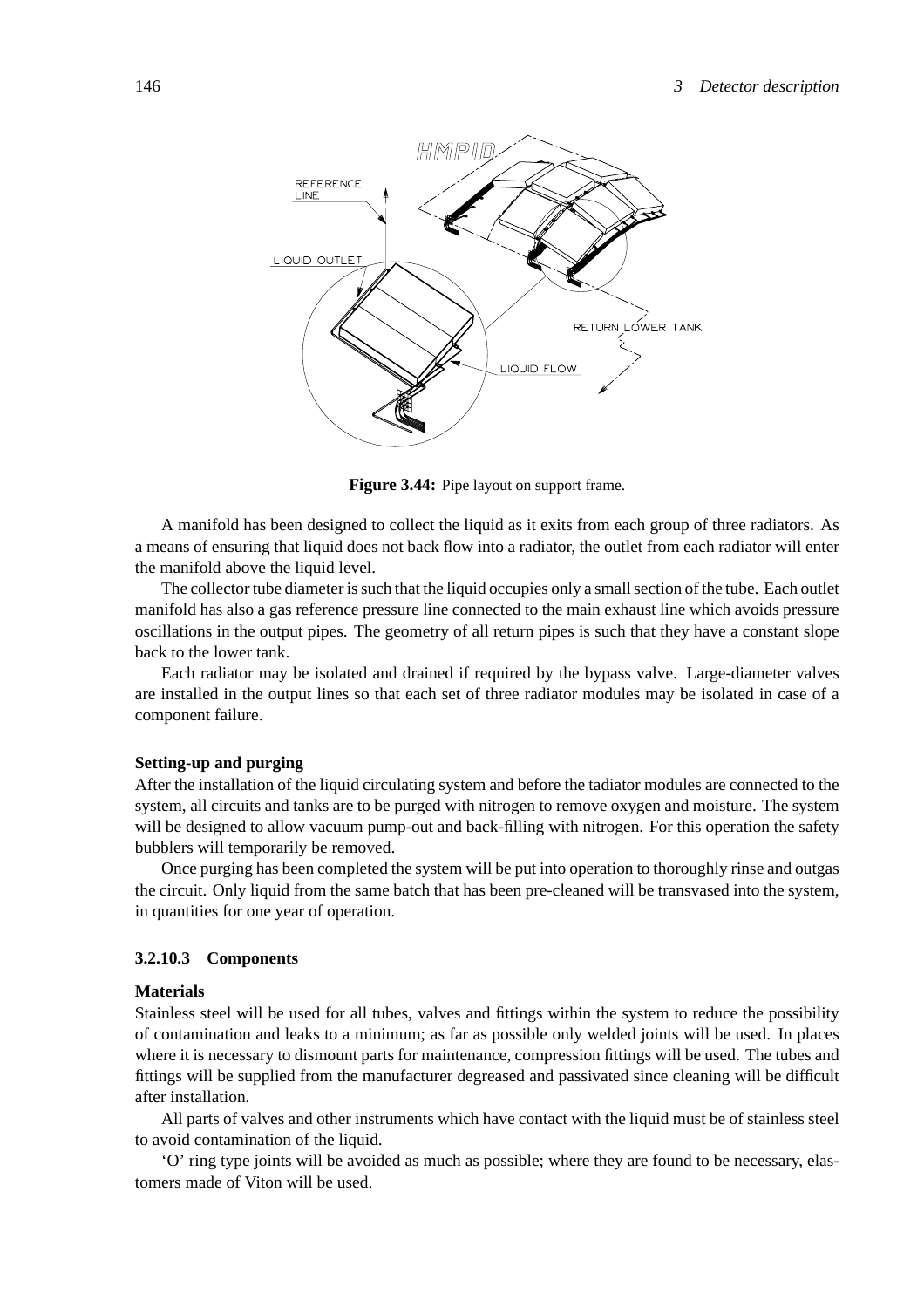#### **Purifier**

On-line purification will be carried out on the full liquid flow as it is pumped from the lower to the upper tank. Two purifier columns are installed in parallel such that in the event of one becoming saturated or blocked, the flow of liquid will be diverted through the second column, see Fig. 3.45.



From Lower Tank

**Figure 3.45:** Purifier unit.

Zeolite 13X has been found to be satisfactory for removing water vapour and other impurities in the liquid. After filling, the columns are purged and filled with clean nitrogen at a pressure of 1 bar. Precautions are required when changing columns since an exothermic reaction takes place when replacing the nitrogen purge gas with the process liquid, resulting in formation of important quantities of gas. Only when there is a steady flow of liquid leaving the column and the temperature has returned to ambient can the purge liquid be shut off and the column isolated. Safety relief valves are installed to protect from overpressure.

### **Quality monitoring**

The liquid quality will be continuously monitored. Sampling lines before and after the purifier will send liquid to an array of diagnostic devices. It is intended to measure the UV transparency, refractive index, oxygen and moisture content in the liquid phase on-line.

On-line monitoring of the oxygen and moisture content of the reference gas is also planned. The moisture level will be used to interlock the cold trap in the exhaust line. The dew point temperature of  $-40^{\circ}$ C corresponds only to a moisture content of about 100 ppm, if values above this are detected the cold trap will be heated to avoid freezing.

### **Liquid recovery**

In the event that all the liquid in the system must be changed or recovered, drain valves are installed below all low points which allows the liquid to be drained to the lower tank.

To keep the oxygen and moisture to a minimum due to the effects of outgassing or air trapped when modifications are carried out, the system is continuously purged with nitrogen at a flow rate of 60 l/h, which is exhausted to the atmosphere. At the present time there are no restrictions to exhausting this product to the atmosphere, however, since this product has a known greenhouse effect, long-term legislation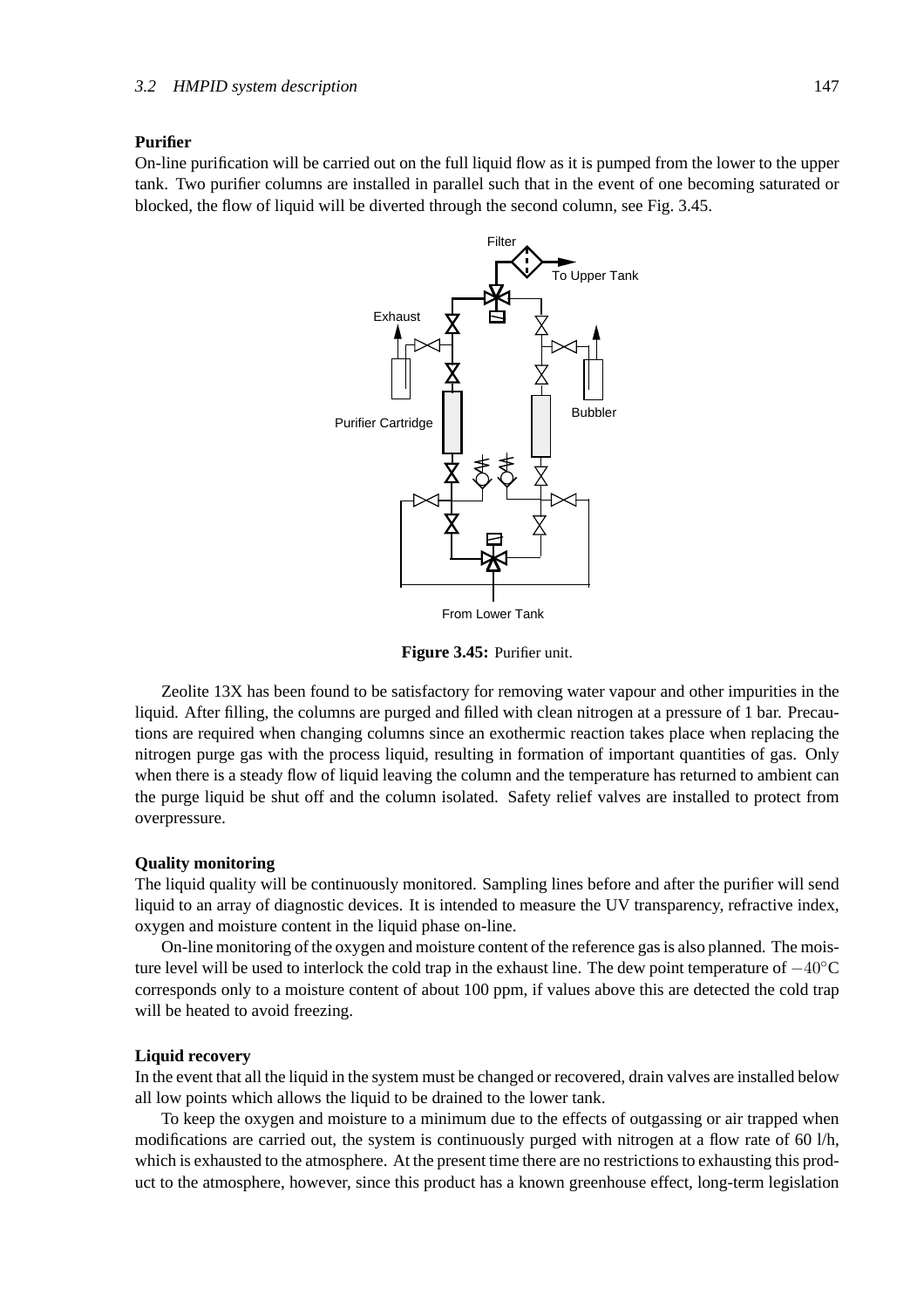may require it to be recovered. For economic reasons this liquid must be recovered, since, at normal operating temperatures the vapour has a saturation of approximately 25% volume in nitrogen, which would result in the loss of 3.6 litres per day.

To recover the liquid, we propose to install a cold trap in the exhaust line, which will have a working temperature of  $-40$  °C. This will reduce the vapour content in the exhaust outlet to less than 1% resulting in a maximum loss of 0.15 litres per day.

# **Safety**

The pressure in the radiator, even when empty, will be 13 mbar due to the vapour column of 23 metres, In the case of a leak in a radiator, vapour will migrate into the gas volume which will have a maximum working pressure of 7 mbar. If traces of  $C_6F_{14}$  are found in the methane gas outlet the entire module will be closed down and sealed off. The gas volume will be purged with argon. Since there are three radiator units in each module, which are interconnected by the gas reference line, all three units in the Module must be isolated and drained to the lower tank. In the event of a bockage of the radiator output line, the maximum pressure in the most inclined radiator will rise from 120 to 140 mbar.

# **3.2.11 The slow control system**

The ALICE detector control system (DCS) is characterised in Ref. [14] and will be described in detail later in the ALICE Computing Technical Proposal. The signals to be measured for the HMPID are listed in Table 3.24.

| <b>Systems</b> | Location    | Controlled               | Number         | Type          | Parameters  | Control          |
|----------------|-------------|--------------------------|----------------|---------------|-------------|------------------|
| Subsystems     |             | parameters               |                |               |             |                  |
| Gas supply     | <b>PX24</b> | Primary flows            | 20             | Analog        | <b>Flow</b> | Read             |
|                | <b>PX24</b> | <b>Primary pressures</b> | 10             | Analog        | Pressure    | Read             |
|                | Detector    | Temperatures             | 20             | Analog        | Temperature | Read             |
|                | <b>PX24</b> |                          | 5              | Serial IF     | Complex     | Read             |
|                | <b>PX24</b> | Safety switch            | 1              | Binary        | Voltage     | On,, Off         |
|                | <b>PX24</b> | Purity control           | 2              | Serial IF     | Complex     | Read             |
|                | <b>UX25</b> | Gas pressure MWPC        | 14             | Analog        | Pressure    | Read             |
|                | Detector    | Temperatures             | 80             | Analog        | Temperature | Read             |
|                | <b>UX25</b> | Gas flow MWPC            | $\overline{7}$ | Analog        | <b>Flow</b> | Read             |
| Radiator       | <b>UX25</b> | <b>Circulator valves</b> | 80             | <b>Binary</b> | Voltage     | <b>ReadWrite</b> |
|                | <b>PX24</b> | Pumps & circulators      | 32             | <b>Binary</b> | Voltage     | On,, Off         |
|                | <b>PX24</b> | Liquid flow              | 64             | Analog        | <b>Flow</b> | Read             |
|                | <b>PX24</b> | Pressure                 | 10             | Analog        | Pressure    | Read             |
|                | Detector    | Temperature              | 80             | Analog        | Temperature | Read             |
|                | <b>PX24</b> | VUV transp. Syst.        | 1              | Serial IF     | Complex     | Read             |
|                | <b>PX24</b> | Safety system            | 1              | <b>Binary</b> | Voltage     | On,, Off         |
| Other system   | <b>PX24</b> | VUV transp. Syst.        | 1              | Serial IF     | Complex     | Read             |
| H <sub>V</sub> | <b>PX24</b> | Chamber voltage          | 12             | Analog        | Voltage     | <b>ReadWrite</b> |
|                | <b>PX24</b> | Chamber current          | 14             | Analog        | Current     | Read             |
|                | <b>PX24</b> | <b>Current limits</b>    | 14             | Analog        | Thresholds  | <b>ReadWrite</b> |
| LV             | <b>PX24</b> | Readout electronics      | 42             | Analog        | Voltage     | <b>ReadWrite</b> |
|                | <b>PX24</b> | RO sign. Cntrl           | 42             | Binary        | Voltage     | On., Off         |
|                | <b>PX24</b> | <b>FEE</b>               | 42             | Binary        | Voltage     | On, Off          |
|                | <b>PX24</b> | MWPC FEE supply          | 28             | Analog        | Voltage     | <b>ReadWrite</b> |
|                | <b>PX24</b> | FEE current monitoring   | 28             | Analog        | Current     | Read             |
|                | <b>PX24</b> | <b>Current limits</b>    | 28             | Analog        | Thresholds  | <b>ReadWrite</b> |
|                | <b>PX24</b> | chamber                  | 42             | Analog        | Voltage     | <b>ReadWrite</b> |
|                | <b>PX24</b> | chamber                  | 42             | Analog        | Current     | Read             |

**Table 3.24:** Main parameters of the detector control system for the HMPID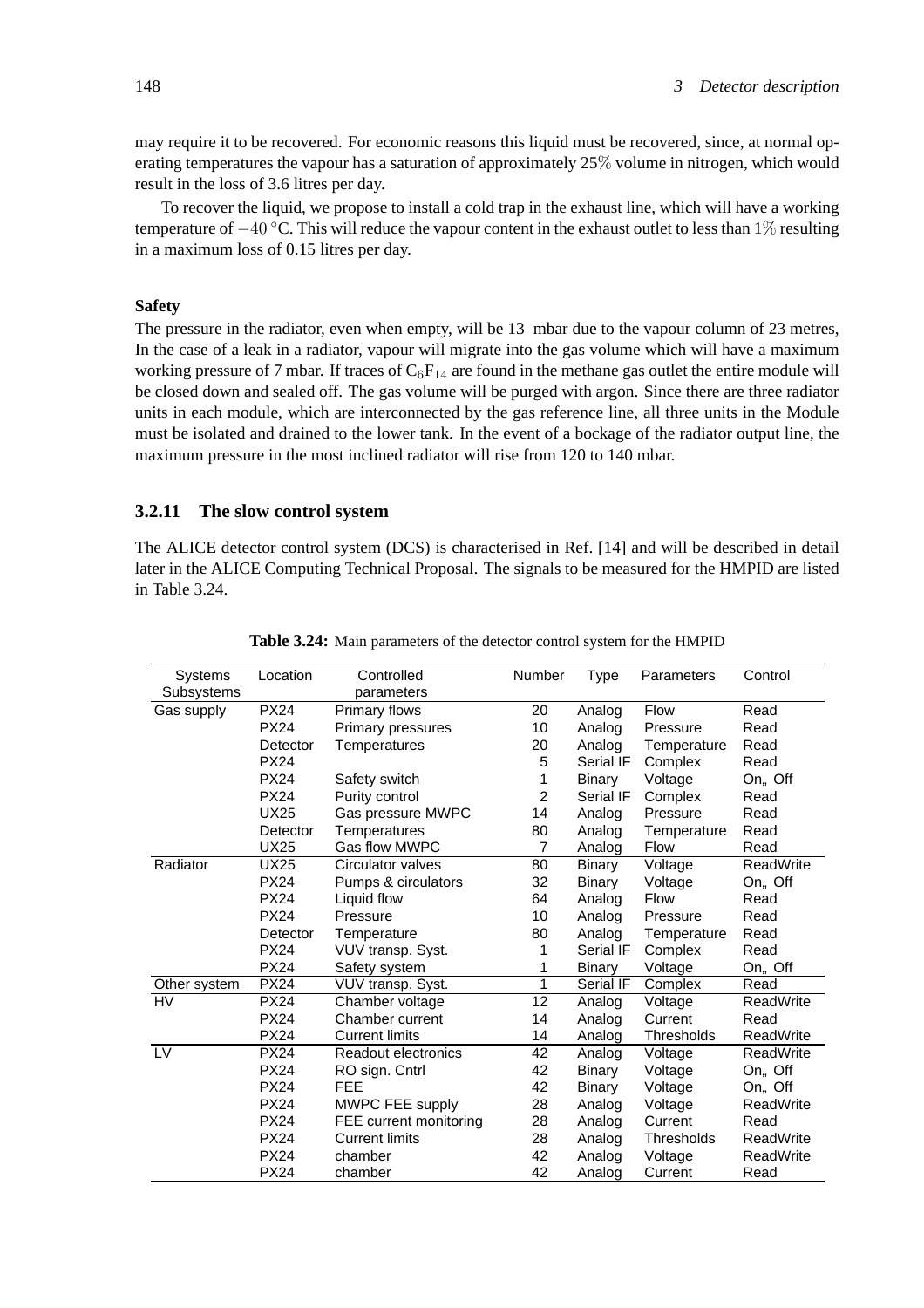The validation of design choices for the overall ALICE DCS will be performed for a liquid circulator system of the HMPID but an adaptation to other applications is envisaged.

For this purpose a small test and evaluation station is being set. The system is entirely based on standard industrial components following the recommendations of the relevant working groups. The realisation of this first stand-alone system for the control of a detector sub-system will cover all layers of the proposed DCS architecture:

Supervisory Software: LabView/BridgeView

Control Software: Siemens Step7, equivalent to IEC1131

PLC programming libraries

Controller station: Siemens S7 + TCP/IP

Field instrumentation: Temperature sensors, Switches, Valves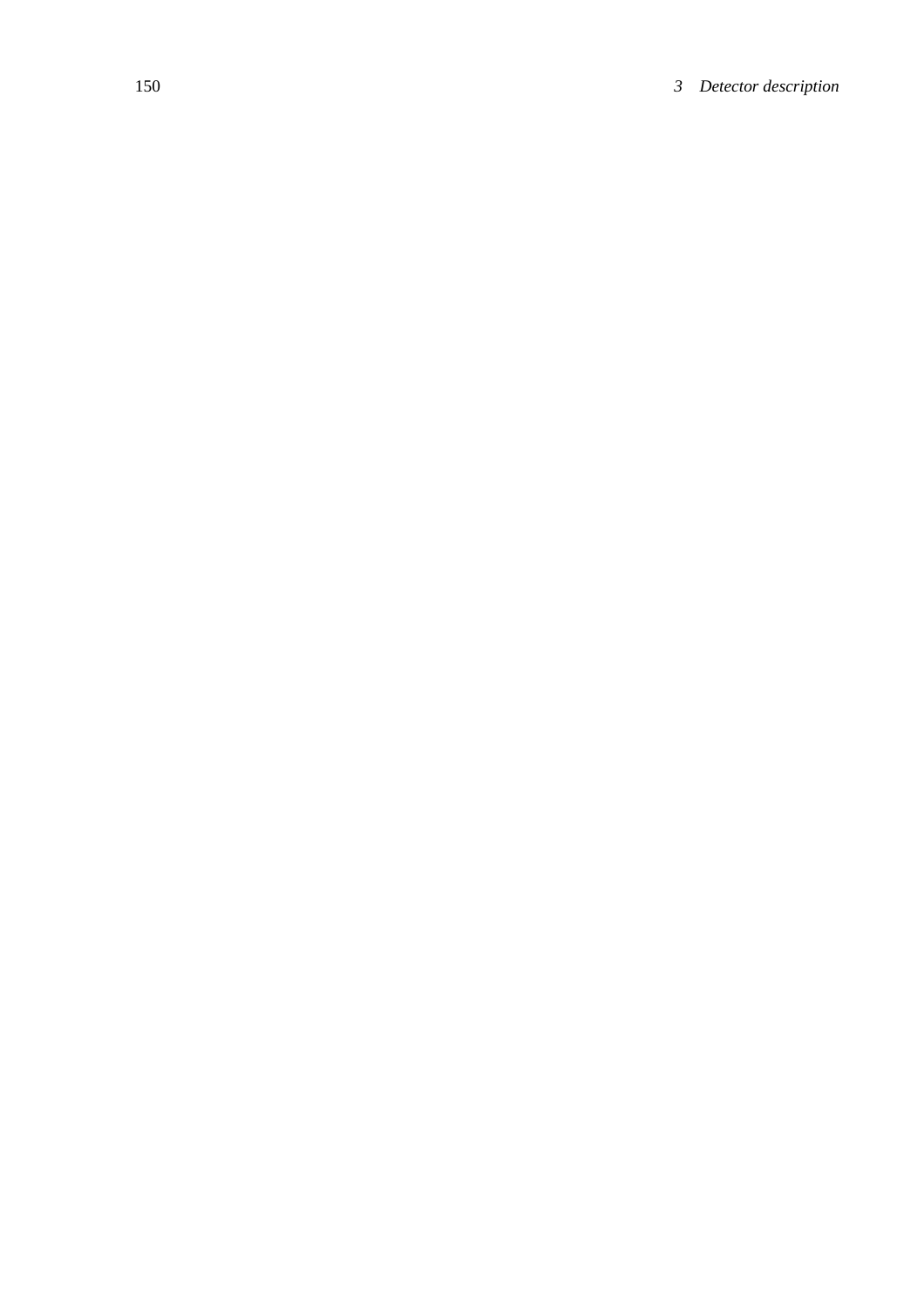# *3.2 HMPID system description* 151

figure 3.i figure 3.ii